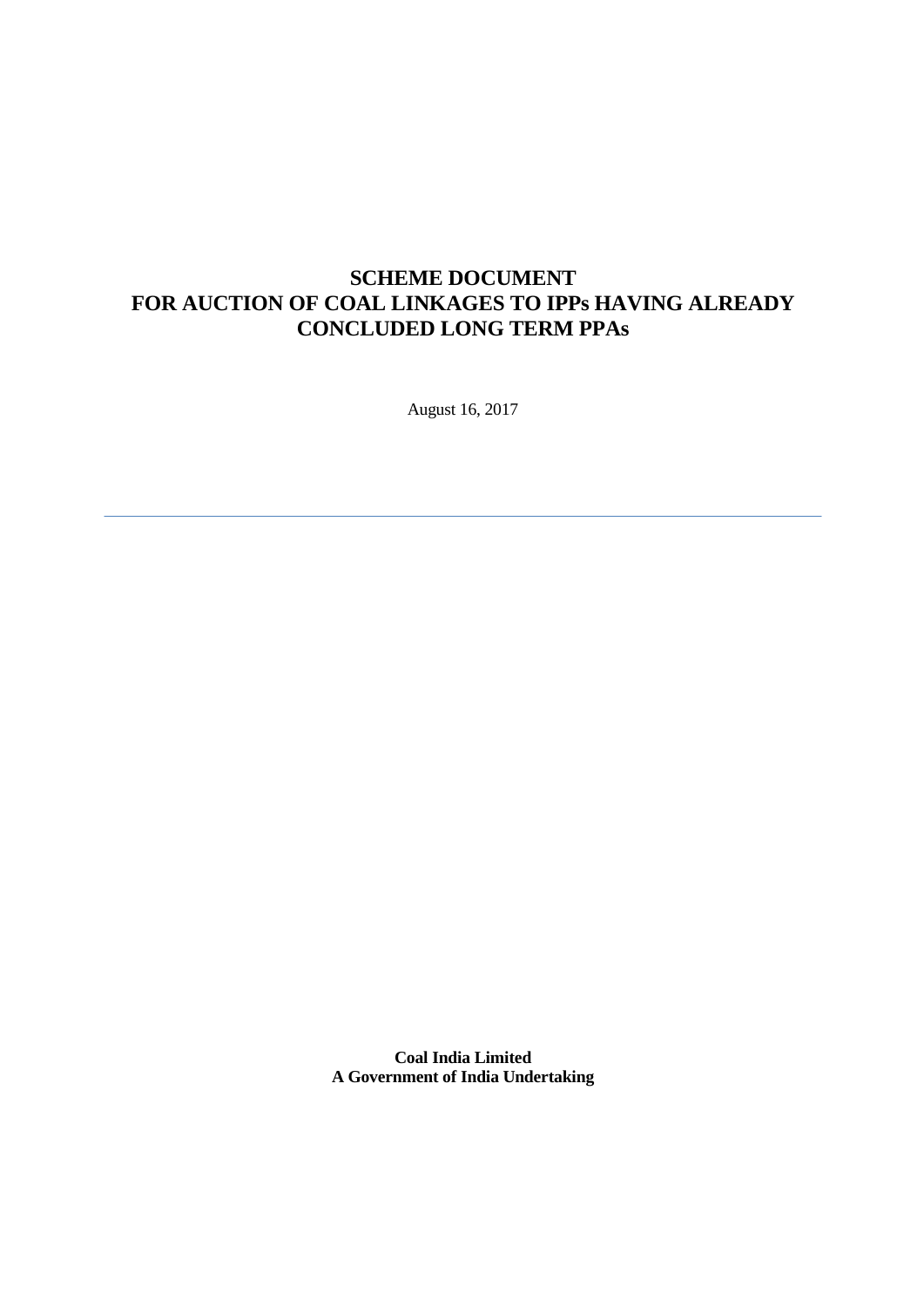## <span id="page-1-0"></span>**Disclaimers:**

*The information contained in this Scheme Documentfor auction of coallinkages to the IPPs having already concluded longterm PPAs("Scheme Document") or information subsequently provided toany IPP (as defined hereinafter), prospective bidder, Bidder (as defined hereinafter),Person (as defined hereinafter), party, participant, applicant or interested party (collectively referred to as the"Prospective Bidder"), whether verbally or in documentary or any other form by or on behalf of Coal India Limited ("CIL")and/or any of its employees or advisors, is provided to the Prospective Bidder(s) on the terms and conditions set out in this Scheme Document.*

*This Scheme Document is neither an agreement nor an offer by CIL to the Prospective Bidders or any other Person. The purpose of this Scheme Document is to provide Prospective Bidders with information that may be useful to them in making their bids pursuant to thisScheme Document. This Scheme Document includes statements which reflect various assumptions and assessments arrived at by CIL. Such assumptions, assessments and statements do not purport to contain all the information that each Prospective Bidder may require. This Scheme Document may not be appropriate for all Persons and it is not possible for CIL, its employees or advisors to consider the investment objectives, financial situation and particular needs of each party who reads or uses this Scheme Document. The assumptions, assessments, statements and information contained in the Scheme Document may not be complete, accurate, adequate or correct. Each Prospective Bidder should, therefore, conduct its own investigations and analysis and should check the accuracy, adequacy, correctness, reliability and completeness of the assumptions, assessments, statements and information contained in this Scheme Document and obtain independent advice from appropriate sources before submitting a bid.*

*Information provided in this Scheme Document to the Prospective Bidder(s) has been collated from several sources, some of which may depend upon the interpretation of Applicable Law. The information given is not intended to be an exhaustive account of statutory requirements and should not be regarded as complete. CIL accepts no responsibility for the accuracy or otherwise for any statement contained in this Scheme Document.*

*CIL, its employees and advisors make no representation or warranty and shall have no liability to any Person, including any Prospective Bidder under any law, statute, rule or regulation or tort, principles of restitution or unjust enrichment or otherwise for any loss, damages,costor expense which may arise from or be incurred or suffered on account of anything contained in this Scheme Document or otherwise, including the accuracy, adequacy, correctness, completeness or reliability of the Scheme Document and any assessment, assumption, statement or information contained therein or deemed to form part of this Scheme Document or arising in any way from participation in theAuction Process.*

*CIL also accepts no liability of any nature, whether resulting from negligence or otherwise, howsoever caused, arising from reliance of any Prospective Bidder upon the statements contained in this Scheme Document.*

*Notwithstanding anything contained in the Scheme Document, CIL may, in its absolute discretion, but without being under any obligation to doso, update, amend or supplement the information, assessment, process or assumptions contained in this Scheme Document.*

*The issue of this Scheme Document does not imply that CIL is bound to select or shortlist any Bidder and CIL reserves the right (without incurring any liability) to reject all or any of the Biddersor bids without assigning any reason whatsoever.*

*Each Prospective Bidder (including, any Eligible Bidder (as defined hereinafter), Provisional Successful Bidder (as defined hereinafter) and/or Successful Bidder (as defined hereinafter)) shall bear all its costs associated with or relating to its participation in the Auction including but not limited to preparation, copying, postage, delivery fees, expenses associated with any demonstrations or presentations which may be required by CIL or any other costs incurred in connection with or relating to its bid, including the*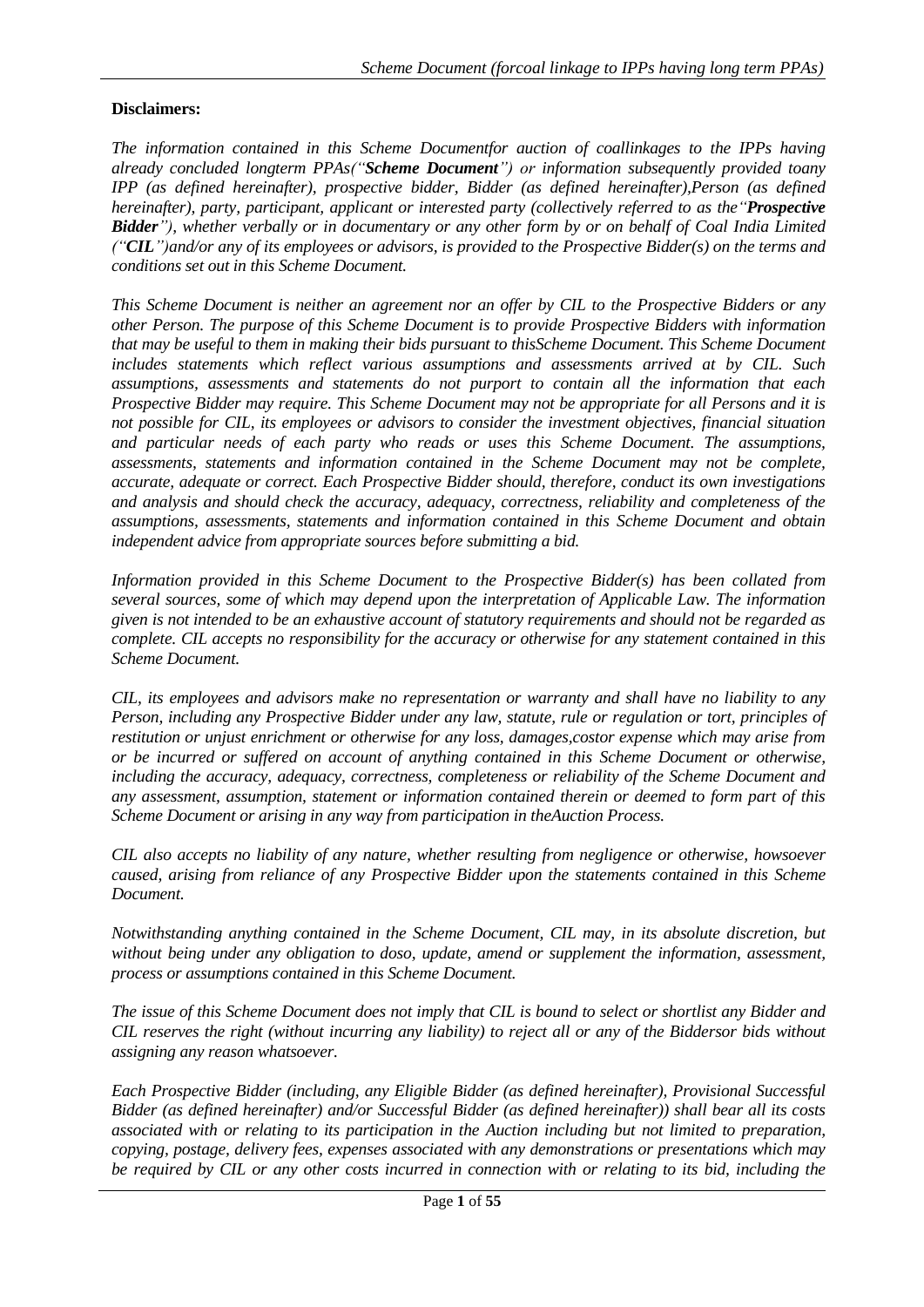*Process Fee and Bid Security. This Scheme Document is not transferable.Nothing contained in this Scheme Document shall be binding on CIL or confer any right on the Prospective Bidders.The examples set out in this Scheme Document are for illustrative purposes only.*

*In the event of any inconsistency or difference between the provisions of this Scheme Document and the Notice Inviting Registration dated July 20, 2017 and/or the Request for Submission of Expression of Interest for auction of coal linkages for IPPs having already concluded long term PPAs dated August 4, 2017, this Scheme Document shall prevail.*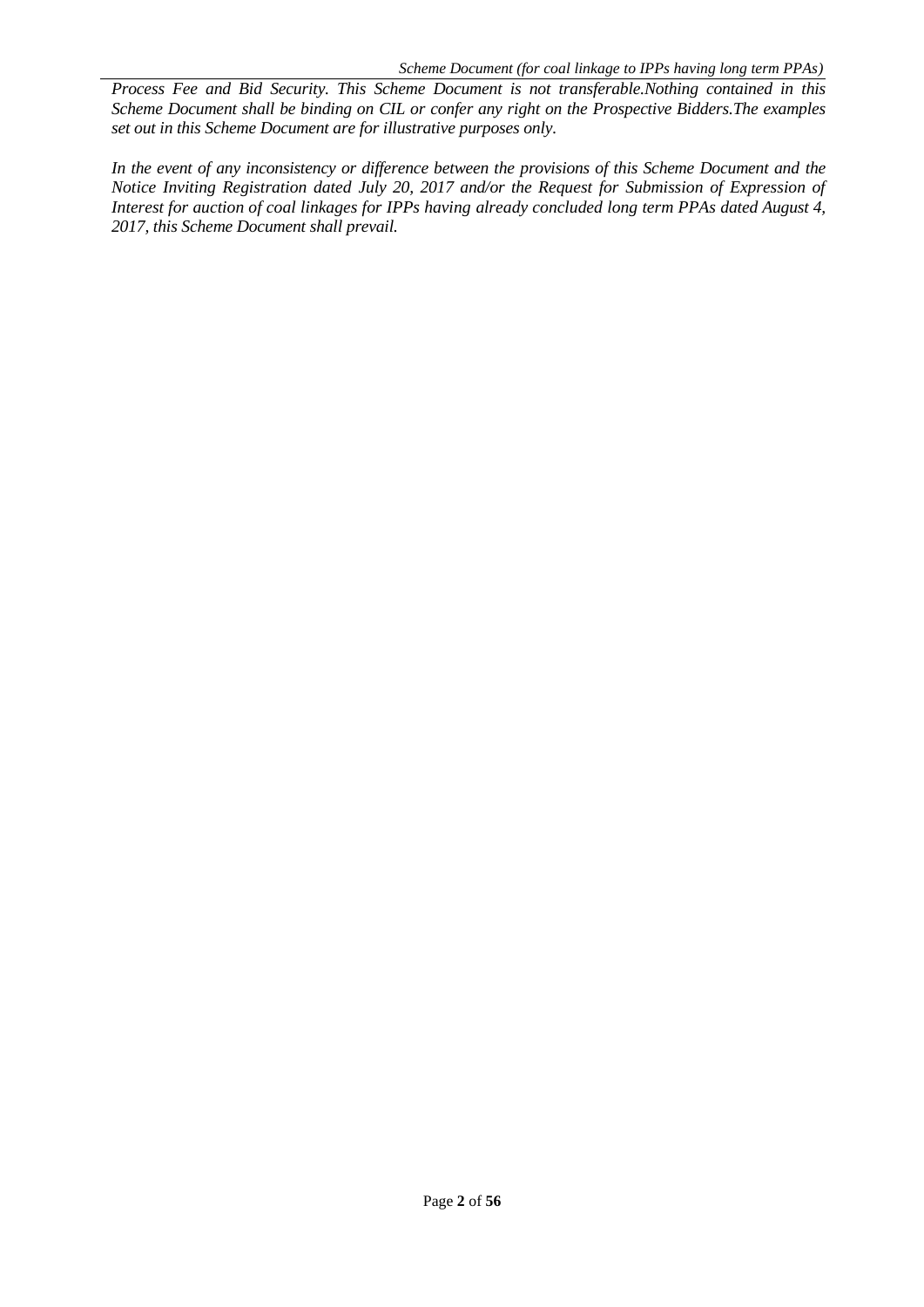## **Table of Contents**

| 2.1   |                                               |  |  |  |  |  |
|-------|-----------------------------------------------|--|--|--|--|--|
| 2.2   |                                               |  |  |  |  |  |
| 2.3   |                                               |  |  |  |  |  |
|       |                                               |  |  |  |  |  |
| 3.1   |                                               |  |  |  |  |  |
| 3.2   |                                               |  |  |  |  |  |
| 3.3   |                                               |  |  |  |  |  |
| 3.4   |                                               |  |  |  |  |  |
| 3.5   |                                               |  |  |  |  |  |
| 3.6   |                                               |  |  |  |  |  |
| 3.6.1 |                                               |  |  |  |  |  |
| 3.6.2 |                                               |  |  |  |  |  |
| 3.6.3 |                                               |  |  |  |  |  |
| 3.6.4 |                                               |  |  |  |  |  |
| 3.6.5 |                                               |  |  |  |  |  |
| 3.6.6 |                                               |  |  |  |  |  |
| 3.6.7 |                                               |  |  |  |  |  |
| 3.6.8 |                                               |  |  |  |  |  |
| 3.6.9 |                                               |  |  |  |  |  |
|       |                                               |  |  |  |  |  |
|       |                                               |  |  |  |  |  |
|       |                                               |  |  |  |  |  |
|       |                                               |  |  |  |  |  |
|       |                                               |  |  |  |  |  |
|       |                                               |  |  |  |  |  |
|       |                                               |  |  |  |  |  |
|       |                                               |  |  |  |  |  |
|       |                                               |  |  |  |  |  |
| 6.1   |                                               |  |  |  |  |  |
|       |                                               |  |  |  |  |  |
|       |                                               |  |  |  |  |  |
|       |                                               |  |  |  |  |  |
|       |                                               |  |  |  |  |  |
|       |                                               |  |  |  |  |  |
|       |                                               |  |  |  |  |  |
|       |                                               |  |  |  |  |  |
|       |                                               |  |  |  |  |  |
|       |                                               |  |  |  |  |  |
|       |                                               |  |  |  |  |  |
|       |                                               |  |  |  |  |  |
|       |                                               |  |  |  |  |  |
|       |                                               |  |  |  |  |  |
|       |                                               |  |  |  |  |  |
|       |                                               |  |  |  |  |  |
|       |                                               |  |  |  |  |  |
|       | 6.3<br>6.4<br>6.5<br>6.6<br>6.7<br>6.8<br>6.9 |  |  |  |  |  |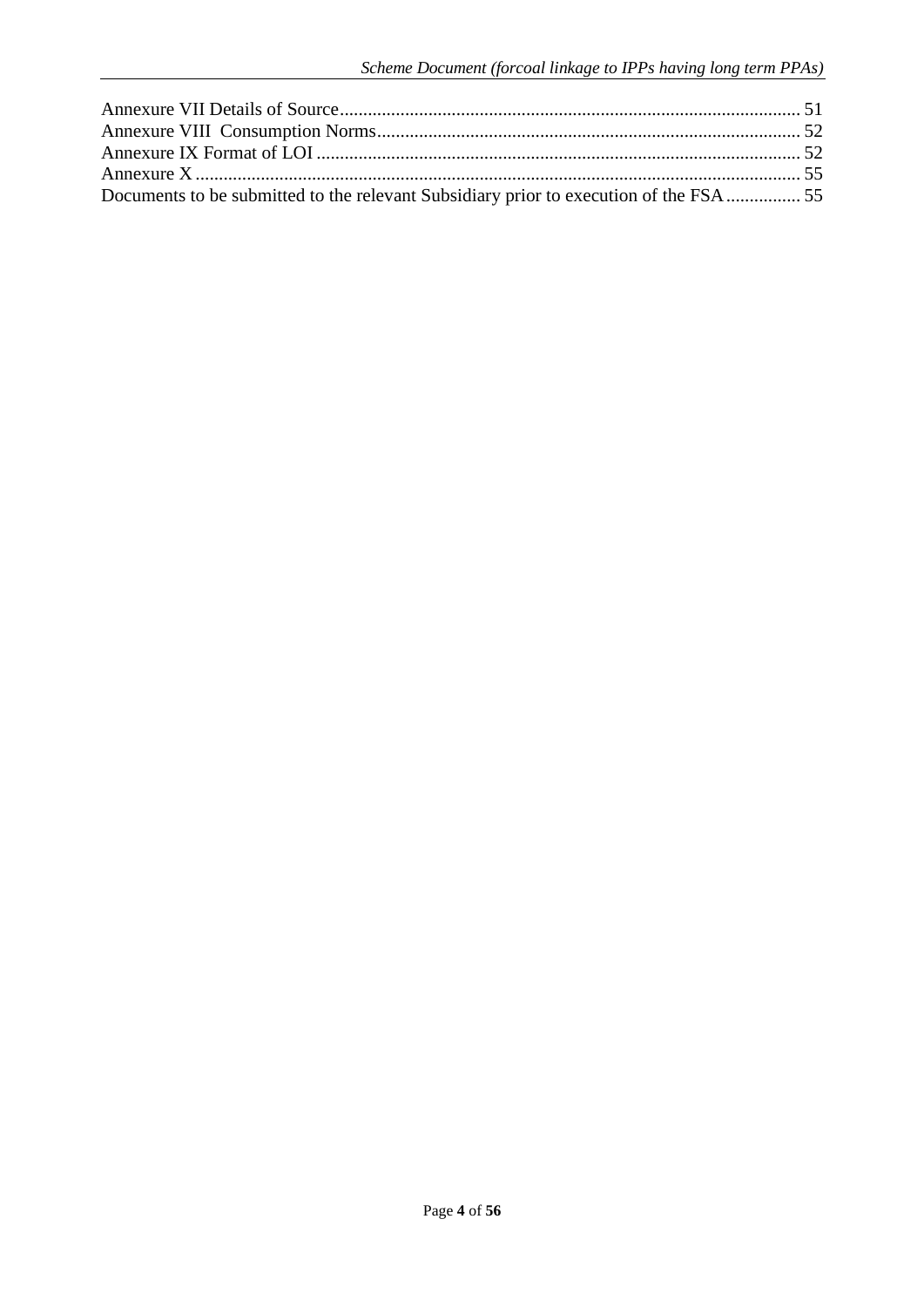## <span id="page-5-0"></span>**1. Definitions**

- 1.1 In this Scheme Document, in addition to the terms defined in the body of this Scheme Document, the following capitalized terms shall, unless repugnant to the meaning or context thereof, have the following meanings:
- 1.1.1 "**Acceptable Bank**"shall mean a scheduled bank as listed in the Second Schedule of the Reserve Bank of India Act, 1934, excluding those listed under the heading of Gramin Banks, Urban Cooperative Banks and State Co-operative Banks.
- 1.1.2 "**Adjustment**" shall have the meaning ascribed to such term in Clause 3.6.4.
- 1.1.3 "**Allocated Quantity**" shall have the meaning ascribed to such term in Clause3.6.9.1.
- 1.1.4 "**Amended PPA**" shall mean the Concluded PPA,as amended or supplemented,mutually between the Provisional Successful Bidder and the relevant procurer to pass on the discount to the latter,and as approved by the appropriate regulatory commission as per the provisions of the Concluded PPA or Applicable Law, pursuant to and in accordance with this Scheme Documentand the Policy.
- 1.1.5 "**Applicable Law**"shall mean all applicable statutes, laws, by-laws, rules, regulations, orders, ordinances, protocols, codes, guidelines, policies, notices, directions, judgments, decrees or other requirements or official directives of any governmental authority or court or other rules or regulations, approvals from the relevant governmental authority, government resolution, directive, or other government restriction or any similar form of decision, or determination, or any interpretation or adjudication having the force of law in India.
- 1.1.6 "**Auction**" shall have the meaning ascribed to such term in Clause 2.1.3.
- 1.1.7 "**Auction Process**" shall mean the process for conduct of the Auction as set out in Clause 3.
- 1.1.8 "**Authorised Signatory**"shall, as the context may require, mean the individual representing aBidder who has been duly authorised on behalf of such Bidder to:(i) use the Bidder's digital signature certificate; and/or (ii) execute and submit the EOI on behalf of the Bidder; and/or (iii) participate in the IPO Stage and the SPO Stage on behalf of the Eligible Bidder; and/or (iv) sign the undertaking set out in **Annexure III**, the power of attorney set out in **Annexure IV** and the affidavit set out in **Annexure V** (as applicable) on behalf of the Bidder; and/or (v) execute and submit such other documents as may be deemed necessary, in accordance with the terms hereof.
- 1.1.9 "**Balance Maximum Allocable Quantity**" shall have the meaning ascribed to such term in Clause 3.6.3.4(a).
- 1.1.10 "**Balance Maximum Eligible Quantity**" shall have the meaning ascribed to such term in Clause 3.6.3.4(b).
- 1.1.11 "**Bid Security**" shall have the meaning ascribed to such term in Clause 5.2.
- 1.1.12 "**Bidder**"shall have the meaning ascribed to such term in Clause 3.1.1.
- 1.1.13 "**CEA**" shall meanCentral Electricity Authority.
- 1.1.14 "**CEA Approved Quantity**" shall have the meaning ascribed to such term in Clause 3.3.2.
- 1.1.15 "**CERC**" shall mean Central Electricity Regulatory Commission.
- 1.1.16 "**CIL**"shall mean Coal India Limited (a Government of India undertaking).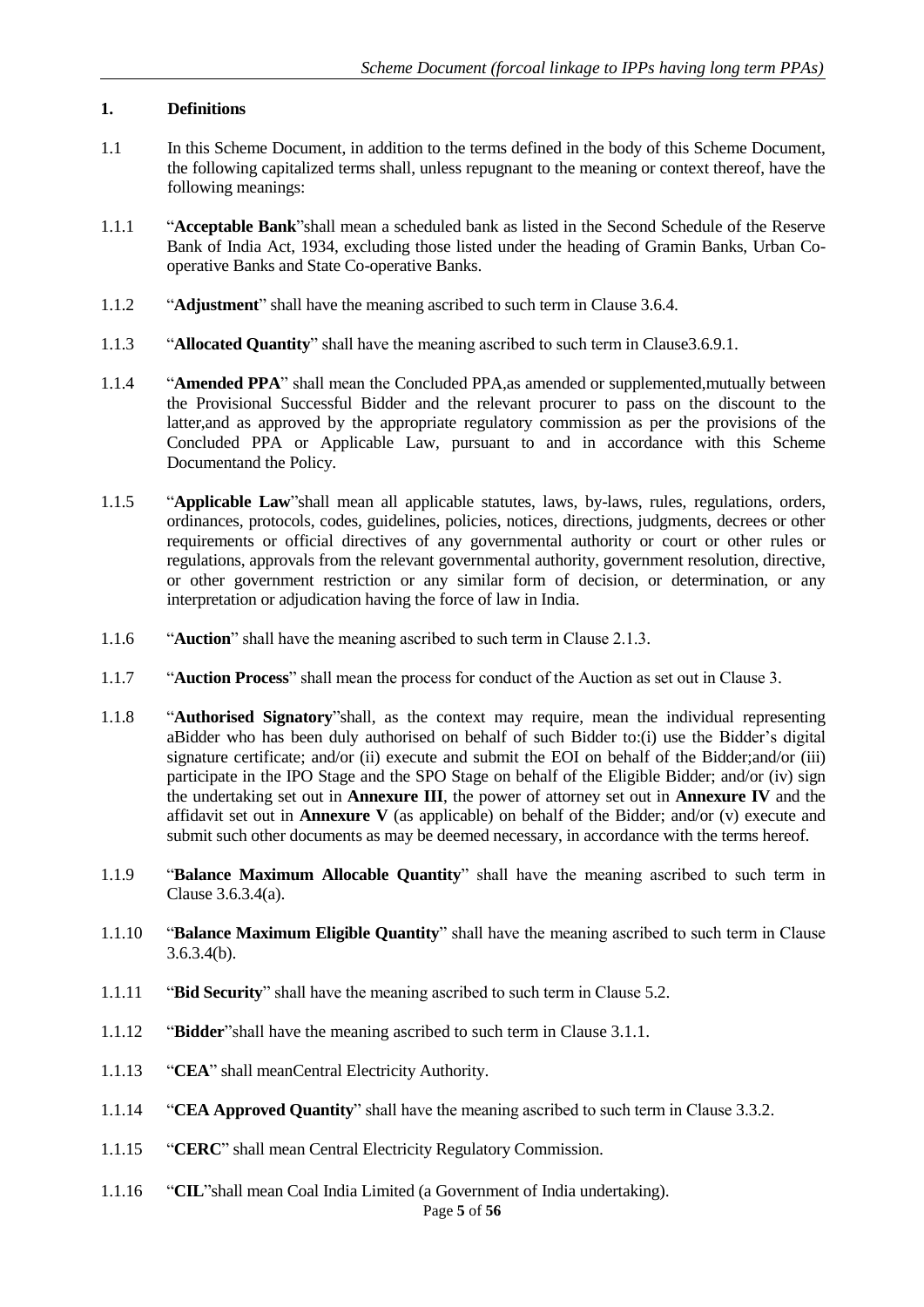- 1.1.17 "**Coal Linkages**" shall have the meaning ascribed to such term in Clause 2.3.
- 1.1.18 "**Coercive Practice**" shall have the meaning ascribed to such term in Clause 7.3.3.
- 1.1.19 "**Company**"shall have the meaning ascribed to such term in clause (20) of section 2 of the Companies Act, 2013, as amended from time to time.
- 1.1.20 "**Concluded PPA**" shall mean the executed long term PPA (both under section 62 and section 63 of the Electricity Act, 2003), based on domestic coal, which has been adopted or approved by the appropriate regulatory commission on or before May 17, 2017.
- 1.1.21 "**Conditions to Auction**" shall meanthe conditions specified in Clause 3.5and submission of the documents on the Electronic Platform of the Service Provider as specified in **Annexure VI**in accordance with this Scheme Document.
- 1.1.22 "**Corrupt Practice**" shall have the meaning ascribed to such term in Clause 7.3.1.
- 1.1.23 "**DISCOM**" shall mean the distribution licensee authorised to operate and maintain a distribution system for supplying electricity to the consumers in its area of supply.
- 1.1.24 "**DueDate**" shall have the meaning ascribed to such term in Clause6.8.1.
- 1.1.25 "**EOI**" shall mean the Expression of Interest, the format of which is set out on the Electronic Platform.
- 1.1.26 "**ElectronicPlatform**" shall have the meaning ascribed to such term in Clause 3.1.1.
- 1.1.27 "**Eligible Bidder**" shall mean each Bidder,who meets the Eligibility Criteria andfor whom theCEA Approved Quantity is set out on the Electronic Platform as per Clause 3.3.
- 1.1.28 "**Eligibility Criteria**" shall mean the eligibility criteria specified in Clause 4.
- 1.1.29 "**Fraudulent Practice**" shall have the meaning ascribed to such term in Clause 7.3.2.
- 1.1.30 "**FSA**" shall mean the fuel supply agreement to be executed between the Successful Bidder and the relevant Subsidiary in accordance with Clause 3.6.9.
- 1.1.31 "**GCV**" shall mean gross calorific value.
- 1.1.32 "**IPP**" shall mean an independent power producer, which is a generating company not owned/controlled by the Central/State Government.
- 1.1.33 "**IPO**" shall have the meaning ascribed to such term in Clause 2.1.3(a).
- 1.1.34 "**IPO Discount**" shall have the meaning ascribed to such term in Clause 3.6.1.1.
- 1.1.35 "**IST**" shall mean the Indian Standard Time.
- 1.1.36 "**Levellised Discount**" shall mean the levellised value of the year-on-year discount for the balance period of the Concluded PPA,in positive integer(in paise/kWh),calculated using thePre-notified Discount Rate.
- 1.1.37 "**LOI**" shall have the meaning ascribed to such term in Clause3.6.7.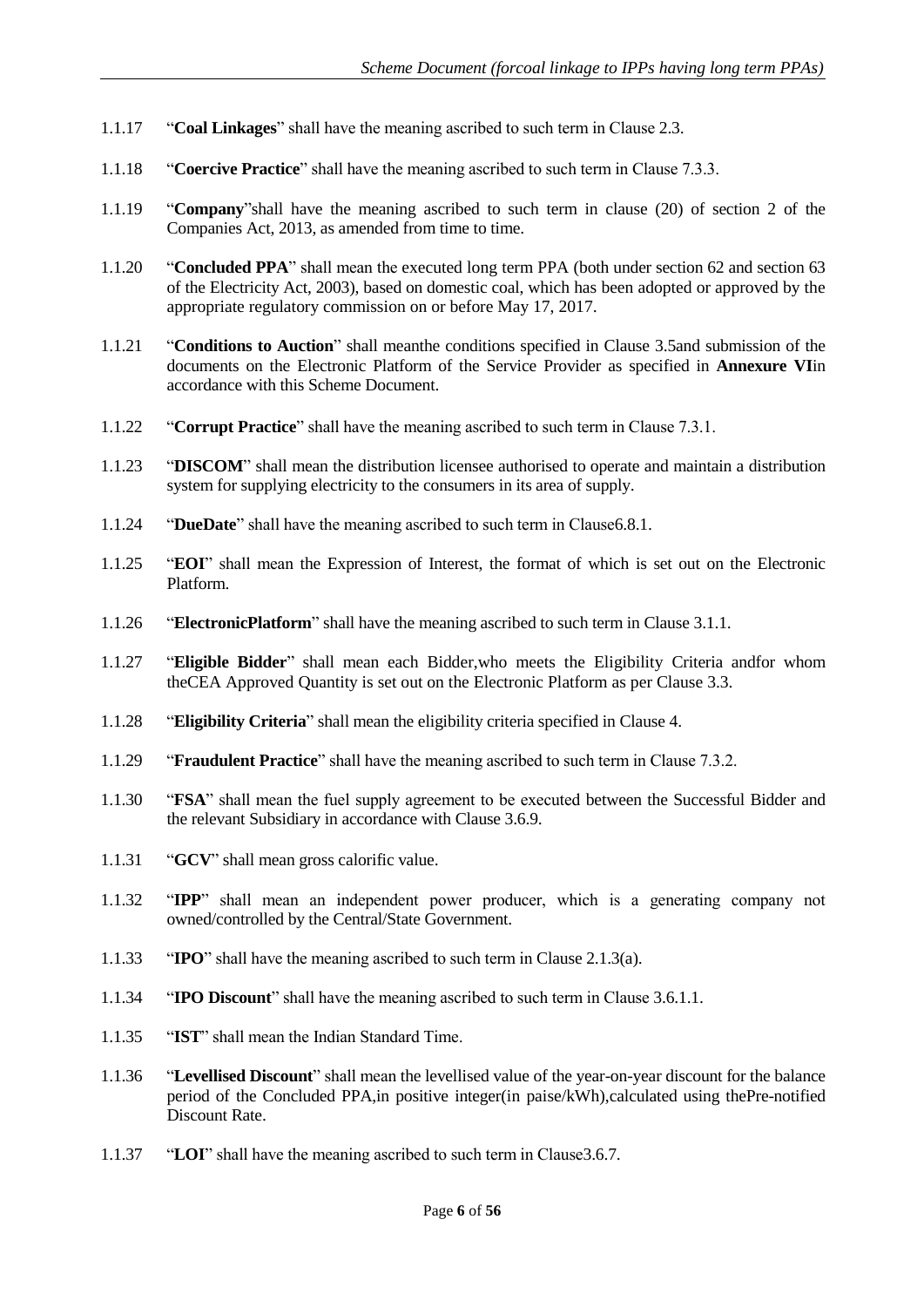- 1.1.38 "**Maximum Allocable Quantity**" shall have the meaning ascribed to such term in Clause 3.6.2.2.
- 1.1.39 "**Maximum Eligible Quantity**" shall have the meaning ascribed to such term in Clause 3.3.6.
- 1.1.40 "**Maximum SPO Quantity**" shall have the meaning ascribed to such term in Clause 3.6.3.4(f)(i).
- 1.1.41 "**MoC**" shall mean the Ministry of Coal, Government of India.
- 1.1.42 "**MoP**" shall mean Ministry of Power, Government of India.
- 1.1.43 "**MTPA**" shall mean million tonnes per annum.
- 1.1.44 "**Net Allocable Quantity**" shall have the meaning ascribed to such term in Clause 3.6.3.4(d).
- 1.1.45 "**Notified Price**"shall mean the price of the relevant grade(s) of coal notified by CIL and/or its Subsidiaries and as specified in **AnnexureVII**.
- 1.1.46 "**Person**"shall mean and include any individual, Company, entity,society or trust, whether incorporated or not.
- 1.1.47 "**Pre-Bid Conference**" shall have the meaning ascribed to such term in Clause 3.4.
- 1.1.48 "**Policy**" shall have the meaning ascribed to such term in Clause 2.1.1.
- 1.1.49 "**PPA**"shall mean the long term power purchase agreement between the power generating source and the power procurer(s), i.e. DISCOM(s) either directly or through PTC(s) who has/have signed back to back PPA(s) with DISCOMsfor a period of 7 (seven) years and above. However, the same shall not be applicable for the portion which is sold under market driven price.
- 1.1.50 "**PTC**" shall mean a power trading company, which is an electricity trader who has been granted a licence to undertake trading in electricity under Section 12 of the Electricity Act, 2003.
- 1.1.51 "**Pre-notified Discount Rate**" shall mean the CERC discount rate, as may be notified at a later date.
- 1.1.52 "**Process Fee**" shall have the meaning ascribed to such term in Clause 5.1.
- 1.1.53 "**Prospective Bidder**" shall mean any IPP, prospective bidder, Bidder, Person, party, participant, applicant or interested party in the context of this Scheme Document.
- 1.1.54 "**ProvisionalAllocated Quantity**" shall have the meaning ascribed to such term in Clause 3.6.3.5.
- 1.1.55 "**Provisional Successful Bidder**" shall have the meaning ascribed to such term in Clause 3.6.3.6.
- 1.1.56 "**Provisional IPO Allocation**" shall have the meaning ascribed to such term in Clause 3.6.3.4(b).
- 1.1.57 "**Provisional IPO Allocation Quantity**" shall have the meaning ascribed to such term in Clause  $3.6.3.4(b)$ .
- 1.1.58 "**Provisional SPO Allocation**" shall have the meaning ascribed to such term in Clause  $3.6.3.4(f)(i)$ .
- 1.1.59 "**Provisional SPO Allocation Quantity**" shall have the meaning ascribed to such term in Clause  $3.6.3.4(f)(i)$ .
- Page **7** of **56** 1.1.60 "**Request for Submission of EOI**" shall have the meaning ascribed to such term in Clause 3.2.1.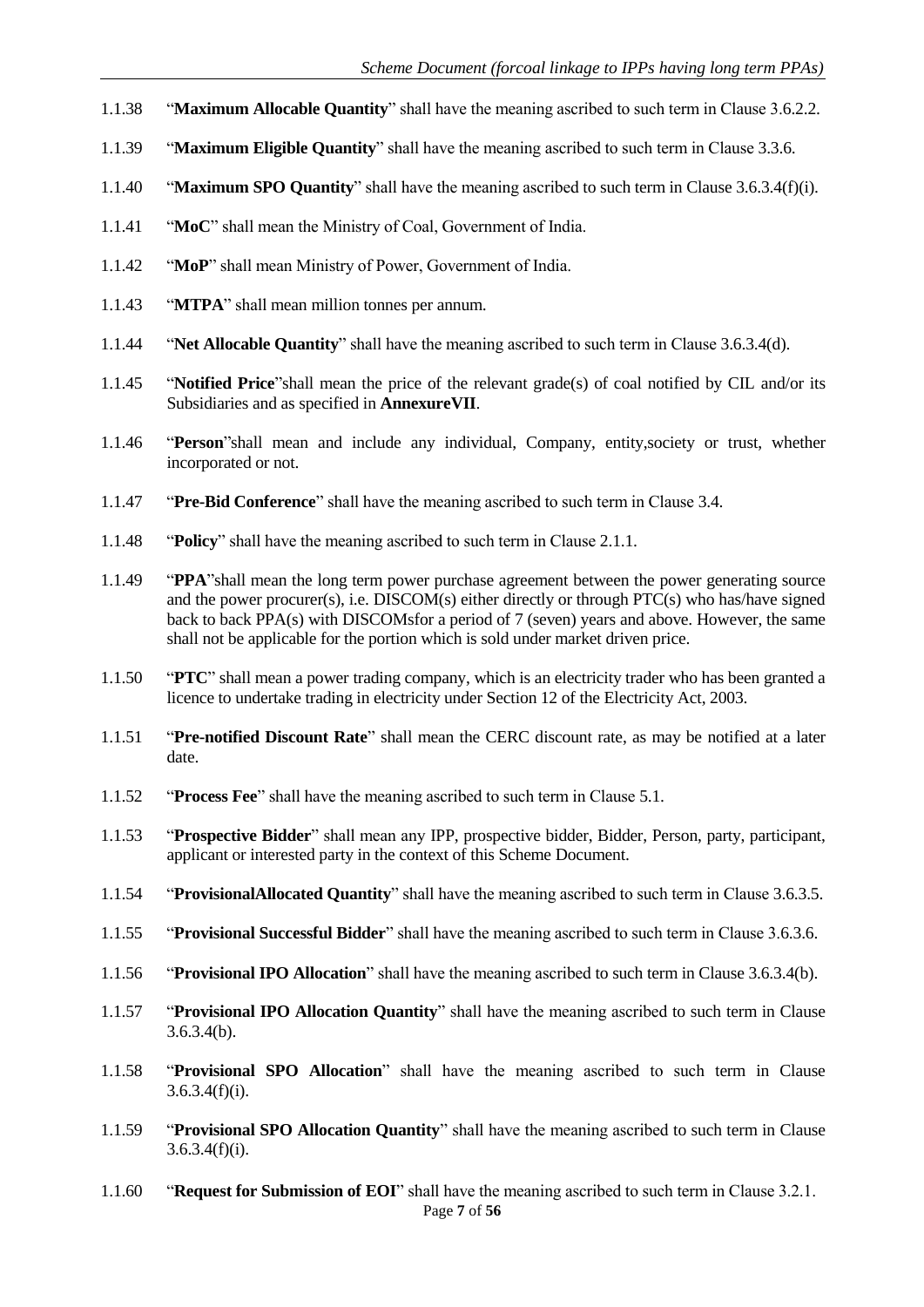- 1.1.61 "**Restrictive Practice**" shall have the meaning ascribed to such term in Clause 7.3.5.
- 1.1.62 "**SCCL**" shall mean the Singareni Collieries Company Limited.
- 1.1.63 "**Scheme Document**"shall mean this document, including its Annexures, appendices, schedules, amendment(s), addenda or corrigendum to this Scheme Document and/or any other document issued pursuant hereto.
- 1.1.64 "**ServiceProvider**" shall mean the entity that provides the Electronic Platform.
- 1.1.65 "**Source**" shall mean details of source of supply of coal, for the purposes of the Auction, more particularly specified in **Annexure VII**.
- 1.1.66 "**Source Grade**" for a Source, shall mean the average/representative grade of that Source.
- 1.1.67 "**Source Wise Quantity**" shall have the meaning ascribed to such term in 3.6.2.1.
- 1.1.68 "**Specified End Use**" shall have the meaning ascribed to such term in Clause 2.3.
- 1.1.69 "**Specified End Use Plant**"shall mean 1 (one) or more power generating units (but does not mean and include a captive power plant as defined under Rule 3 of the Electricity Rules, 2005) situated in a single location within the same boundary located in India and owned by the Bidder.
- 1.1.70 "**SPO**" shall have the meaning ascribed to such term in Clause 2.1.3(b).
- 1.1.71 "**SPO Discount**" shall have the meaning ascribed to such term in Clause 3.6.3.1.
- 1.1.72 "**Starting Discount**" shall mean the SPO Discount in the first round of the SPO Stage.
- 1.1.73 "**Subsidiary**" shall mean a subsidiary of CIL listed in **Annexure VII**.
- 1.1.74 "**Successful Bidder**" shall have the meaning ascribed to such term in Clause 3.6.9.1.
- 1.1.75 "**Tariff Discount Stream**" shall have the meaning ascribed to such term in Clause 3.6.6.
- 1.1.76 "**TPA**" shall mean tonnes per annum.
- 1.1.77 "**Transport Factor**" shall have the meaning ascribed to such term in Clause 3.6.4.
- 1.1.78 "**Undesirable Practice**" shall have the meaning ascribed to such term in Clause 7.3.4.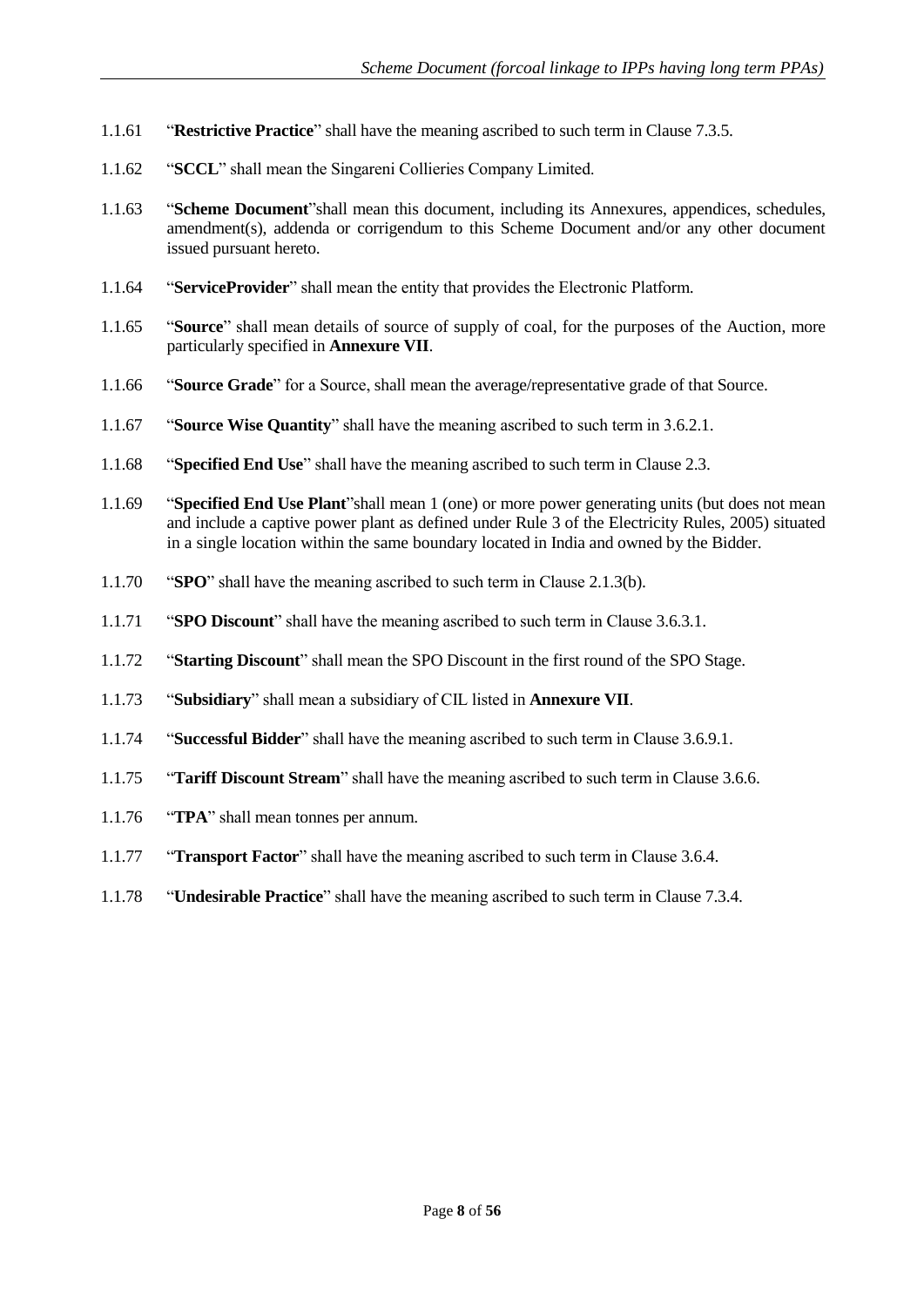## <span id="page-9-0"></span>**2. Introduction**

## <span id="page-9-1"></span>2.1 **Background**

- 2.1.1 Ministry of Coal ("**MoC**") has *vide* its letter dated May 22, 2017 dealt with matters concerning "*Signing of Fuel Supply Agreement (FSA) with Letter of Assurance (LoA) holders of Thermal Power Plants - Fading Away of the existing LoA-FSA Regime and Introduction of a New More Transparent Coal Allocation Policy for Power Sector, 2017 - SHAKTI (Scheme for Harnessing and Allocating Koyala (Coal) Transparently in India)*" ("**Policy**").
- 2.1.2 Paragraph B(ii) of the Policy *inter alia* provides that CIL/SCCL may grant coal linkages on notified price on auction basis for IPPs having already Concluded PPAs.
- 2.1.3 Accordingly, as a one-time process, CIL *inter alia* proposes to auction the Coal Linkages, as per Paragraph B(ii) of the Policy, pursuant to a 2 (two) stage process conducted on the Electronic Platform, in the following sequence ("**Auction**"):
	- (a) Initial Price Offer ("**IPO**") Stage; and
	- (b) Subsequent Price Offer ("**SPO**") Stage.

## <span id="page-9-2"></span>2.2 **The Policy**

Prospective Bidders are encouraged to familiarise themselves with the Policy. As on the date of this Scheme Document, the Policy is available at:

<span id="page-9-3"></span>[http://coal.nic.in/sites/upload\\_files/coal/files/curentnotices/220517.pdf](http://coal.nic.in/sites/upload_files/coal/files/curentnotices/220517.pdf)

#### 2.3 **Coal Linkages**

- 2.3.1 Coal linkages from each Source identified in **Annexure VII**("**Coal Linkages**") are being auctioned strictly for prospective consumption by the Specified End Use Plant(s) of the Bidders and in this regard, transfer, swapping and/or rationalisation of any Allocated Quantity, shall not be permitted, in any manner whatsoever("**Specified End Use**").
- 2.3.2 The Auction shall be conducted on the basis of the Source Grade. However, the actual supply may vary between a range of grades/GCV of each Source.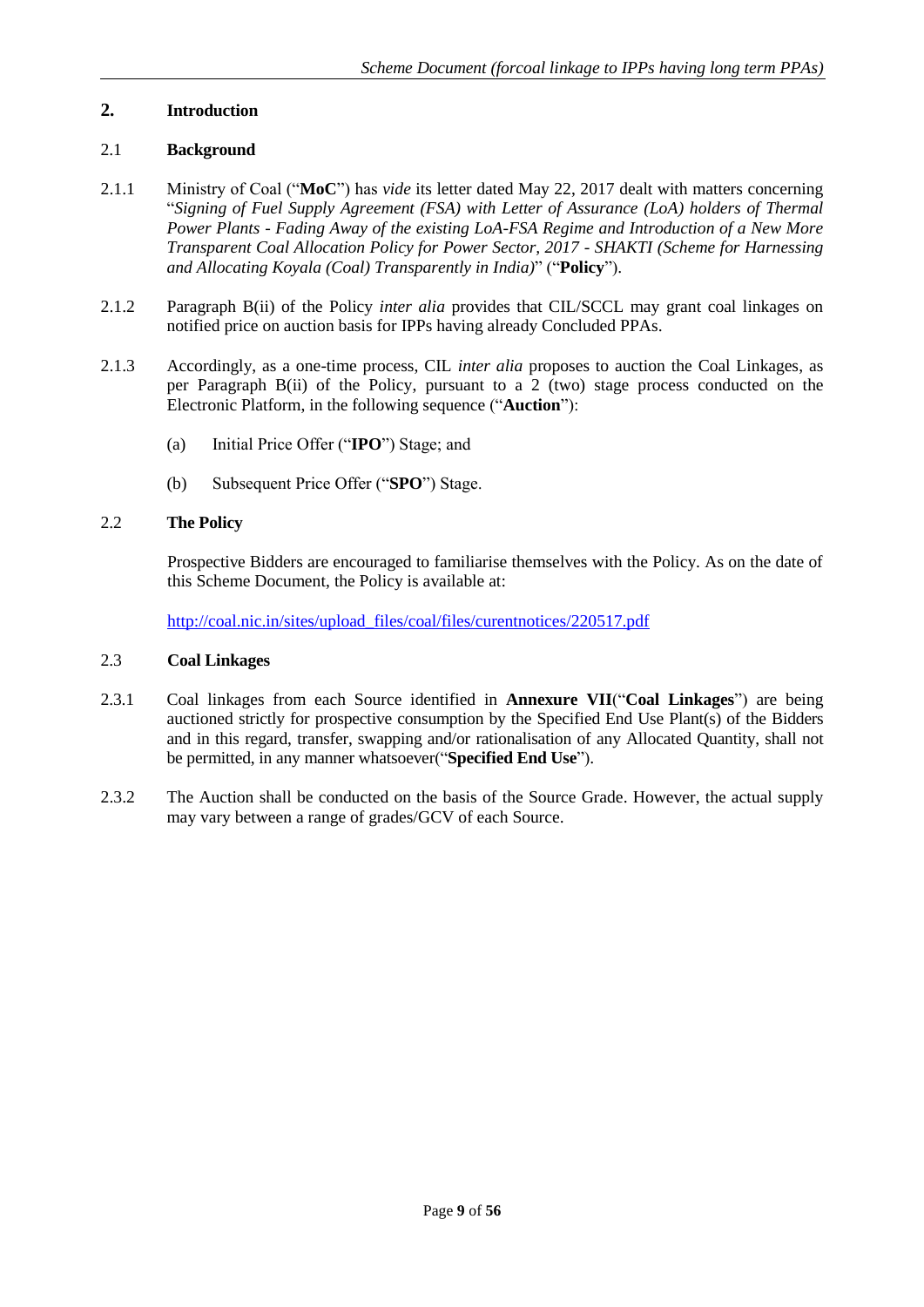## <span id="page-10-0"></span>**3. Auction Process**

## <span id="page-10-1"></span>3.1 **Registration**

3.1.1 Pursuant to the Notice Inviting Registration dated July 20, 2017, an IPP, meeting the Eligibility Criteria set out in Clause 4.1and which is desirous of participating in the Auction through its Specified End Use Plant(s), is required to register such Specified End Use Plant(s) on the website of the service provider (M/s MSTC Ltd) ("**Electronic Platform**"), no later than the timeline as has been separately prescribed, against payment of a non-refundable fee of Rs. 10,000/- plus applicable taxes. An IPP which registers on the Electronic Platform in accordance with this Clause 3.1 shall be referred to as the "**Bidder**". The link for the registration is provided below:

[www.mstcecommerce.com/auctionhome/shakti/index.jsp](http://www.mstcecommerce.com/auctionhome/shakti/index.jsp)

- 3.1.2 Each Bidder's registration shall be linked to a Specified End Use Plant and each Specified End Use Plant may be registered only once.It is clarified that in the event a Bidder registers more than 1 (one) Specified End Use Plant on the Electronic Platform, such Bidder shall be considered a separate Bidder in respect of each Specified End Use Plant.
- 3.1.3 The technical details and other information with respect to access to the Electronic Platform and bidding thereon are provided in **Annexure VI**.
- 3.1.4 In case of any technical clarification regarding access to the Electronic Platform or conduct of the Auction, the Bidder may contact the Service Provider directly at the contact details provided in **Annexure VI**.

## <span id="page-10-2"></span>3.2 **Submission of Expression of Interest**

- 3.2.1 Pursuant to the Request for Submission of Expression of Interest for auction of coal linkages for IPPs having already concluded long term PPAs dated August 4, 2017 ("**Request for Submission of EOI**"), each Bidder is required to upload, on the Electronic Platform, the duly executed and stamped Expression of Interest ("**EOI**"), no later than the timeline as has been separatelyprescribed.
- 3.2.2 Additionally, the documents set out in Paragraph  $1(v)$  of the EOI are also required to be submitted in original in sealed envelopes,setting out on the covering envelope "*Original Documents for SHAKTI Scheme Auction*", no later than the timeline as has been separately prescribed. The Bidders must also mention the name of the Bidder, registration number and address of the Bidder on the left bottom corner of the envelope. The sealed envelope(s) shall be submitted at the address specified in **Annexure VI**.
- 3.2.3 All the other documents set out in the Request for Submission of EOI and the EOI are required to be uploaded on the Electronic Platform.
- 3.2.4 The information and documents submitted by the Bidder as part of the EOI shall be verified by Central Electricity Authority ("**CEA**"). In case any additional information is required, the same shall be provided by the Bidder within the specified timeframe.

## <span id="page-10-3"></span>3.3 **CEA Approved Quantity and Information to the Bidders**

3.3.1 CEA shall (i) verify and confirm the eligibility of the Bidders as per the Eligibility Criteria set out in Clause 4; and (ii) calculate and provide the CEA Approved Quantity of the Bidders, who have submitted the EOI, on the basis of the formula set out below in Clause 3.3.2.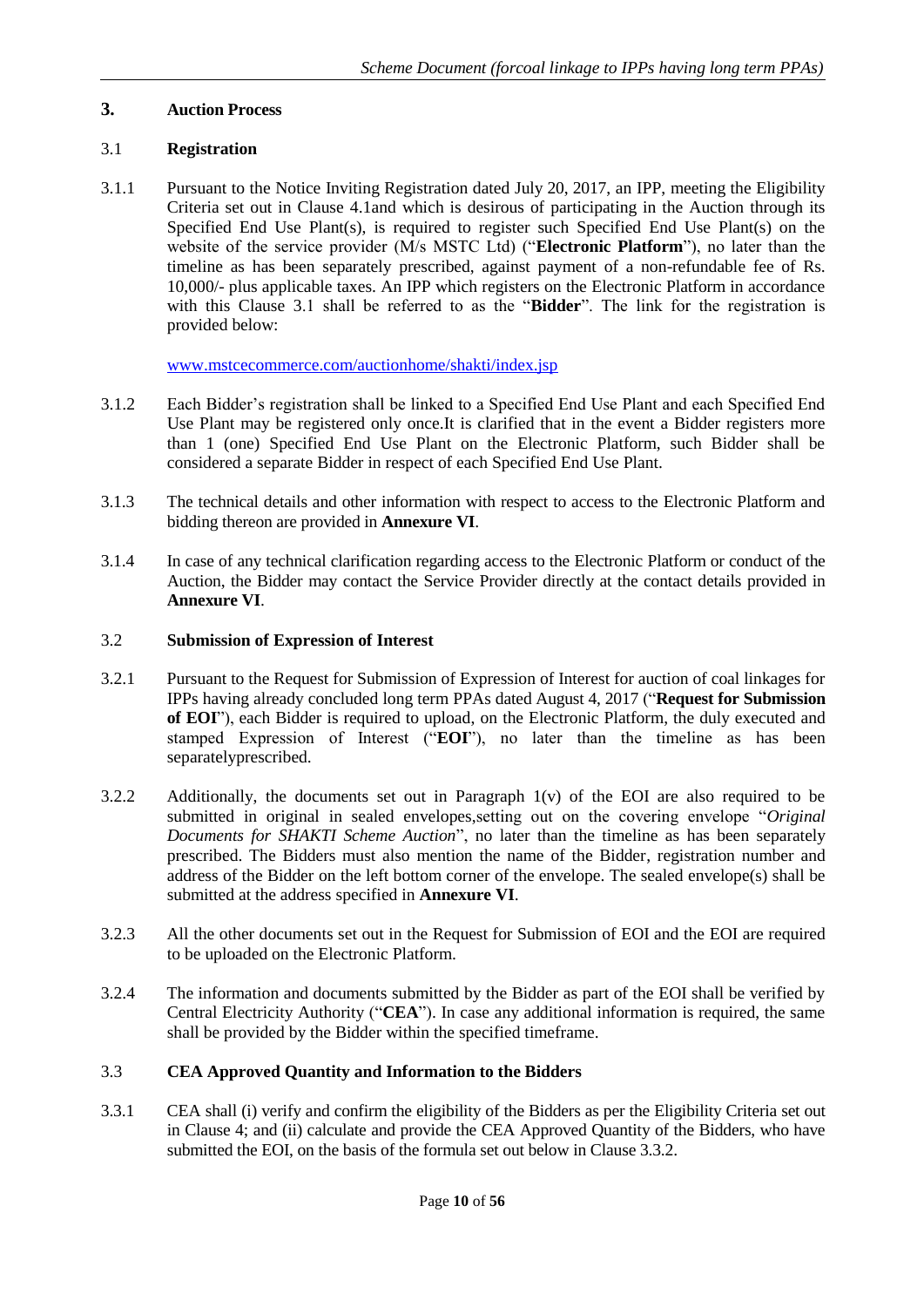3.3.2 For the purpose of this Auction, the CEA ApprovedQuantity for each Specified End Use Plant shall be calculated by CEA as follows ("**CEA Approved Quantity**"):

| <b>CEA Approved Quantity (MTPA)</b> | $\equiv$ |
|-------------------------------------|----------|
| in G13 equivalent                   |          |

**Where:**

Eligible Energy Requirement (kcal per annum)

[Eligible Energy Requirement (kcal per annum)] divided by  $[(10^9)$  *multiplied by*(the gross calorific value of a G13 grade of coal as specified in **AnnexureVIII**)]

= [90% x {annual energy requirement of the Specified End Use Plant for the capacity<sup>#</sup>against which the Bidder has a Concluded PPA(s) (calculated in kcal on the basis of the norms set out in **Annexure VIII**) *less*annual energy requirement of the Specified End Use Plant met through any captive coal mine(s) on the basis of peak-rated capacity (in kcal)\*}]*less* [adjustment for any existing coal linkage(s)]

\*The data with respect to the captive coal mines allocated, if any, (together with proportionate allocation of the peak-rated capacity of such captive coal mines, in case the same has been allocated for a combination of Specified End Use Plants and any sale of power on merchant basis)shall have to be reported by the Bidders on the Electronic Platform at the time of submission of EOI.

It is clarified that:

(a) in case a coal mine has been allocated for captive consumption of coal in a Specified End Use Plant, then the CEA Approved Quantity shall be net of grade adjusted coal requirement on the basis of the peak rated capacity of such captive coal mine;

(b) where a mine has been allocated for multiple plants, then the CEA Approved Quantity of the Specified End Use Plant shall be calculated after proportionately factoring the coal consumption from the said mine; and

(c) The annual energy requirement met through the captive coal mine shall be net of any energy requirement for the sale of power on merchant basis.

# For the purpose of computation of CEA Approved Quantity, capacity shall be gross capacity at generation end.

All the calculations shall be done on the basis of the lower limits of that particular grade's GCV range.

3.3.3 CEA Approved Quantity shall be set out on the Electronic Platform.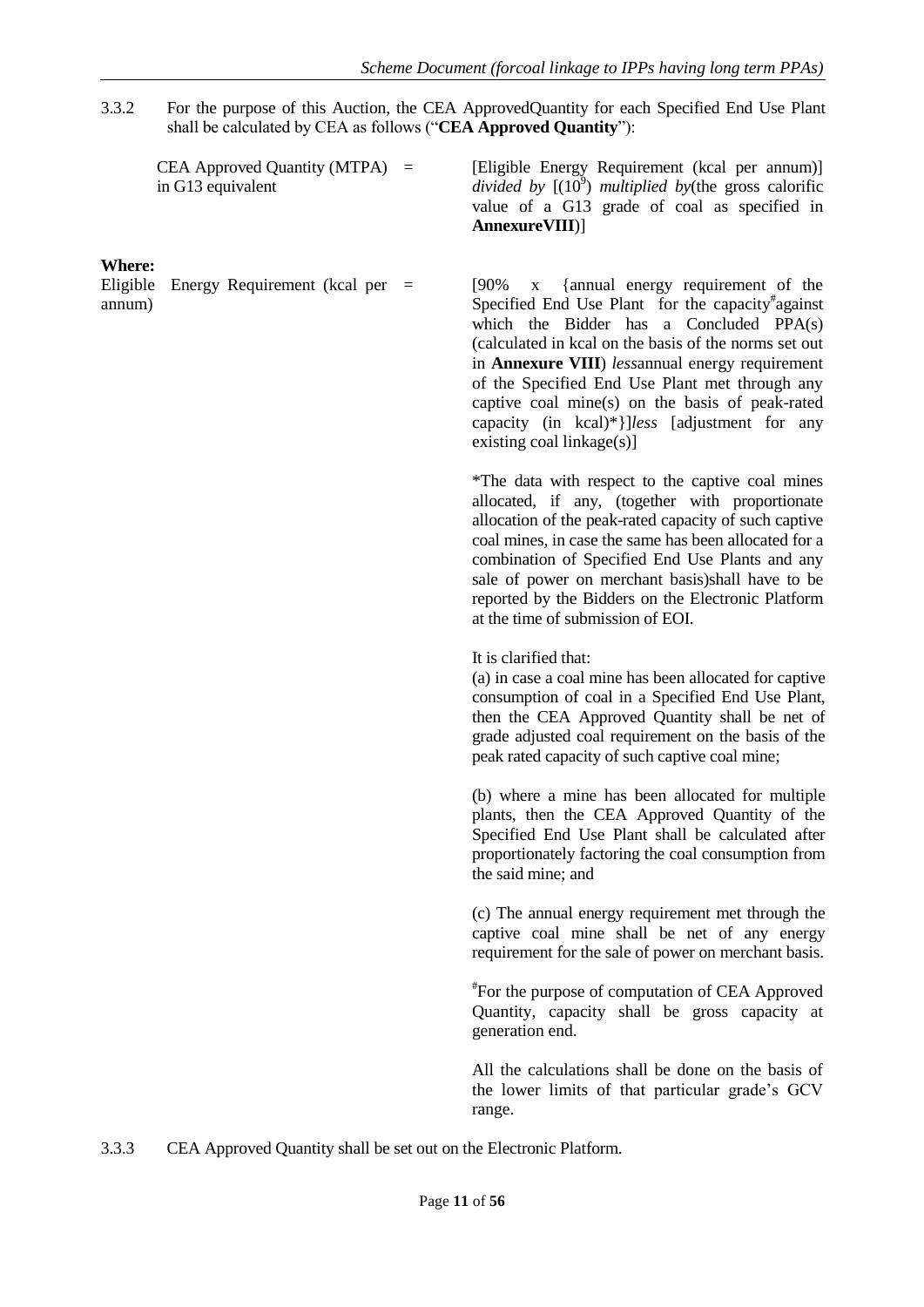- 3.3.4 Each Bidder, who meets the Eligibility Criteria and for whom the CEA Approved Quantity is set out on the Electronic Platform as per Clause 3.3.3, shall be referred to as the "**Eligible Bidder**".
- 3.3.5 The Eligible Bidder shall, based on the CEA Approved Quantity provided on the Electronic Platform, determine the quantity, across various grades, for which such Eligible Bidder intends to participate in the Auction and submit the corresponding Process Fee and Bid Security, as under Clause 5.1 and Clause 5.2.The Eligible Bidder may deposit the Bid Security and the Process Fee to the maximum extent of the CEA Approved Quantity of such Eligible Bidder.
- 3.3.6 The quantity against which the Eligible Bidder submits the Bid Security and the Process Fee, not exceeding the CEA Approved Quantity, shall be referred to as the "**Maximum Eligible Quantity**" for which the Eligible Bidder shall be entitled to participate in the Auction. The Maximum Eligible Quantity across various grades, shall be computed as per the Consumption Norms prescribed in **Annexure VIII**.
- 3.3.7 The Eligible Bidder shall not be allowed to bid for any quantity in excess of the Maximum Eligible Quantity.

## *Example 1*

*The CEA Approved Quantity of the Eligible Bidder is 10 MTPA and such Eligible Bidder deposits Rs. 89.44 crores collectively as Bid Security and Process Fee. The Maximum Eligible Quantity that such Eligible Bidder shall be allowed to bid for in the Auction shall be 8 MTPA (i.e. Rs. 89.44 crores divided by Rs.111.8 i.e. sum of the Bid Security and the Process Fee). Accordingly, the Maximum Eligible Quantity across various grades shall be computed as under:*

| Grade          | <b>CEA Approved Quantity*</b> | <b>Maximum Eligible Quantity**</b> |
|----------------|-------------------------------|------------------------------------|
| G <sub>1</sub> | 4.86                          | 4.86                               |
| G2             | 5.07                          | 5.07                               |
| G <sub>3</sub> | 5.31                          | 5.31                               |
| G4             | 5.57                          | 5.57                               |
| G <sub>5</sub> | 5.86                          | 5.86                               |
| G6             | 6.18                          | 6.18                               |
| G7             | 6.54                          | 6.54                               |
| G8             | 6.94                          | 6.94                               |
| G <sub>9</sub> | 7.39                          | 7.39                               |
| G10            | 7.91                          | 7.91                               |
| G11            | 8.50                          | 8.00                               |
| G12            | 9.19                          | 8.00                               |
| G13            | 10.00                         | 8.00                               |
| G14            | 10.97                         | 8.00                               |
| G15            | 12.14                         | 8.00                               |
| G16            | 13.60                         | 8.00                               |
| G17            | 15.45                         | 8.00                               |

*\*Electronic Platform shall set out the CEA Approved Quantity only in G13 grade. The Eligible Bidder shall determine the quantity, across various grades, for which such Eligible Bidder intends to participate in the Auction.*

*\*\*Maximum Eligible Quantity shall be calculated by the Electronic Platform. The Maximum Eligible Quantity across various Sources on offer shall be displayed on the Electronic Platform*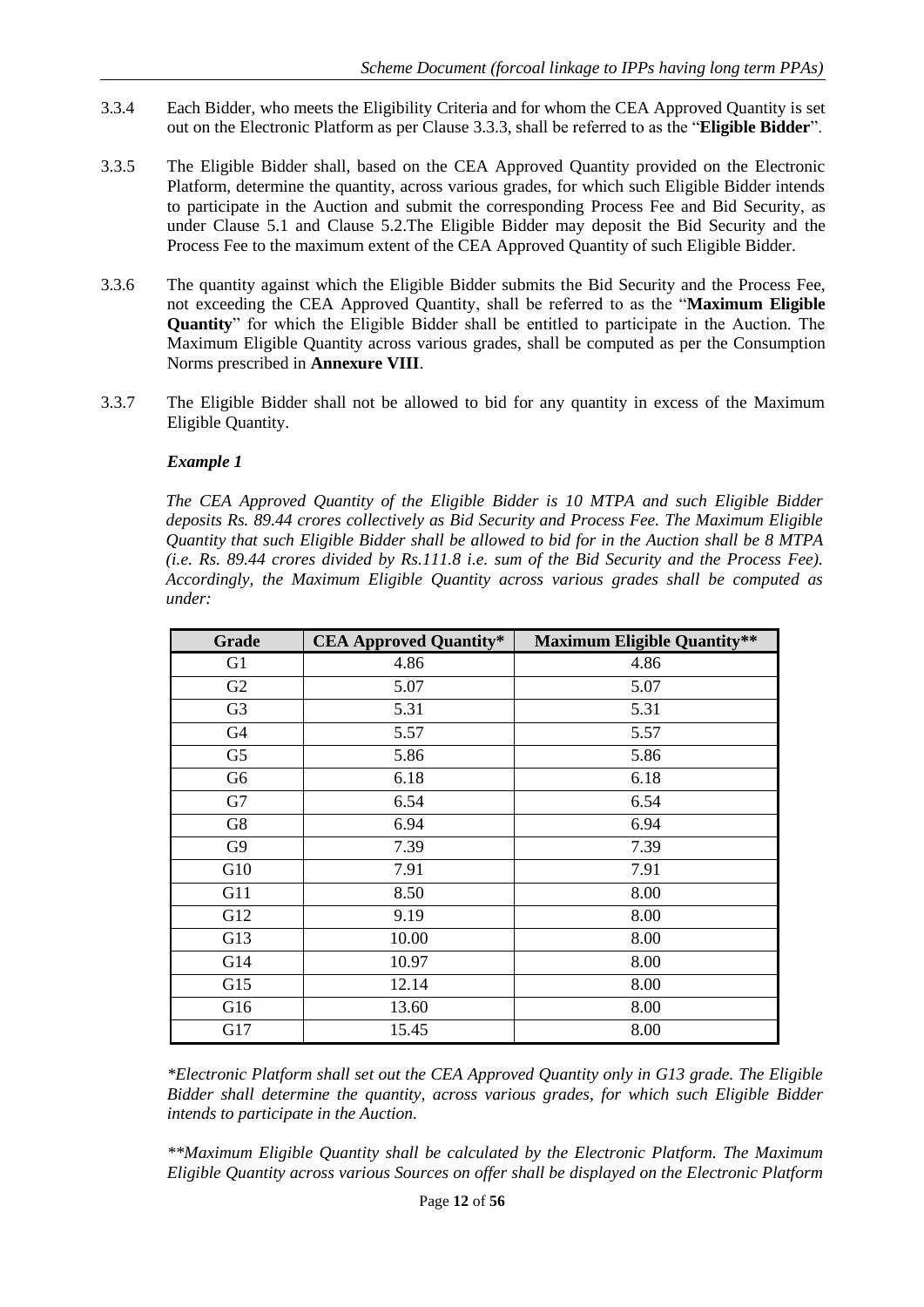*at the time of the SPO Stage.*

## <span id="page-13-0"></span>3.4 **Pre-Bid Conference**

- 3.4.1 Pre-Bid Conference(s) of the Bidders shall be convened at a time and place specified by CIL. A maximum of 2 (two) representatives of each Bidder shall be allowed to participate in the Pre-Bid Conference(s) on production of duly issued authority letter from the Bidder and identity documents. During the course of the Pre-Bid Conference(s), the Bidders will be free to seek clarifications and make suggestions for the consideration of CIL.
- 3.4.2 CIL shall endeavour to provide clarifications and such further information as it may, in its sole discretion, consider appropriate for facilitating a fair, transparent and competitive Auction Process. Each query should contain complete details of facts, information and Applicable Law germane to the query and also the particulars of the person posing the query. CIL reserves the right to not answer any query, including any query which is incomplete or anonymous.
- 3.4.3 CIL may also on its own motion, if deemed necessary, issue interpretations and clarifications to all Bidders. All clarifications and interpretations issued by CIL shall be deemed to be part of this Scheme Document. However, any non-written clarifications and information provided by CIL, its employees or representatives in any manner whatsoever shall not in any way or manner be binding on CIL.

#### <span id="page-13-1"></span>3.5 **Conditions to Auction**

Subject to satisfaction of the following conditions, the Eligible Bidder shall be entitled to participate in the Auction:

- 3.5.1 the Eligible Bidder has submitted the EOI and the other documents/information in accordance with Clause 3.2;
- 3.5.2 the Eligible Bidder shall submit all documents/information specified in Clause 4.1.3 and other relevant information required under **Annexure VI**. The documents/information specified in Clause 4.1.3 shall also be submitted in original (with each page duly signed and stamped by the Authorised Signatory)in sealed envelopes,setting out on the covering envelope "*Original Documents for SHAKTI Scheme Auction*", no later than the timeline as has been separately prescribed. The Eligible Bidder must also mention the name of the Eligible Bidder, registration number, address of the Eligible Bidder on the left bottom corner of the envelope. The sealed envelope(s) shall be submitted at the address specified in **Annexure VI**; and
- 3.5.3 the Eligible Bidder shall make payment of the following amounts, within the specified timeframe: (i) Rs. 11.80/tonne of Process Fee in accordance with Clause5.1; and (ii) Rs. 100/tonne of Bid Security in accordance with Clause 5.2.

#### <span id="page-13-2"></span>3.6 **Stages of Auction**

The Auction shall be conducted in the following sequence:

- (a) IPO Stage; and
- (b) SPO Stage.

## <span id="page-13-3"></span>3.6.1 **IPO Stage**

3.6.1.1 Each Eligible Bidder shall submit an IPO, for at least 1 (one) Source, which shall be the Levellised Discount that the Eligible Bidder is willing to offer for a particular Source ("**IPO Discount**").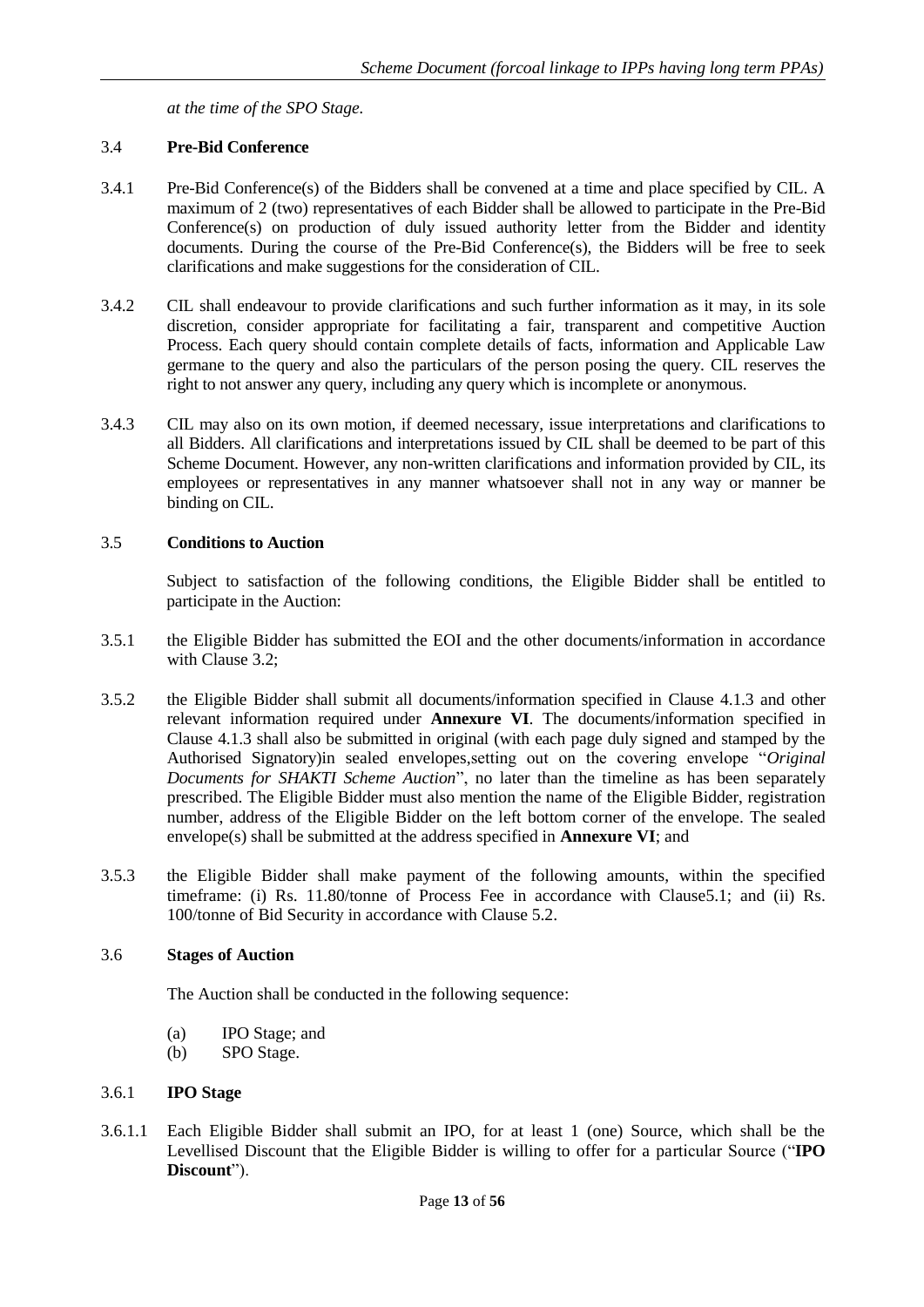3.6.1.2 Eligible Bidder can submit IPO(s) for more than 1 (one) and up to all the Sources and if the Eligible Bidder so chooses, it will have to quote a different IPO Discount for each Source.

#### *Example 2*

#### *(in paise/kWh)*

| Eligible       | Source 1            | Source 2            | Source 3            | Source 4            | Source 5            |
|----------------|---------------------|---------------------|---------------------|---------------------|---------------------|
| Bidder(s)      | <b>IPO</b> Discount | <b>IPO</b> Discount | <b>IPO Discount</b> | <b>IPO</b> Discount | <b>IPO</b> Discount |
| B1             |                     |                     |                     |                     |                     |
| B2             |                     |                     |                     |                     |                     |
| B3             |                     |                     |                     |                     |                     |
| B4             |                     |                     |                     |                     |                     |
| B <sub>5</sub> |                     |                     |                     |                     |                     |
| <b>B6</b>      |                     |                     |                     |                     |                     |

- 3.6.1.3 In the event, an Eligible Bidder does not submit an IPO Discount for at least 1 (one) Source, such Bidder shall no longer be an Eligible Bidder and shall not be entitled to participate in the SPO Stage.
- 3.6.1.4 During the IPO Stage, the IPO Discount shall be submitted electronically using the digital signature of the authorised representative of the Eligible Bidder and the same shall be decrypted before the commencement of the SPO Stage.
- 3.6.1.5 Submission of the IPO Discount for a particular Source does not preclude the Eligible Bidder from participating in other Sources during the SPO Stage. For the Source for which the Eligible Bidder has quoted an IPO Discount, the Eligible Bidder shall be permitted to participate in the SPO Stage at a higher SPO Discount for such Source, in which case the provisions of Clause  $3.6.3.4(f)(iii)$  shall apply.

## <span id="page-14-0"></span>3.6.2 **Demand aggregation and Maximum Allocable Quantity**

- 3.6.2.1 The available quantity for each Source being offered under the SPO Stage shall be taken into account for the purposes of computation of Maximum Allocable Quantity in accordance with the provisions of Clause 3.6.2.2 ("**Source Wise Quantity**").
- 3.6.2.2 The IPO Discount shall be decrypted and subject to the total Source Wise Quantity,the demand aggregation will be calculated as per the following formula ("**Maximum Allocable Quantity**"):

Maximum Allocable Quantity= 80% of the Maximum Eligible Quantity (calculated in terms of weighted average of the Source Grades) of all the Eligible Bidders who have submitted the IPO Discount.

*Wherein:*

Weighted average of the Source Grade shall be the Grade corresponding to the Weighted Average GCV of the Source Grades, wherein Weighted Average GCV shall be as under:

*Weighted Average GCV = Sumproduct of the GCV of the Source Grade of each Source and the corresponding quantity of each Source/Sum of the Source Wise Quantity*

## *Example 3*

Page **14** of **56** *There are 3 (three) Sources on offer viz. S1, S2 and S3 with Source Grade being G9, G11 and G13. The Source Wise Quantity for each Source is 10MTPA, 5MTPA and 15MTPA*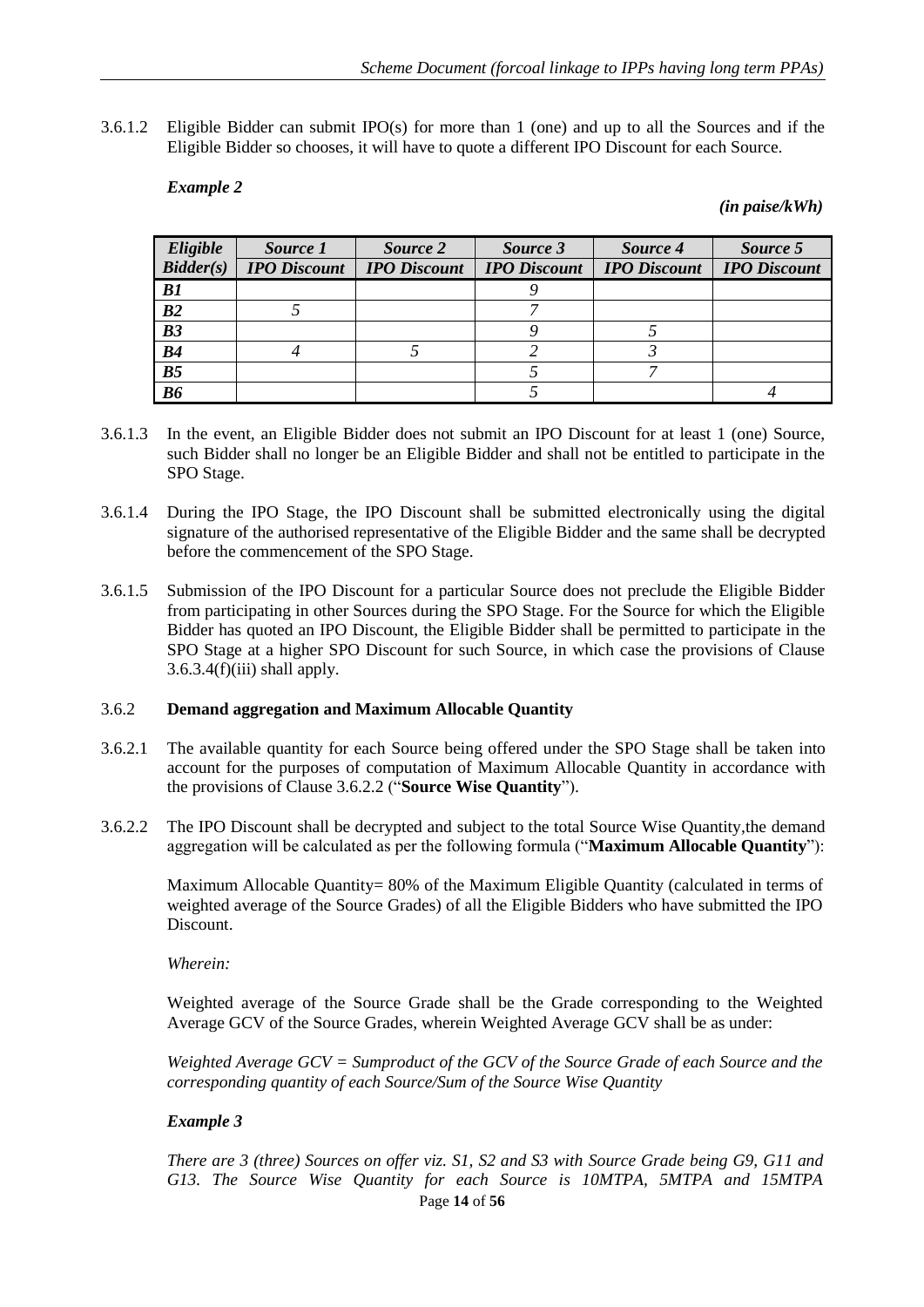| <b>Sources</b><br>(A)                                        | <b>Source Grade</b><br>(B) | <b>Gross Calorific Value</b><br>(C) | <b>Source Wise Quantity</b><br>(D) | Sumproduct<br>$E=(C\times D)$ |
|--------------------------------------------------------------|----------------------------|-------------------------------------|------------------------------------|-------------------------------|
| S1                                                           | G9                         | 4600                                | 10                                 | 46000                         |
| S <sub>2</sub>                                               | G11                        | 4000                                |                                    | 20000                         |
| S <sub>3</sub>                                               | G13                        | 3400                                |                                    | 51000                         |
| <b>Total</b>                                                 |                            |                                     | 30                                 | 117000                        |
| <i>Weighted Average GCV (<math>\Sigma E \Sigma D</math>)</i> | 3900                       |                                     |                                    |                               |

*respectively. The Weighted average of the Source Grade shall be calculated as under:*

*Accordingly, weighted average of the Source Grade shall be G12 (3700 to 4000) i.e. Grade corresponding to GCV of 3900.*

#### *Example 4*

*There are 6 (six) Eligible Bidders viz. Bidder 1 to 6. The Bid Security and the Process Fee submitted by each of the Eligible Bidders and the corresponding Maximum Eligible Quantity in G13 grade against which Bid Security and Process Fee are submitted is as under:*

| S. No. | <b>Eligible Bidders</b> | <b>Bid Security and Process</b><br><b>Fee Deposited (in Rscr)</b> | <b>Corresponding Maximum</b><br><b>Eligible Quantity (in</b><br>MTPA) |
|--------|-------------------------|-------------------------------------------------------------------|-----------------------------------------------------------------------|
|        | Eligible Bidder 1       | 55.90                                                             |                                                                       |
|        | Eligible Bidder 2       | 78.26                                                             |                                                                       |
|        | Eligible Bidder 3       | 111.80                                                            | 10                                                                    |
|        | Eligible Bidder 4       | 89.44                                                             |                                                                       |
|        | Eligible Bidder 5       | 122.98                                                            | $\overline{1}$                                                        |
|        | Eligible Bidder 6       | 67.08                                                             |                                                                       |
|        | <b>TOTAL</b>            | 525.46                                                            |                                                                       |

*As may be seen from the table above, the Maximum Eligible Quantity of all the Eligible Bidders works out to 47 MTPA. However, in case Eligible Bidder 2 does not submit IPO, even for a single Source, its quantity shall be excluded and accordingly the Maximum Eligible Quantity of the Eligible Bidders who submitted the IPO shall be 40 MTPA. If the weighted average Source Grade is G12, the Maximum Eligible Quantity in terms of weighted average Source Grade shall be 36.756756 MTPA (i.e. 40×GCV of G13 grade of coal/ GCV of G12 grade of coal). Accordingly, Maximum Allocable Quantity shall be 29.4054 MTPA (i.e. 80% of 36.756756 MTPA, which is the Maximum Eligible Quantity in terms of G12 grade of coal viz. weighted average Source Grade).*

#### <span id="page-15-0"></span>3.6.3 **SPO Stage**

- 3.6.3.1 The SPO Stage shall be held in rounds, wherein, the first round shall commence at a starting discount ("**Starting Discount**") and each subsequent round will commence in a decrement of 1p/kWh ("**SPO Discount**").
- 3.6.3.2 At the commencement of the SPO Stage, only those Eligible Bidders who have submitted an IPO Discount shall be entitled to view, on the Electronic Platform:(i) the Source Wise Quantity; and (ii) the Maximum Allocable Quantity.
- 3.6.3.3 Eligible Bidder may opt to participate or not to participate in a round of SPO Stage. In each round, the Eligible Bidders, who intend to participate in that round, shall be required to express interest for participating in that round and exercise the right-to-choose quantity at the SPO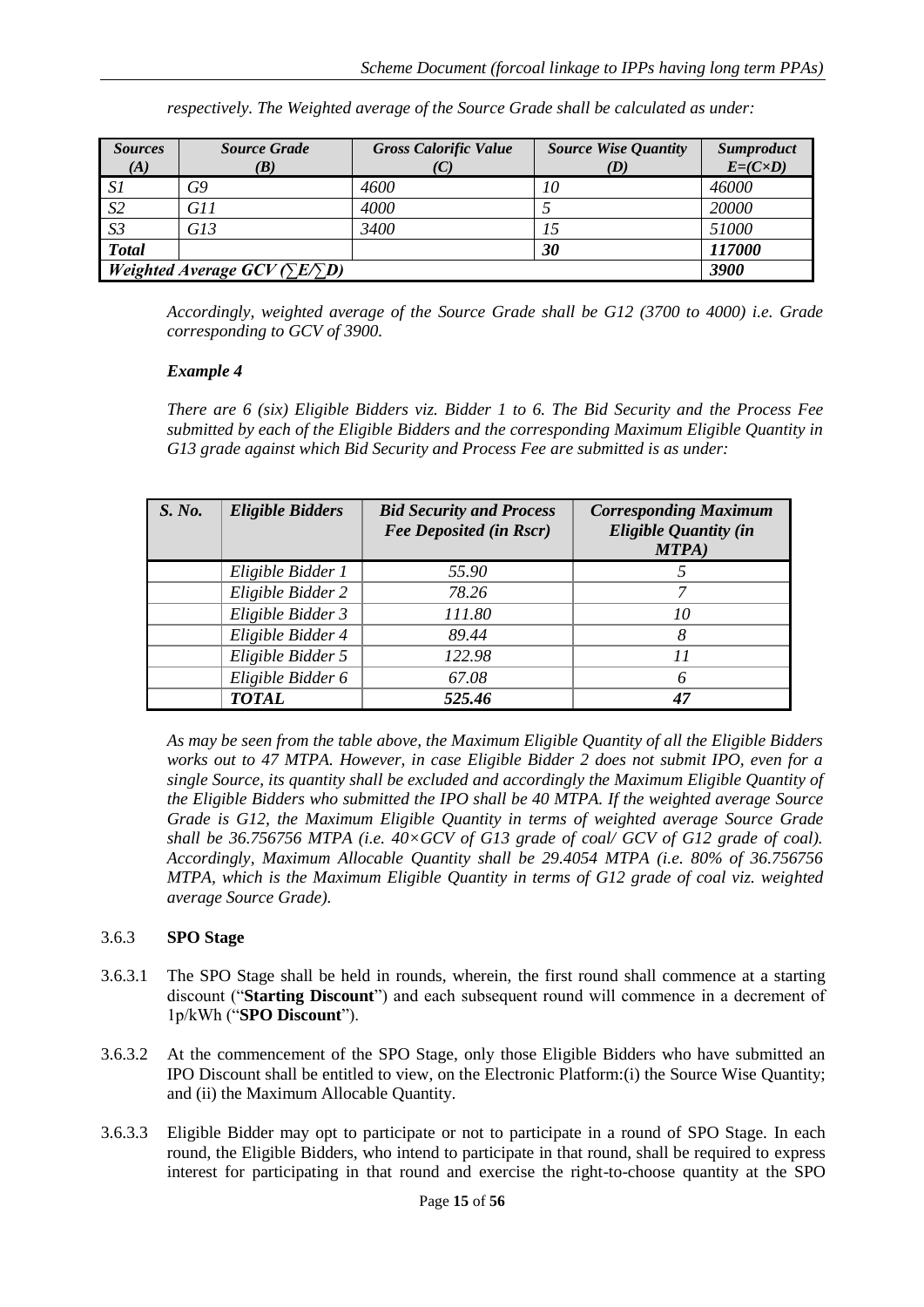Discount of that particular round.

- 3.6.3.4 Each round will proceed as follows, in sequence:
	- (a) At the commencement of each round of the SPO Stage, the balance maximum allocable quantity for that round shall be calculated by the Electronic Platform, which shall be the difference between the Maximum Allocable Quantity and the Provisional Allocated Quantity ("**Balance Maximum Allocable Quantity**").

#### *Example 5*

*Suppose the Maximum Allocable Quantity is 32 MTPA. There were six Eligible Bidders, Eligible Bidder(s) A to F. Provisionally Allocated Quantity of all the Eligible Bidders is 6 MTPA. In such a scenario, Balance Maximum Allocable Quantity shall be 26 MTPA (i.e. 32 MTPA minus 6 MTPA (Provisional Allocated Quantity of all the Eligible Bidders)).*

(b) If the IPO Discount submitted by the Eligible Bidder during the IPO Stage, with respect to a specific Source is equal to the Starting Discount and/or the SPO Discount for such round, as the case may be, then for the respective Source(s), such Eligible Bidder(s) will be automatically allocated a provisional quantity, either entirely or proportionately in accordance with Clause 3.6.3.4(c), which shall be *equal to* the lowest of (i) the then available Source Wise Quantity; (ii) the Balance Maximum Allocable Quantity; or (iii) the balance Maximum Eligible Quantity corresponding to the relevant Source Grade, net of any prior provisional allocation(s), if any ("**Balance Maximum Eligible Quantity**") of the Eligible Bidder. The quantity so provisionally allocated shall be referred to as the "**ProvisionalIPO Allocation Quantity**" and the said process of automatic provisional allocation under this Clause 3.6.3.4(b) shall be referred to as "**ProvisionalIPO Allocation**".

## *Example 6*

*There are 10 Sources on Auction viz. Source 1 to Source 10. Eligible Bidder A had submitted IPO Discount at 5 paise/kWh for Source 1. During the SPO Stage, the SPO Discount at a particular round reached 5 paise/kWh. The available quantity in Source 1 at that particular round is 5 MTPA, Balance Maximum Allocable Quantity is 8 MTPA and the Balance Maximum Eligible Quantity available with Eligible Bidder A corresponding to the respective Source Grade is 3 MTPA. In such a scenario, at the commencement of the round, there will be provisional auto-allocation of 3 MTPA from Source 1 to Eligible Bidder A (i.e. lowest of (i) the then available Source Wise Quantity which is 5 MTPA, (ii)the Balance Maximum Allocable Quantity which is 8 MTPA, and (iii) the Balance Maximum Eligible Quantity corresponding to the respective Source Grade which is 3 MTPA).* 

- (c) However, if 2 (two) or more Eligible Bidders submit identical IPO Discount for the same Source or across various Sources, then:
	- (i) in case of adequate Source Wise Quantity in such Source(s), computation of quantity will respectively be done to the full extent of the Balance Maximum Eligible Quantity of such Eligible Bidders; and/or
	- (ii) in case of inadequate Source Wise Quantity in any Source, computation of quantity will respectively be done in the ratio of the Balance Maximum Eligible Quantity of such Eligible Bidders. Further, in such a situation, in case an Eligible Bidder has submitted an identical IPO Discount for a separate Source, the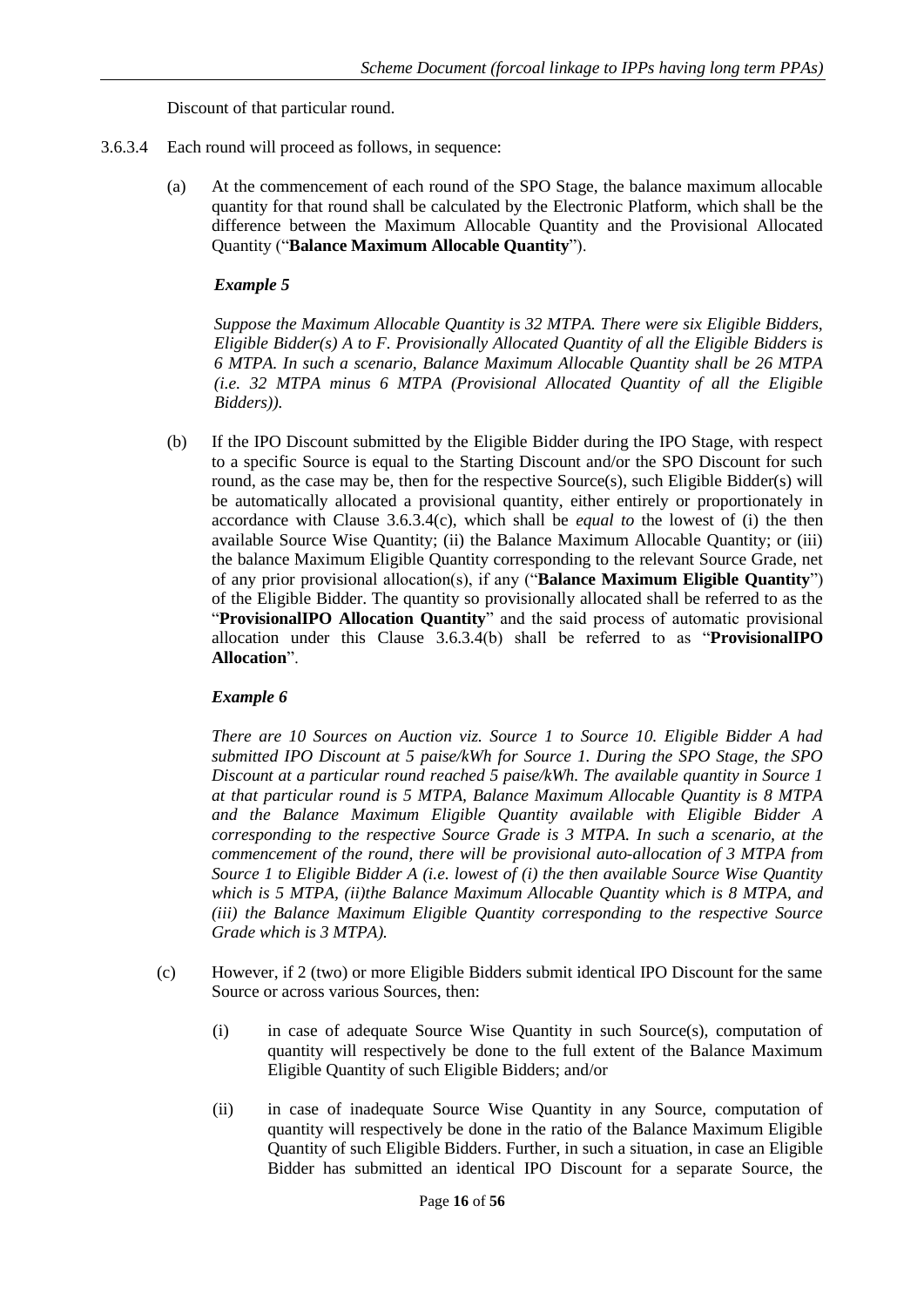computation of quantity for such Eligible Bidder will be the lower of the Source Wise Quantity in the Source or Balance Maximum Eligible Quantity.

Provided that, in case the quantity computed pursuant to Clause 3.6.3.4(c)(i) and/or Clause  $3.6.3.4(c)(ii)$  is more than the Balance Maximum Allocable Quantity, such computed quantity shall be further proportionately adjusted on the basis of the Balance Maximum Allocable Quantity and the quantity computed after such adjustment shall be treated as the Provisional IPO Allocation Quantity.

Provided further that, in case the quantity computed pursuant to Clause  $3.6.3.4(c)(i)$ and/or Clause 3.6.3.4(c)(ii) is less than the Balance Maximum Allocable Quantity, the quantity computed pursuant to Clause  $3.6.3.4(c)(i)$  and/or Clause  $3.6.3.4(c)(ii)$  shall be treated as the Provisional IPO Allocation Quantity.

#### *Example 7*

- *(a) There are 10 Sources in the Auction viz. Source 1 to Source 10. The SPO Discount at the particular round is 10 paise/kWh. Assuming, Eligible Bidder A and Eligible Bidder B submitted the IPO Discount at 10 paise/kWh from Source 1. Eligible Bidder C and Eligible Bidder D submitted the IPO Discount at 10 paise/kWh from Source 2. Quantity available in Source 1 at the particular round is 5 MTPA and Quantity available in Source 2 at the particular round is 6 MTPA. Further, Balance Maximum Eligible Quantity of Eligible Bidder A, Eligible Bidder B, Eligible Bidder C and Eligible Bidder D at the particular round is 3 MTPA, 2 MTPA, 4 MTPA and 1 MTPA respectively. In such a scenario, the Electronic Platform shall compute 3 MTPA for Eligible Bidder A, 2 MTPA for Eligible Bidder B, 4 MTPA for Eligible Bidder C and 1 MTPA for Eligible Bidder D i.e. the Balance Maximum Eligible Quantity of Eligible Bidder A, Eligible Bidder B Eligible Bidder C and Eligible Bidder D.*
- *(b) Further, assume that the Balance Maximum Allocable Quantity was 8 MTPA. In such a case, the quantity computed for each Eligible Bidder shall be further adjusted with respect to the Balance Maximum Allocable Quantity and Electronic Platform shall provisionally auto-allocate 2.4 MTPA to Eligible Bidder A, 1.6 MTPA to Eligible Bidder B, 3.2 MTPA to Eligible Bidder C and 0.8 MTPA to Eligible Bidder D i.e. Balance Maximum Allocable Quantity of 8MTPA provisionally allocated in the ratio 3:2:4:1 (ratio of the quantity computed by the Electronic Platform for Eligible Bidder A, Eligible Bidder B, Eligible Bidder C and Eligible Bidder D respectively, prior to adjustment for the Balance Maximum Allocable Quantity).*

## *Example 8*

- *(a) Alternatively, suppose in example 7(a), quantity available in Source 1 at the particular round is 5 MTPA and quantity available in Source 2 at the particular round is 3 MTPA, and all the other conditions remain the same. In such a scenario, Electronic Platform shall compute 3 MTPA for Eligible Bidder A, 2 MTPA for Eligible Bidder B (i.e. the Balance Maximum Eligible Quantity of Eligible Bidder A and Eligible Bidder B) and 2.4 MTPA for Eligible Bidder C, 0.6 MTPA for Eligible Bidder D (i.e. inadequate Source Wise Quantity of 3MTPA in Source 2 proportionately computed for Eligible Bidder C and Eligible Bidder D in the ratio of their Balance Maximum Eligible Quantity i.e. 4:1).*
- *(b) Further, assume that the Balance Maximum Allocable Quantity was 6 MTPA. In such as case, the quantity computed for each Eligible Bidder shall be further*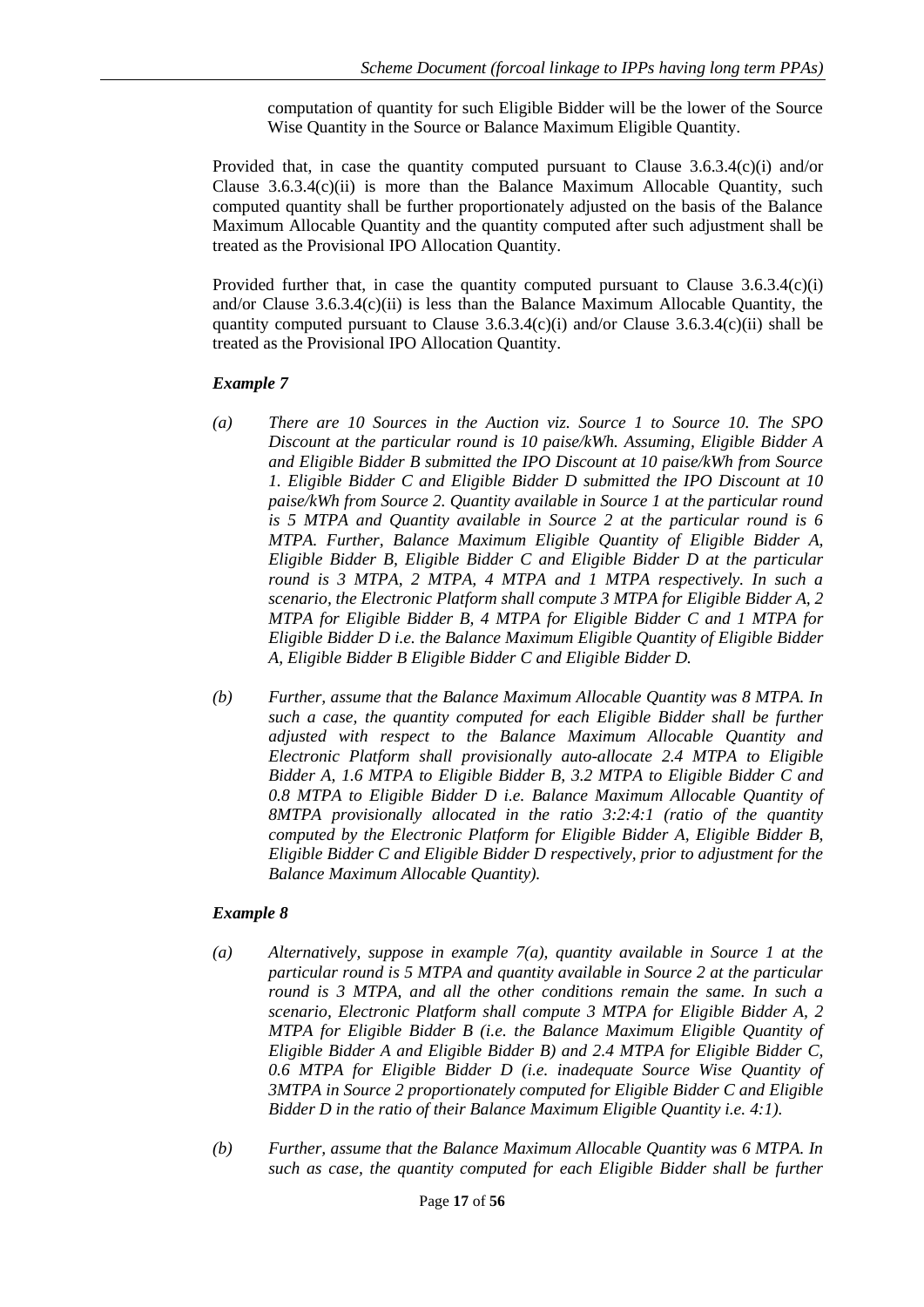*adjusted with respect to the Balance Maximum Allocable Quantity and the Electronic Platform shall provisionally auto-allocate 2.25 MTPA to Eligible Bidder A, 1.5 MTPA to Eligible Bidder B, 1.8 MTPA to Eligible Bidder C and 0.45 MTPA to Eligible Bidder D i.e. Balance Maximum Allocable Quantity was 6MTPA provisionally allocated in the ratio 3:2:2.4:0.6 (ratio of the quantity computed by the Electronic Platform for Eligible Bidder A, Eligible Bidder B, Eligible Bidder C and Eligible Bidder D respectively prior to adjustment for the Balance Maximum Allocable Quantity.)*

## *Example 9*

- *(a) There are 10 Sources in the Auction viz. Source 1 to Source 10. The SPO Discount at the particular round is 10 paise/kWh. Assuming, Eligible Bidder A and Eligible Bidder B submitted the IPO Discount at 10 paise/kWh from Source 1. Eligible Bidder C submitted the IPO Discount at 10 paise/kWh from Source 2. Quantity available in Source 1 at the particular round is 5 MTPA and Quantity available in Source 2 at the particular round is 6 MTPA. Further, Balance Maximum Eligible Quantity of Eligible Bidder A, Eligible Bidder B and Eligible Bidder C at the particular round is 3 MTPA, 3 MTPA and 4 MTPA. In such a scenario, the Electronic Platform shall compute 2.5 MTPA for Eligible Bidder A and 2.5 MTPA for Eligible Bidder B (i.e. inadequate Source Wise Quantity of 5MTPA in Source 1 proportionately computed for Eligible Bidder A and Eligible Bidder B in the ratio of their Balance Maximum Eligible Quantity i.e. 3:3)and 4 MTPA for Eligible Bidder C i.e. the Balance Maximum Eligible Quantity of Eligible Bidder C since there is adequate quantity in Source 2.*
- *(b) Further, assume that the Balance Maximum Allocable Quantity was 4.5 MTPA. In such a case, the quantity computed for each Eligible Bidder shall be further adjusted with respect to the Balance Maximum Allocable Quantity and Electronic Platform shall provisionally auto-allocate 1.25 MTPA to Eligible Bidder A, 1.25 MTPA to Eligible Bidder B and 2 MTPA to Eligible Bidder C i.e. Balance Maximum Allocable Quantity of 4.5 MTPA provisionally allocated in the ratio 2.5:2.5:4 (ratio of the quantity computed by the Electronic Platform for Eligible Bidder A, Eligible Bidder Band Eligible Bidder C respectively, prior to adjustment for the Balance Maximum Allocable Quantity).*
- (d) Subject to Clause 3.6.3.4(b) and Clause 3.6.3.4(c), the Eligible Bidders will be able to view the balance Source Wise Quantity and the Balance Maximum Allocable Quantity, net of any Provisional IPO Allocation Quantity for the said round as per Clause 3.6.3.4(b) and Clause 3.6.3.4(c) ("**Net Allocable Quantity**"). The duration of each round shall be 15 (fifteen) minutes, of which, the Eligible Bidders shall be permitted to participate, in seriatim, as follows:
	- (i) 5 (five) minutes for expressing interest to participate in a particular round; and
	- (ii) 10 (ten) minutes for exercising the right-to-choose from the Source Wise Quantity available at various Sources at the SPO Discount of that particular round, subject to the other provisions of this Clause 3.6.3.4. It is clarified that only Eligible Bidders who have expressed interest in sub-clause (i) above shall be permitted to exercise the right-to-choose in this sub-clause (ii).
- (e) In the event, no interest is expressed for participation in any round by any Eligible Bidder in the first 5 (five) minutes of any round of the SPO Stage, the Auction will proceed to the next round.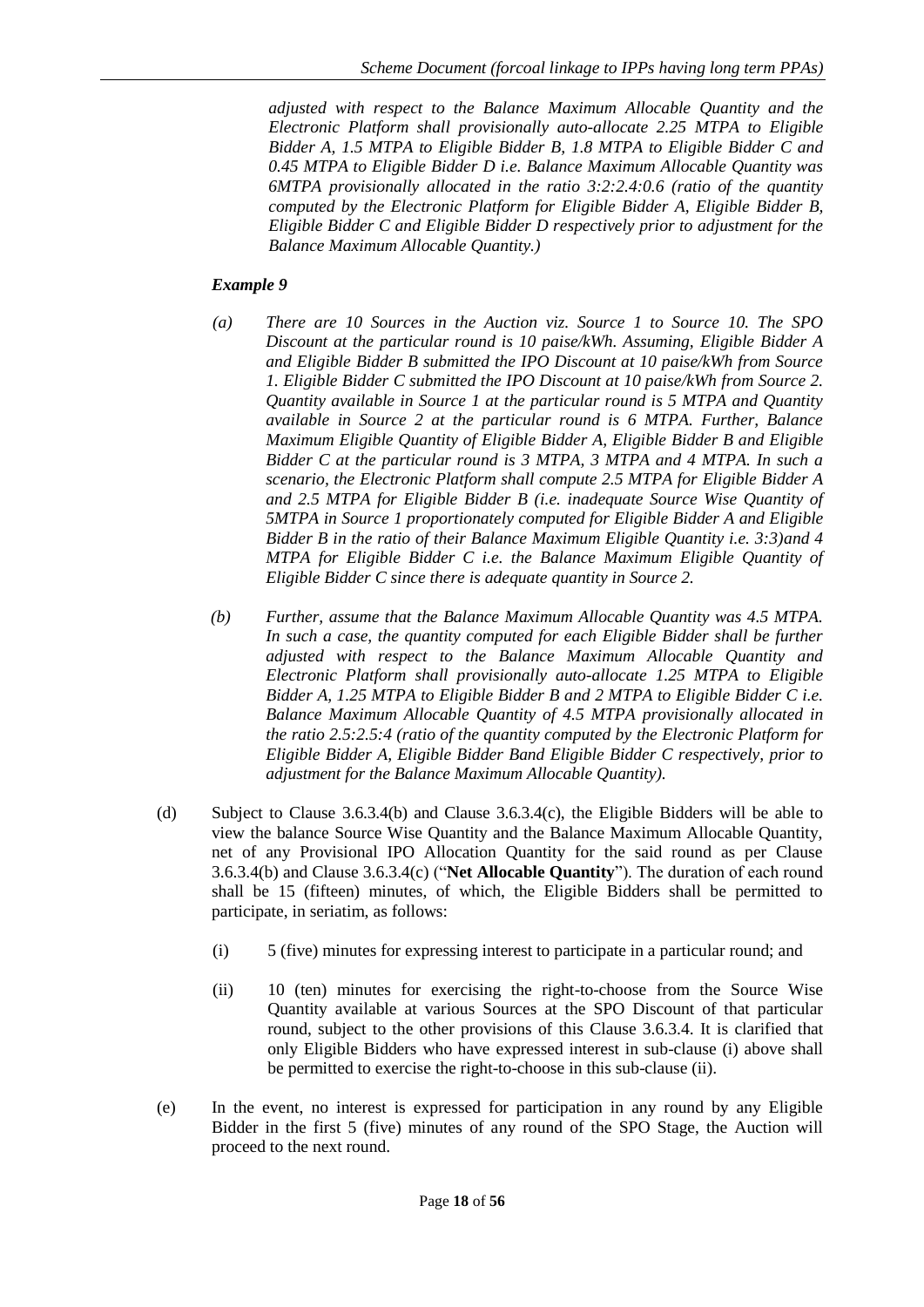- (f) Eligible Bidder shall participate in each round of the SPO Stage in accordance with the following conditions:
	- (i) Upon expressing interest as per Clause 3.6.3.4(d)(i), for a Source, the participating Eligible Bidder shall have the right-to-choose a quantity in multiples of 0.1 (decimal point one) MTPA, provided that, such quantity shall not be more than the Maximum SPO Quantity.

At the end of the round, the quantity so chosen may be entirely provisionally allocated to the Eligible Bidder, or the same may be proportionately provisionally allocated, in accordance with Clause 3.6.3.4(f)(iv)("**Provisional SPO Allocation Quantity**"). The said process of provisional allocation as per this Clause 3.6.3.4(f)(i) shall be referred to as "**Provisional SPO Allocation**".

For the purposes hereof, the "**Maximum SPO Quantity**" shall mean *equal to* the lowest of (i) the then available Source Wise Quantity; (ii) the Balance Maximum Eligible Quantity of the Eligible Bidder corresponding to the relevant Source Grade; or (iii) the Net Allocable Quantity.

(ii) In the event, in any round of the Auction, any Eligible Bidder exercises the rightto-choose from a particular Source at the SPO Discount as per Clause 3.6.3.4(d)(ii), such Eligible Bidder shall not be entitled to choose any quantity from the said Source in any subsequent round of the SPO Stage.

#### *Example 10*

*Suppose the SPO Discount at a particular round reached 10 paise/kWh. Eligible Bidder A expresses interest in the particular round and exercises right to choose 3 MTPA quantity from Source 1. In case Eligible Bidder A is provisionally allocated 3 MTPA from Source 1, such Bidder shall not be allowed to choose any quantity from Source 1 in the subsequent rounds.*

(iii) In the event, in any round of the SPO Stage, from a particular Source, any Eligible Bidder exercises the right-to-choose at the SPO Discount as per Clause 3.6.3.4(d)(ii), for which such Eligible Bidder has also quoted an IPO Discount at a rate lower than the SPO Discount, there shall be no Provisional IPO Allocation from the said Source with respect to such Eligible Bidder in any subsequent round of the SPO Stage and the IPO Discount of such Eligible Bidder for the given Source shall become void.

## *Example 11*

*Suppose the SPO Discount at a particular round reached 10 paise/kWh. Eligible Bidder A expresses interest in the particular round and exercises right to choose 3 MTPA quantity from Source 1. Eligible Bidder A had also submitted the IPO Discount at 8 p/kWh for Source 1. In case Eligible Bidder A has been provisionally allocated 3 MTPA from Source 1, he shall not be allowed to choose any quantity from Source 1 in the subsequent rounds and his IPO Discount for Source 1 shall also become invalid.*

(iv) If, in any round, 2 (two) or more Eligible Bidders express interest for a quantity and exercise the right-to-choose from the same Source or across various Sources, then: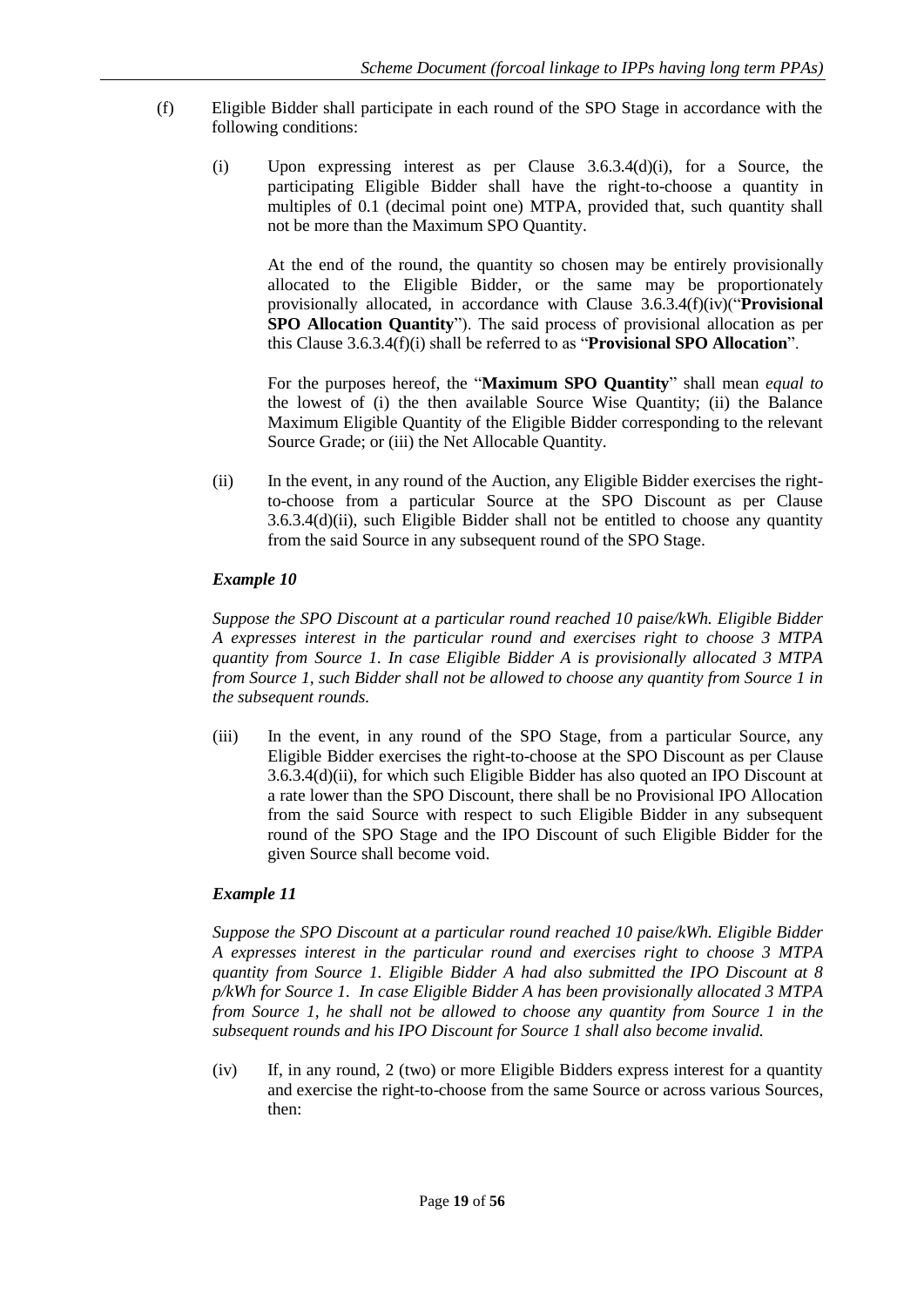- a) in case of adequate Source Wise Quantity in such Source(s), computation of quantity will respectively be done to the full extent of the quantity so chosen by each such Eligible Bidder; and/or
- b) in case of inadequate Source Wise Quantity in any Source, computation of quantity will respectively be done proportionately on the basis of the quantity so chosen by each such Eligible Bidder. Further, in such a situation, in case an Eligible Bidder has exercised a right-to-choose for a separate Source, the computation of quantity for such Eligible Bidder will be the lower of the Source Wise Quantity in the Source or the quantity so chosen for the said Source.

Provided that, in case the quantity computed pursuant to Clause  $3.6.3.4(f)(iv)a$ and/or Clause  $3.6.3.4(f)(iv)b$ ) is more than the Net Allocable Quantity, such computed quantity shall be further proportionately adjusted on the basis of the Net Allocable Quantity and the quantity after such adjustment shall be treated as the Provisional SPO Allocation Quantity.

Provided further that, in case the quantity computed pursuant to Clause 3.6.3.4(f)(iv)a) and/or Clause 3.6.3.4(f)(iv)b) is less than the Net Allocable Quantity, the quantity computed pursuant to Clause  $3.6.3.4(f)(iv)a$  and/or Clause  $3.6.3.4(f)(iv)b$  shall be treated as the Provisional SPO Allocation Quantity.

## *Example 12*

- *(a) There are 10 Sources on Auction viz. Source 1 to Source 10. The SPO Discount at the particular round is 10 paise/kWh. Eligible Bidder A and Eligible Bidder B exercise the right-to-choose from Source 1. Eligible Bidder C and Eligible Bidder D exercise the right-to-choose from Source 2. Quantity available in Source 1 at the particular round is 5 MTPA and Quantity available in Source 2 at the particular round is 6 MTPA. Balance Maximum Eligible Quantity of Eligible Bidder A, Eligible Bidder B, Eligible Bidder C and Eligible Bidder D at the particular round is 5 MTPA, 4 MTPA, 6 MTPA and 3 MTPA respectively. However, Eligible Bidder A, Eligible Bidder B, Eligible Bidder C and Eligible Bidder D exercise the right to choose 3 MTPA, 2 MTPA, 4 MTPA and 1 MTPA respectively. In such a scenario, Electronic Platform shall compute 3 MTPA for Eligible Bidder A, 2 MTPA for Eligible Bidder B, 4 MTPA for Eligible Bidder C and 1 MTPA for Eligible Bidder D i.e. the quantity for which each Eligible Bidder had exercised the right-to-choose in each particular Source.*
- *(b) Further, assume that the Net Allocable Quantity was 8 MTPA. In such a case, the quantity computed for each Eligible Bidder shall be further adjusted with respect to the Net Allocable Quantity and the Electronic Platform shall provisionally allocate 2.4 MTPA to Eligible Bidder A, 1.6 MTPA to Eligible Bidder B, 3.2 MTPA to Eligible Bidder C and 0.8 MTPA to Eligible Bidder D i.e. Net Allocable Quantity of 8 MTPA provisionally allocated in the ratio 3:2:4:1 (ratio of the quantity provisionally allocated by the Electronic Platform to Eligible Bidder A, Eligible Bidder B, Eligible Bidder C and Eligible Bidder D respectively prior to adjustment for the Net Allocable Quantity).*

## *Example 13*

*(a) Alternatively, suppose in example 12(a), quantity available in Source 1 at the particular round is 5 MTPA and quantity available in Source 2 at the particular*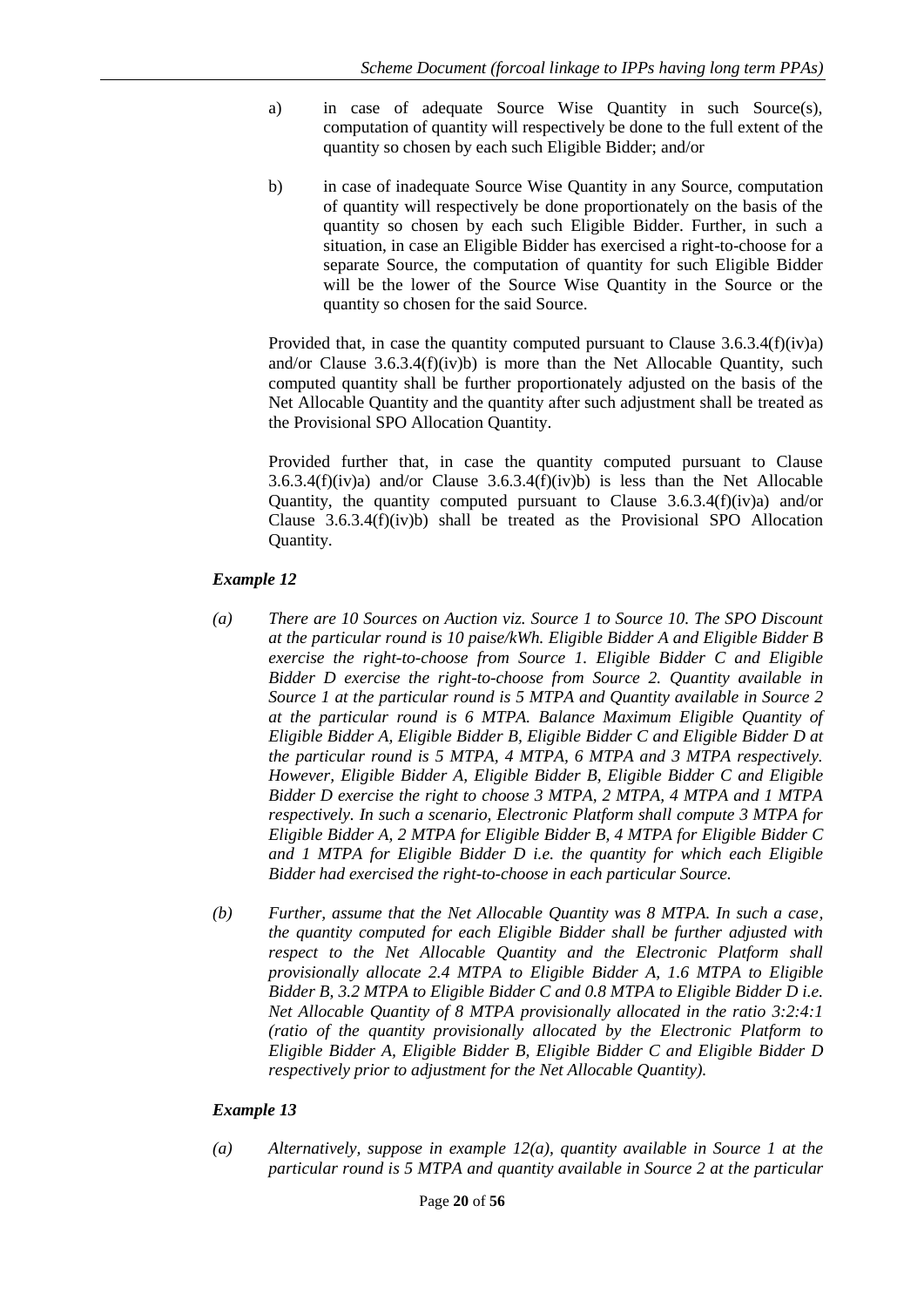*round is 3 MTPA and all other conditions remain the same. In such a scenario, the Electronic Platform shall compute 3 MTPA for Eligible Bidder A, 2 MTPA for Eligible Bidder B (i.e. the quantity for which Eligible Bidder A and Eligible Bidder B had expressed interest in Source 1) and 2.4 MTPA to Eligible Bidder C, 0.6 MTPA to Eligible Bidder D (i.e. inadequate Source Wise Quantity of 3MTPA in Source 2 proportionately computed for Eligible Bidder C and Eligible Bidder D in the ratio of the quantity for which Eligible Bidder C and Eligible Bidder D had exercised the right-to-choose in Source 2 i.e. 4:1).*

*(b) Further, assume that the Net Allocable Quantity was 6MTPA. In such a case, the quantity computed for each Eligible Bidder shall be further adjusted with respect to the Net Allocable Quantity and Electronic Platform shall provisionally allocate 2.25 MTPA to Eligible Bidder A, 1.5 MTPA to Eligible Bidder B, 1.8 MTPA to Eligible Bidder C and 0.45 MTPA to Eligible Bidder D i.e. Net Allocable Quantity of 6 MTPA provisionally allocated in the ratio 3:2:2.4:0.6 (ratio of the quantity provisionally allocated by the Electronic Platform to Eligible Bidder A, Eligible Bidder B, Eligible Bidder C and Eligible Bidder D respectively prior to adjustment for the Net Allocable Quantity).*

## *Example 14*

- *(a) There are 10 Sources on Auction viz. Source 1 to Source 10. The SPO Discount at the particular round is 10 paise/kWh. Eligible Bidder A and Eligible Bidder B exercise the right-to-choose from Source 1. Eligible Bidder C and Eligible Bidder D exercise the right-to-choose from Source 2. Quantity available in Source 1 at the particular round is 5 MTPA and Quantity available in Source 2 at the particular round is 6 MTPA. Balance Maximum Eligible Quantity of Eligible Bidder A, Eligible Bidder B, Eligible Bidder C and Eligible Bidder D at the particular round is 5 MTPA, 4 MTPA, 6 MTPA and 3 MTPA respectively. However, Eligible Bidder A, Eligible Bidder B, Eligible Bidder C and Eligible Bidder D exercise the right to choose 3 MTPA, 3 MTPA, 4 MTPA and 1 MTPA respectively. In such a scenario, Electronic Platform shall compute 2.5 MTPA for Eligible Bidder A, 2.5 MTPA for Eligible Bidder B (i.e. inadequate Source Wise Quantity of 5MTPA in Source 1 proportionately computed for Eligible Bidder A and Eligible Bidder B in the ratio of the quantity for which Eligible Bidder A and Eligible Bidder B had expressed interest in Source 1 i.e. 3:3) and 4 MTPA for Eligible Bidder C and 1 MTPA for Eligible Bidder D i.e. the quantity for which each Eligible Bidder had expressed interest in each particular Source.*
- *(b) Further, assume that the Net Allocable Quantity was 8 MTPA. In such a case, the quantity computed for each Eligible Bidder shall be further adjusted with respect to the Net Allocable Quantity and the Electronic Platform shall provisionally allocate 2 MTPA to Eligible Bidder A, 2 MTPA to Eligible Bidder B, 3.2 MTPA to Eligible Bidder C and 0.8 MTPA to Eligible Bidder D i.e. Net Allocable Quantity of 8 MTPA provisionally allocated in the ratio 2.5:2.5:4:1 (ratio of the quantity computed by the Electronic Platform for Eligible Bidder A, Eligible Bidder B, Eligible Bidder C and Eligible Bidder D respectively prior to adjustment for the Net Allocable Quantity).*
- 3.6.3.5 In each round of the SPO Stage, the Provisional IPO Allocation Quantity, if any, and/or the Provisional SPO Allocation Quantity, shall collectively be referred to as the "**Provisional Allocated Quantity**".
- 3.6.3.6 Each Eligible Bidder who is successfully allocated any Provisional Allocated Quantity shall, hereinafter, be referred to as the "**Provisional Successful Bidder**".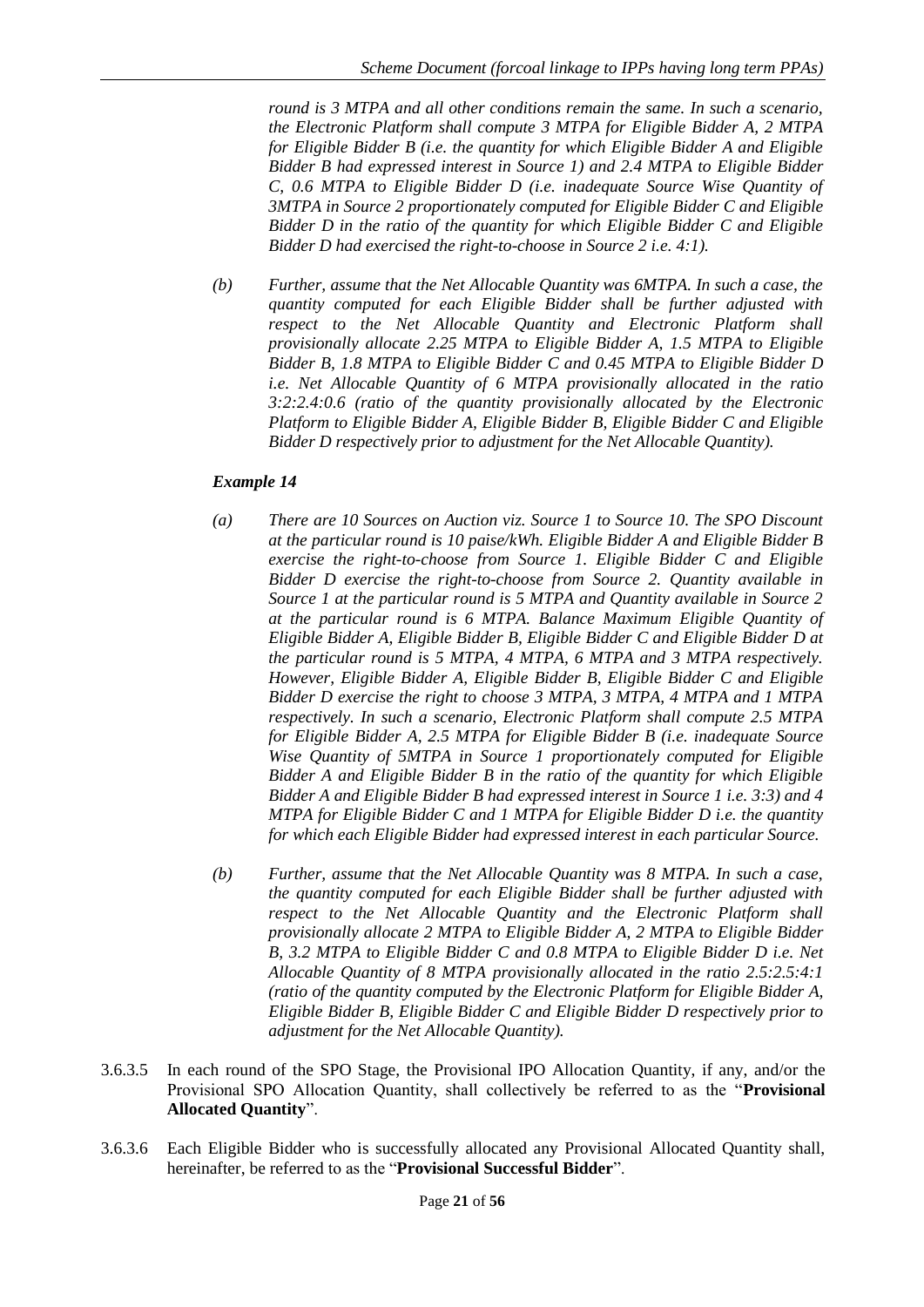## <span id="page-22-0"></span>3.6.4 **Adjustment**

In the event that the Provisional Allocated Quantity in respect of a particular Source is not an integer multiple of 100 TPA ("**Transport Factor**"), such Provisional Allocated Quantity shall be decreased and rounded off (downwards) to the nearest integer multiple of the Transport Factor (such downward adjustment in the coal entitlement may hereinafter referred to as the "**Adjustment**").

## *Example 15*

*Suppose, SPO Discount at a particular round reached 10 paise/kWh. Eligible Bidder A and Eligible Bidder B expresses interest in the particular round and exercises right to choose 3 MTPA and 4MTPA quantity from Source 1. The available quantity in Source 1 at that particular round is 4 MTPA and Net Allocable Quantity is 5 MTPA. In such a scenario, Eligible Bidder A shall be provisionally allocated 1.7142 MTPA (1714285.714 TPA rounded down to the nearest Transport Factor i.e. 1714200 TPA) and Eligible Bidder B shall be provisionally allocated 2.2857 MTPA (2285714.285 TPA rounded down to the nearest Transport Factor i.e. 2285700 TPA) i.e. 4 MTPA (Maximum SPO Quantity) provisionally allocated to Eligible Bidder A and Eligible Bidder B in the ratio of 3:4 (ratio of the quantity for which Eligible Bidder A and Eligible Bidder B exercised the right to choose).*

## <span id="page-22-1"></span>3.6.5 **Conclusion of Auction**

The Auction shall come to an end, on the earliest of the following:

- (a) the Maximum Allocable Quantity being provisionally allocated;
- (b) the Balance Maximum Allocable Quantity or the Net Allocable Quantity, as the case may be, is lower than 0.1 MTPA;
- (c) the SPO Discount reaches 1 paise/kWh, which shall be the last round of the SPO Stage;
- (d) there are no Eligible Bidders left in the Auction;
- (e) the Maximum Eligible Quantity of all the Eligible Bidders has been provisionally allocated; or
- (f) the Balance Maximum Eligible Quantity of each Eligible Bidder is lower than 0.1 MTPA.

## <span id="page-22-2"></span>3.6.6 **Submission of Tariff Discount Stream**

Upon conclusion of the Auction as per Clause 3.6.5,within the time period and in a manner to be specified separately at a later date,the Provisional Successful Bidder shallsubmit a year-onyear tariff discount stream for each Source from which the Provisional Successful Bidder has been provisionally allocated the Provisional Allocated Quantity, for the remaining term(s) of each Concluded PPA(s) of the Provisional Successful Bidder ("**Tariff Discount Stream**"), subject to the following conditions:

- (a) Discount for each year shall be a positive integer number in paise/kWh;
- (b) The ratio of minimum discount on the tariff quoted by the Provisional Successful Bidder to the maximum discount on the tariff quoted by the Provisional Successful Bidder for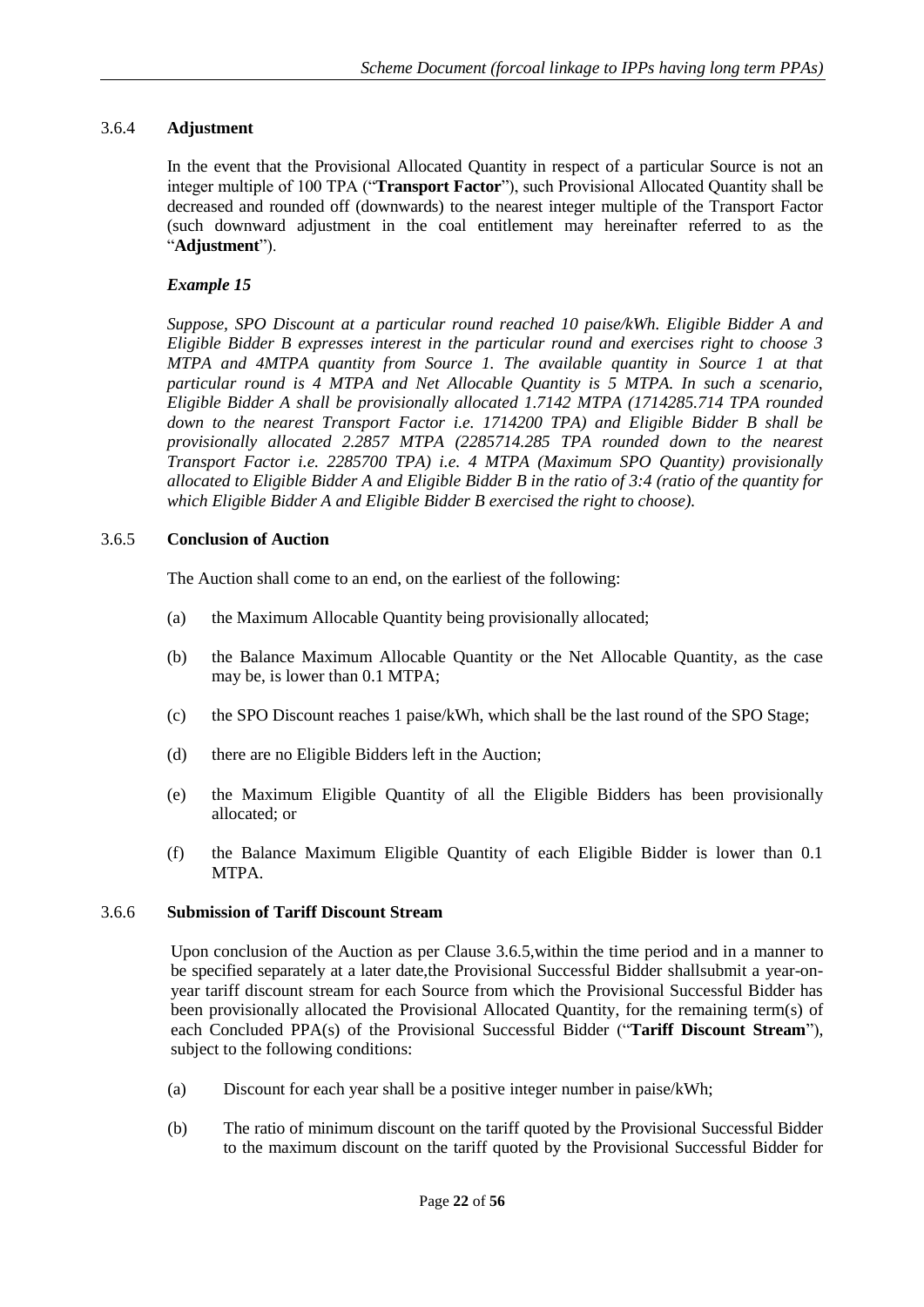any of the remaining years of the Concluded PPA shall not be less than 0.7 (decimal point seven);

- (c) The applicable discount factor to be considered to determine the Levellised Discount shall be the Pre-notified Discount Rate;
- (d) The levellised value of the year-on-year tariff discount stream post discounting at the Pre-notified Discount Rate shall be equal to or more than the SPO Discount and/or the Starting Discount, as the case may be, at which the Provisional Allocated Quantity has been provisionally allocated to the Provisional Successful Bidder; and
- (e) The Provisional Successful Bidder has to provide year-on-year discount stream for the remaining term of each of its Concluded PPA(s) from the date of completion of the Auction. However, for actual application of the year-on-year discount, year 1 will commence from the date of commencement of coal supply under the FSA. Any period remaining in the last year of the Concluded PPA shall be considered to be 1 (one) full year, for the purpose of calculating the Levellised Discount.

For the purpose of providing year-on-year discount stream and the actual application of the year-on-year discount, "year" shall mean a period of 12 (twelve) months.

## *Example 16*

*Suppose, the Auction is completed on August 25, 2017 and the Provisional Successful Bidder has been provisionally allocated quantity from Source 1 at the SPO Discount of 6 p/kWh. The Concluded PPA for the Provisional Successful Bidder expires on 30th September 2026 i.e. the remaining term of 9 (nine) years, 1 month and 5 days from the completion of the Auction. In such a scenario, part period i.e. 1 month and 5 days from August 25, 2026 to September 30, 2026 shall be considered as one full year for the purpose of computation of the levellised discount and the Provisional Successful Bidder has to provide year-on-year discount for 10 years (i.e. the remaining term of the Concluded PPA (9 years) and the part period (1 year)). Accordingly, Provisional Successful Bidder may quote the following stream of discounts.*

| Year                   |      |      |      |          |   | O |                                           |      |      | 10   |
|------------------------|------|------|------|----------|---|---|-------------------------------------------|------|------|------|
| <b>Tariff Discount</b> |      |      |      | $\theta$ | ⇁ |   |                                           |      |      |      |
| Quote                  |      |      |      |          |   |   |                                           |      |      |      |
| Discount               | 1.00 | 0.90 | 0.82 |          |   |   | $0.74 \mid 0.67 \mid 0.60 \mid 0.54 \mid$ | 0.49 | 0.44 | 0.40 |
| Factor*                |      |      |      |          |   |   |                                           |      |      |      |
| Levellised             | 6.06 |      |      |          |   |   |                                           |      |      |      |
| Tariff                 |      |      |      |          |   |   |                                           |      |      |      |

*\*The Pre-notified Discount Rate used in the above example being 10.70%.*

*Further, assume that the first coal supply date pursuant to the FSA is October 05, 2017. In such a scenario, Year 1 shall be considered as October 05, 2017 to October 04, 2018 for actual application of the year-on-year discount provided as per above table. Accordingly, in such a case, the last year shall be October 05, 2025 to September 30, 2026 and the tariff discount stream shall be considered as under:*

| Year     |             | October 05, $ $ October 05, $ $ | October    |             | October 05, $\vert$ October 05, $\vert$ October 05, $\vert$ October 05, $\vert$ October 05, $\vert$ |           |           |           | October 05. |
|----------|-------------|---------------------------------|------------|-------------|-----------------------------------------------------------------------------------------------------|-----------|-----------|-----------|-------------|
|          | $2017$ to   | 2018                            | 05, 2019   | <i>2020</i> | 2021                                                                                                | 2022      | 2023      | 2024      | 2025        |
|          | October 04. | toOctober                       | to October | toOctober   | toOctober                                                                                           | toOctober | toOctober | toOctober | toSeptember |
|          | 2018        | 04.2019                         | 04.2020    | 04.2021     | 04.2022                                                                                             | 04.2023   | 04.2024   | 04.2025   | 30,2026     |
| Tariff   |             |                                 |            | $\sigma$    |                                                                                                     |           |           |           |             |
| Discount |             |                                 |            |             |                                                                                                     |           |           |           |             |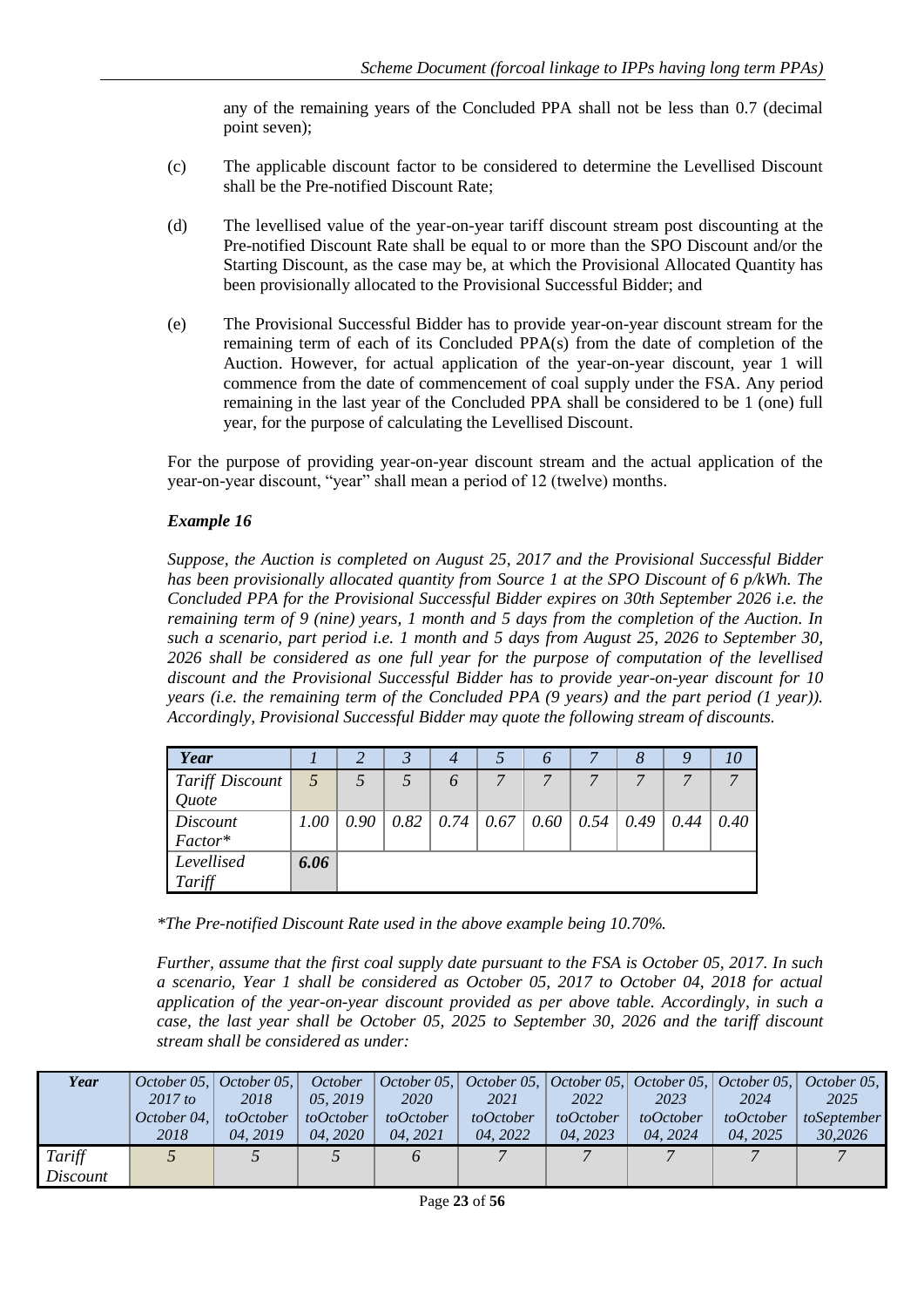| <b>Juote</b> |  |  |  |  |  |
|--------------|--|--|--|--|--|
|              |  |  |  |  |  |

#### <span id="page-24-0"></span>3.6.7 **Issuance of Letter of Intent**

The relevant Subsidiary shall, within 15 (fifteen) days of completion of the steps set out in Clause 3.6.6, issue a letter of intent in the format set out in **Annexure IX**("**LOI**") to each Provisional Successful Bidder in respect of *inter alia* the Provisional Allocated Quantityof such Provisional Successful Bidder from the Subsidiary,pursuant to the Auction.The terms of this Scheme Document shall be deemed to be incorporated in the LOI by reference and shall form a part of the LOI and the relevant Subsidiary shall be entitled to exercise all its rights and remedies as stipulated in this Scheme Document.

#### <span id="page-24-1"></span>3.6.8 **Submissions by Provisional Successful Bidder(s)**

Each Provisional Successful Bidder will be required to submit the following documents and information, within 45 (forty five) days of issuance of LOI to such Provisional Successful Bidder:

- 3.6.8.1 Submission of copy of each Amended PPA, along with the approval letter from the appropriate commission; and
- 3.6.8.2 Submission of the documents specified in **Annexure X**, as applicable,to the relevant Subsidiary*.*

#### <span id="page-24-2"></span>3.6.9 **Execution of the FSA**

- 3.6.9.1 Upon fulfilment of all the conditions set out in Clause 3.6.8 to the satisfaction of CIL/the relevant Subsidiary, the Provisional Successful Bidder shall be referred to as the "**Successful Bidder**" and the Provisional Allocated Quantity attributable for each Source, in respect of such Successful Bidder, shall be referred to as the "**Allocated Quantity**".
- 3.6.9.2 Within 30 (thirty) days of fulfilment all the conditions set out in Clause 3.6.8, the FSA shall be executed between the Successful Bidder and the relevant Subsidiaryin respect of the Allocated Quantity from each Source.
- 3.6.9.3 The Successful Bidder shall not be entitled to seek any deviation, modification or amendment in the FSA, except with the prior written approval of the relevant Subsidiary. The terms of this Scheme Document shall be deemed to be incorporated in the executed FSA by reference and to form a part of the executed FSA and the relevant Subsidiary shall be entitled to exercise all its rights and remedies as stipulated in this Scheme Document. In the event of any inconsistency or difference in the provisions of the Scheme Document and those of theexecuted FSA, the provisions of the executedFSA shall prevail.
- 3.6.9.4 In the event the Provisional Successful Bidder does not or fails to fulfil the conditions set out in Clause 3.6.8, or does not or fails to execute the FSA in accordance with this Clause 3.6.9, such Provisional Successful Bidder shall be disqualified. Further, the Provisional Allocated Quantity of such Bidder shall be cancelled and the Bid Security and the Process Fee of such Bidder shall be forfeited.

#### <span id="page-24-3"></span>3.6.10 **Tests of Responsiveness**

3.6.10.1 CILmay at any time prior to issuance of the LOI and the relevant Subsidiary may at any time post issuance of the LOI, determine whetherthe documents, information and/or paymentsas set out in this Scheme Document are in accordance with the requirements of this Scheme Document. CIL or the relevant Subsidiary, as the case may be, reserves the right todisqualify any Bidder, cancel the LOI, terminate the FSA and forfeit the Bid Security and/orthe Process Fee, as the case may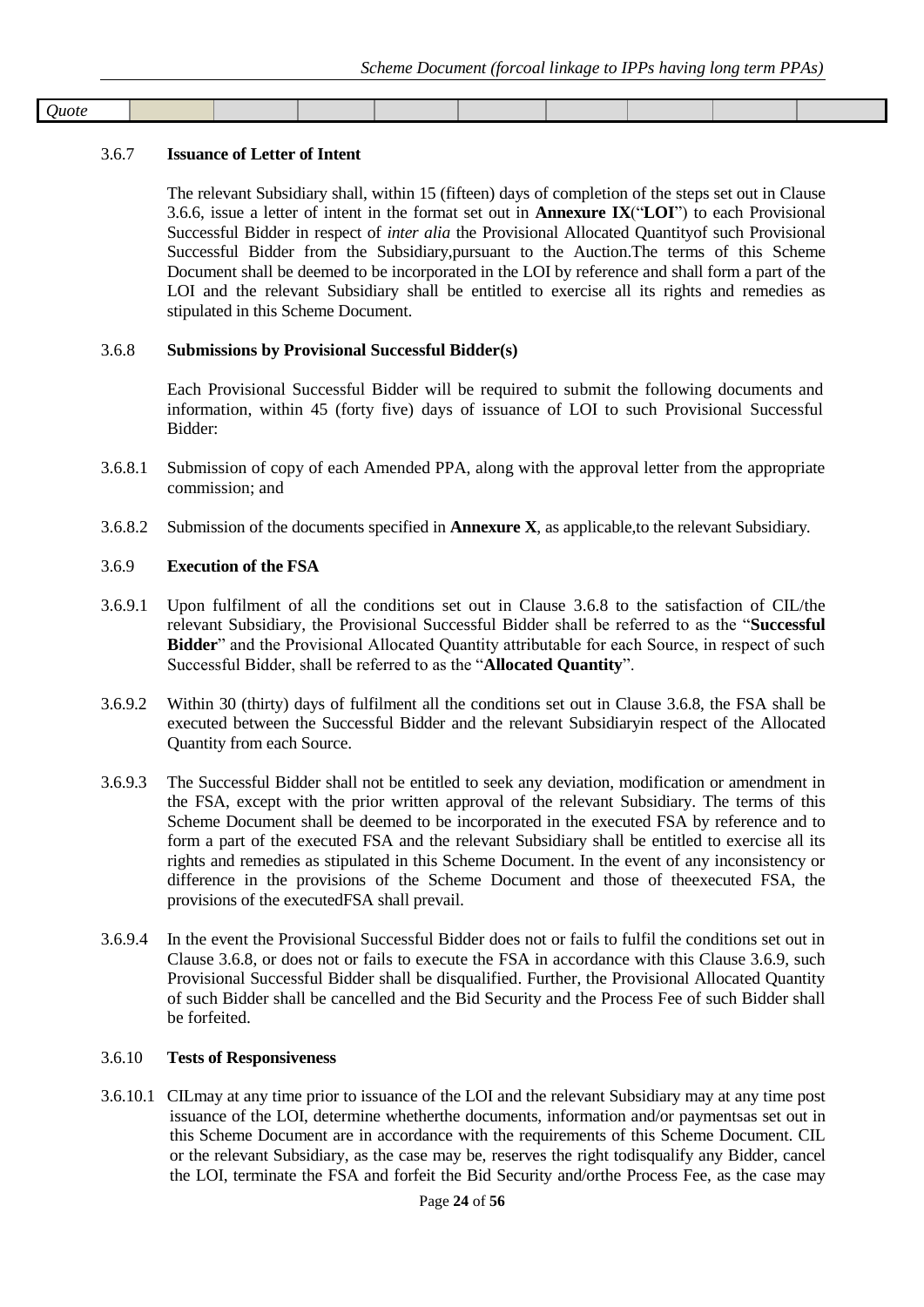be, if it is of the opinion that the Conditions to Auction or any other requirements for subsequent submissions have not been duly satisfied and no request for alteration, modification, substitution or withdrawal shall be considered or permitted by CILor the relevant Subsidiary, as the case may be, in respect of the documents, information or payments submitted pursuant to this Scheme Document. While making any determination with respect to responsiveness of any bid, document, information and/or payment submitted or receivedfrom the Bidder, CILor the relevant Subsidiary, as the case may be, may consider such parameters as it may deem relevant including considerations that the same:

- (a) are as per the prescribed formatsand have been submitted or paid in the manner stipulated in this Scheme Document;
- (b) have been submitted by the Due Date including any extension thereof;
- (c) contain all the information (complete in all respects) as requested in this Scheme Document;
- (d) are not incorrect, false or misleading etc.;
- (e) do not contain any inconsistency, error, omission,condition and/orqualification;
- (f) have been provided in relation to each Specified End Use Plant;
- (g) are generally not considered to be non-responsive in terms of any other parameters as may be considered relevant by CIL;
- (h) are strictly in compliance of this Scheme Document and the provisions contained herein; and/or
- (i) are not disqualified for any reason set out in Clause 6.6.
- 3.6.10.2 Save and except as provided in this Scheme Document, CIL or the relevant Subsidiary, as the case may be, shall not entertain any correspondence with any Bidder in relation to the disqualification of a Bidder in accordance with this Clause 3.6.10.

## <span id="page-25-0"></span>3.6.11 **Schedule of the Auction Process**

The schedule of the Auction Processshall be as per the estimated timelines to be specified separately at a later date. The said timelines are merely indicative and tentative in nature. The same are subject to change as per the sole discretion of CIL. Any change in the said timelines will be set out on the Electronic Platform, through an addendum and/or corrigendum to this Scheme Document. Bidders are advised to regularly check the Electronic Platform in order to be informed of the same.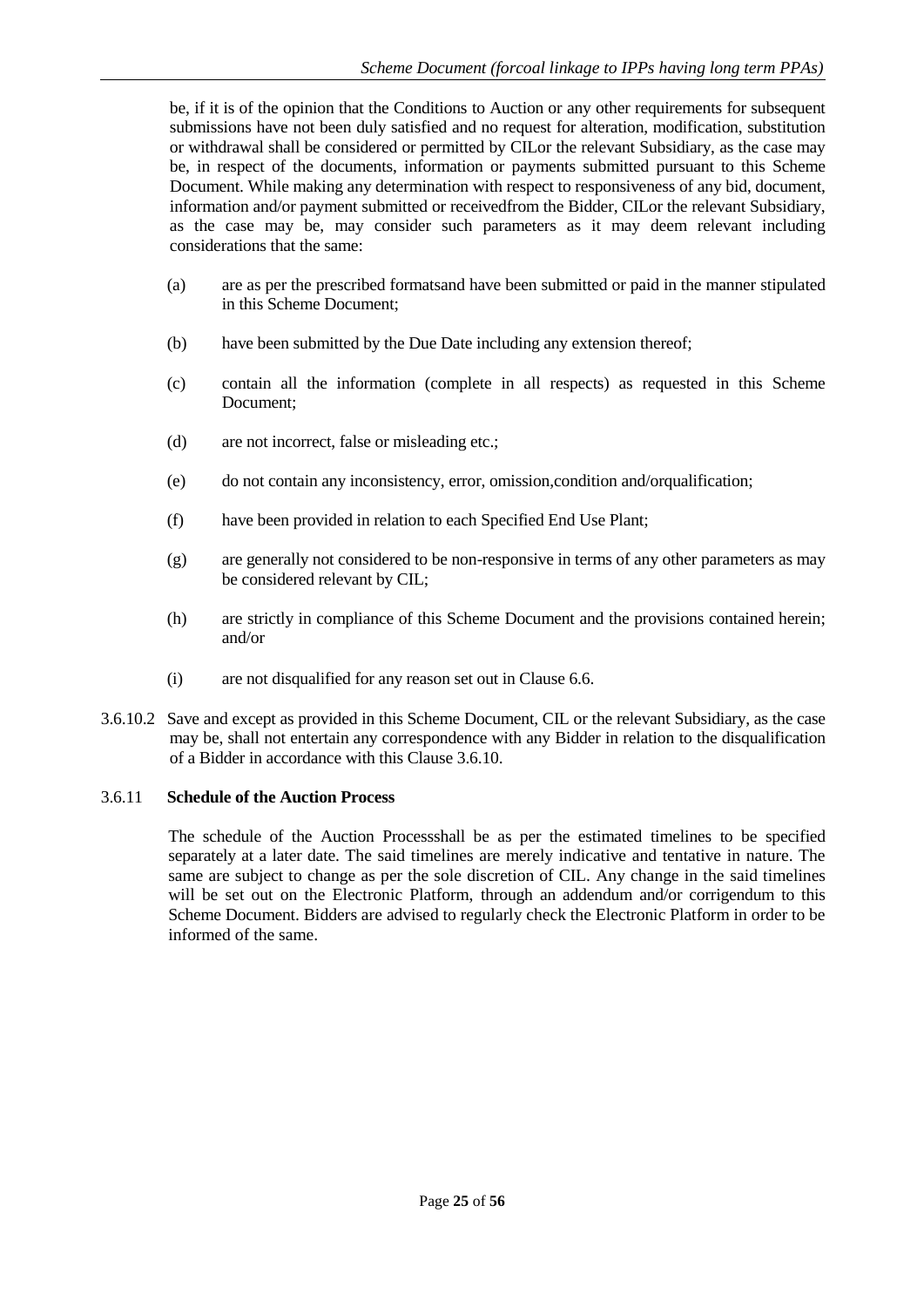## <span id="page-26-0"></span>**4 Eligibility Criteria**

4.1 The Bidder would be required to comply with the following Eligibility Criteria to be able to submit the EOI:

#### 4.1.1 **Basic Eligibility Criteria**

The Bidder having already Concluded PPAs in respect of the Specified End Use Plant(s) registered under Clause 3.1.

#### 4.1.2 **Additional Eligibility Criteria**

- 4.1.2.1 The Bidder having already Concluded PPAs in respect of the Specified End Use Plant(s) registered under Clause 3.1 and:
	- (a) not having coal linkage at all; or
	- (b) having coal linkage for quantity which is less than 90% of their coal requirement, computed as per Consumption Norms prescribed in **Annexure VIII**.
- 4.1.2.2 The Bidder should be the owner of the Specified End Use Plant(s) registered under Clause 3.1.
- 4.1.2.3 The registered Specified End Use Plant should have already commissioned or should have a target commissioning date no later than March 31, 2022.
- 4.1.2.4 The Bidder shall not have been convicted for wrongful utilization of coal by the Central Bureau of Investigation or any other governmental authority or statutory or judicial body.
- 4.1.2.5 In case the Bidder is an existing linkage holderwho hadlinkage(s) as on May 17, 2017, such Bidder shall not have surrendered/terminated or diluted their letter of assurance/fuel supply agreement to participate in this Auction.

#### 4.1.3 **Power of Attorney, Affidavit and Undertaking**

The Bidder will be required to upload the scanned copies of the following documents on the Electronic Platform and also submit the documents (to the Service Provider at the address specified in **Annexure VI**) in original, in accordance with Applicable Law, as part of the Conditions to Auction specified in Clause 3.5.2:

- 4.1.3.1 an undertaking in the format set out in **Annexure III**, wherein the Bidder shall undertake to *inter alia* comply with all Applicable Laws, including environmental laws;
- 4.1.3.2 a power of attorney in the format set out in **Annexure IV**, along with a certified true copy of the relevant authorizations in support thereof e.g. letter of authority, resolution of the board of directors, resolution of the shareholders etc.; and
- 4.1.3.3 an affidavit in the format set out in **Annexure V**(as applicable)certifying *inter alia* that they meet all the Eligibility Criteria required for participation in the Auction Process hereunder.

## 4.1.4 **Undertaking by Bidders**

The Bidder shall undertake to put in place the necessary washing, blending, beneficiation and/or other arrangements to reduce the ash content of coal below 34% (thirty four per cent.) in order to facilitate compliance with the Ministry of Environment and Forest Gazette Notification No. G.S.R. 02(E) dated January 2, 2014.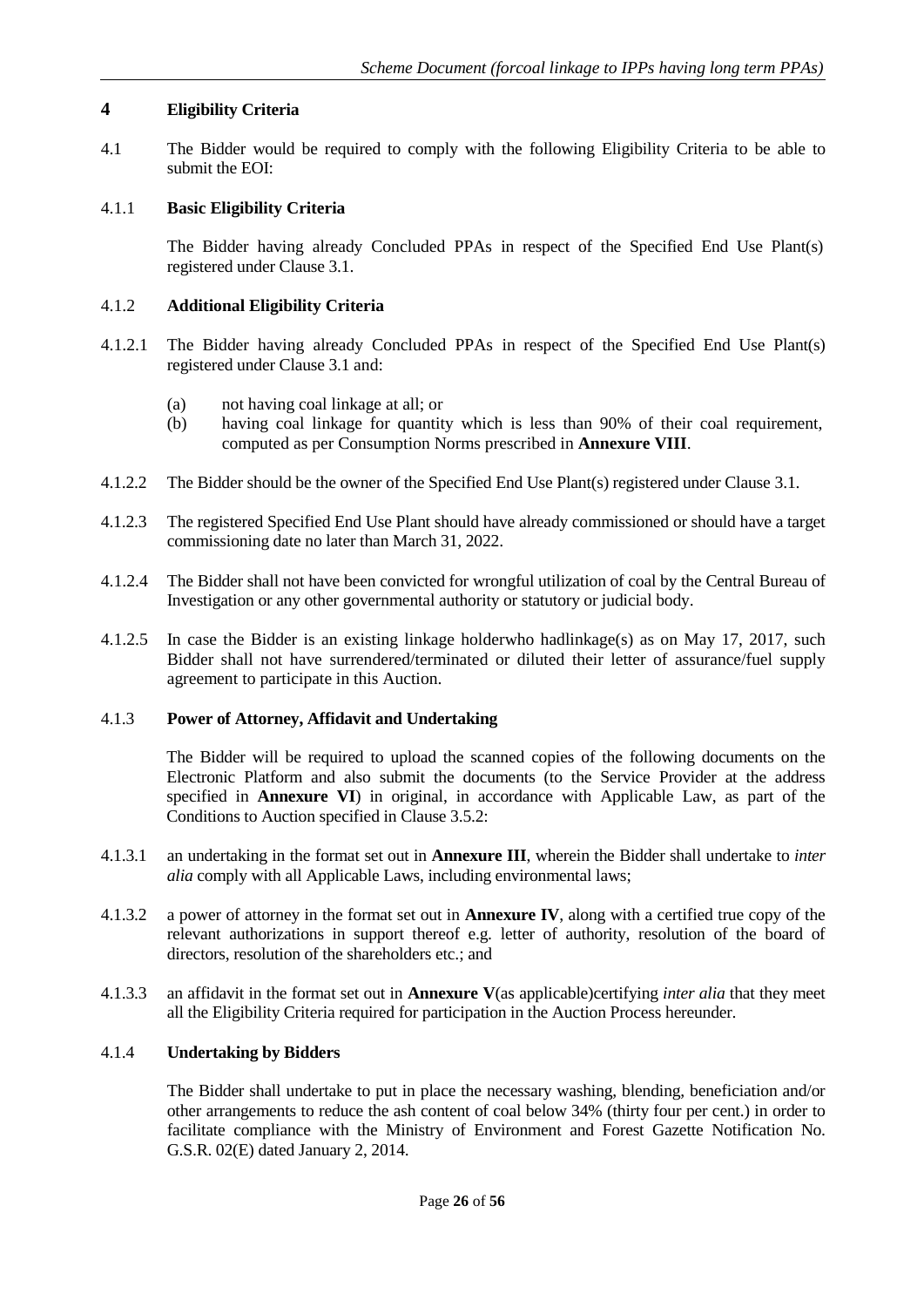#### <span id="page-27-0"></span>**5 Payments**

#### <span id="page-27-1"></span>5.1 **Process Fee**

5.1.1 The Eligible Bidder shall be required to submit a process fee,within the timelines to be stipulated in this regard, as per the following formula ("**Process Fee**"):

*Rs. 11.80 (Indian Rupees Elevenand Eighty Paise) per tonne (inclusive of applicable taxes) multiplied by the quantity for which the Eligible Bidder intends to participate in the Auction, which shall not be more than the CEA Approved Quantity.* 

- 5.1.2 The Eligible Bidder shall ensure that the Process Fee shall, at any time during the Auction, correspond to the quantity for which the Eligible Bidder intends to participate in the Auction. The Eligible Bidder shall, at no time, be allowed to participate in the Auction for any quantity in excess of the Maximum Eligible Quantity.
- 5.1.3 The payments to be made by Bidders towards the Process Fee shall be paid into a bank account, the details of which are provided in **Annexure VI**.
- 5.1.4 The Process Fee pertaining to the Provisional Allocated Quantity of each Provisional Successful Bidder shall be debited towards transaction expenses for running the Auction Process and the balance Process Fee shall be refunded from the bank account (details of which are provided in **Annexure VI**), without interest, to the relevant Provisional Successful Bidder after completion of the Auction. In the event that an Eligible Bidder does not qualify as a Provisional Successful Bidder, the entire amount of the Process Fee, without any interest, shall be refunded to such Eligible Bidder after completion of the Auction.
- 5.1.5 The Process Fee shall be liable to be forfeited and appropriated *inter alia* in any of the following events or event(s) elsewhere in this Scheme Document:
- 5.1.5.1 The bid, information, documents and/or payments with respect to the Conditions to Auction are determined to be non-responsive in terms of Clause 3.6.10;
- 5.1.5.2 If a Bidder engages in a Corrupt Practice, Fraudulent Practice, Coercive Practice, Undesirable Practice or Restrictive Practice as specified in Clause 7 of this Scheme Document;
- 5.1.5.3 In case a Provisional Successful Bidder, fails to, or does not fulfil, the conditions set out at Clause 3.6.6, 3.6.8and/or Clause 3.6.9, in the manner prescribed therein;
- 5.1.5.4 Any assignment/transfer which is not in accordance with Clause 6.3;
- 5.1.5.5 The Bidder has been disqualified for any reason set out in Clause 6.6; and/or
- 5.1.5.6 The Bidder has participated in the Auction, other than in accordance with the Scheme Document.

#### <span id="page-27-2"></span>5.2 **Bid Security**

5.2.1 Each Eligible Bidder shall furnish, as part of the Conditions to Auction, a bid security in the form of an earnest money deposit, within the timelines to be stipulated in this regard, as per the following formula ("**Bid Security**"):

*Rs. 100 (Indian Rupees hundred) per tonne of the quantity for which the Eligible Bidder intends to participate in the Auction, which shall not be more than the CEA Approved Quantity.*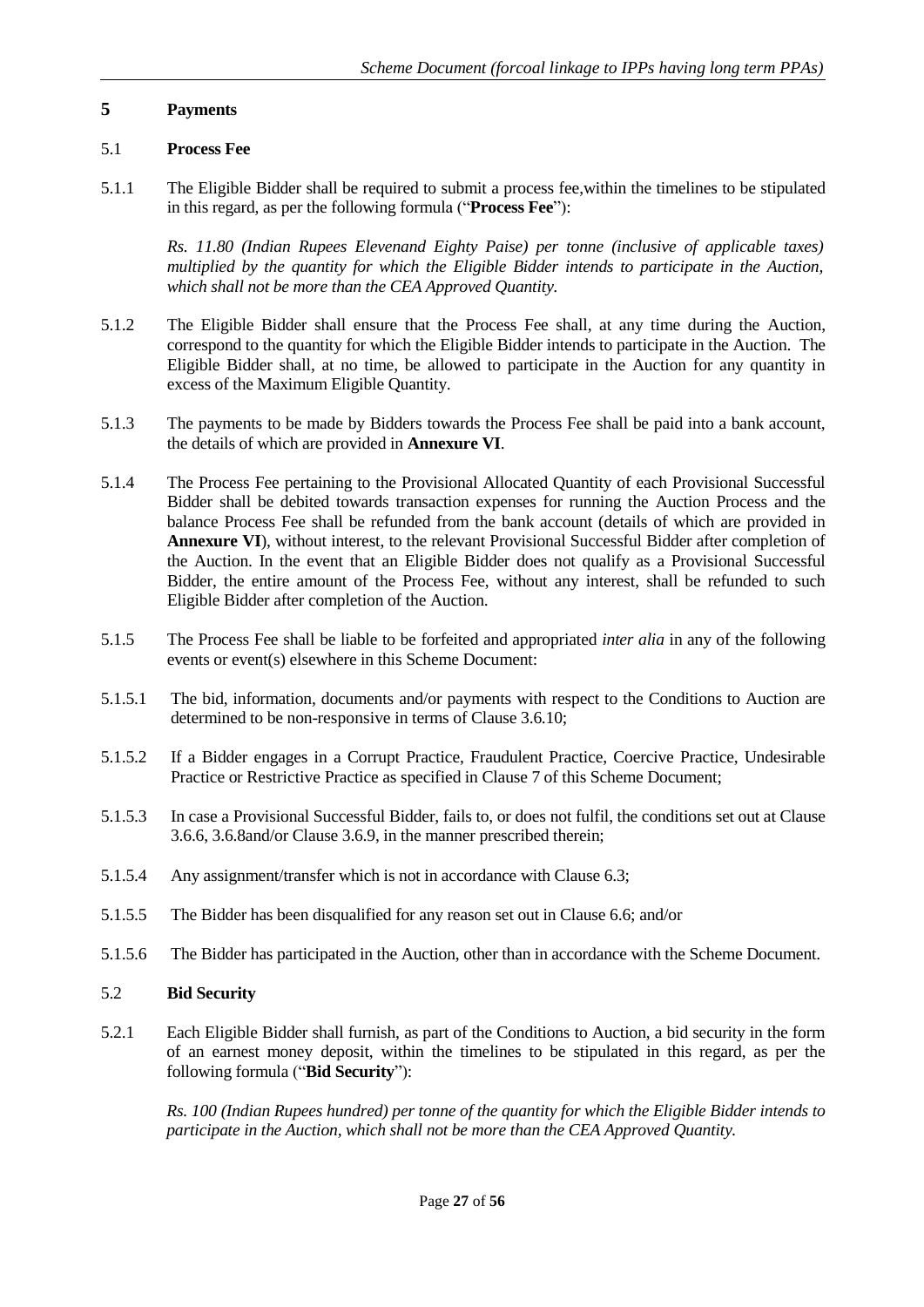- 5.2.2 The Eligible Bidder shall ensure that the Bid Security shall, at any time during the Auction, correspond to the quantity for which the Eligible Bidder intends to participate in the Auction. The Eligible Bidder shall, at no time, be allowed to participate in the Auction for any quantity in excess of the Maximum Eligible Quantity.
- 5.2.3 The payments to be made by the Eligible Bidder towards the Bid Security will be made into a designated bank account, the details of which are specified in **Annexure VI**. The payments made towards Bid Security in the above mentioned bank account shall be transferred to the relevant Subsidiaries or shall be refunded in accordance with the provisions of Clause 5.2.4.
- 5.2.4 The refund of Bid Security submitted by an Eligible Bidder(s) shall be as under:
- 5.2.4.1 the Bid Security pertaining to the Provisional Allocated Quantity of the Provisional Successful Bidder will be returned by the relevant Subsidiary, without any interest, upon the expiry of 30 (thirty) days from the First Delivery Date, as defined in the FSA; and
- 5.2.4.2 the balance Bid Security of the Provisional Successful Bidder (net of amounts retained under Clause 5.2.4.1 above), if any, and the Bid Security of other Eligible Bidder(s) shall be returned by the Service Provider to the Provisional Successful Bidder or Eligible Bidder(s), as the case may be, without any interest, post completion of the Auction.
- 5.2.5 The Bid Security shall be liable to be forfeited and appropriated *inter alia* in any of the events specified in Clause 5.2.6 or elsewhere in this Scheme Document. The Eligible Bidder, by participating in the Auction Process pursuant to this Scheme Document, shall be deemed to have acknowledged and confirmed that CIL and the relevant Subsidiary shallsuffer loss and damage on account of any default by the Eligible Bidder during the period of the Auction. No relaxation of any kind on the Bid Security shall be given to any Eligible Bidder.
- 5.2.6 The Bid Security shall be forfeited as damages without prejudice to any other right or remedy that may be available to CIL and/or the relevant Subsidiary under the Scheme Document and/or under the FSA, or otherwise, under, *inter alia*, the following conditions:
- 5.2.6.1 The bid, information, documents and/or payments with respect to the Conditions to Auction are determined to be non-responsive in terms of Clause 3.6.10;
- 5.2.6.2 If a Bidder engages in a Corrupt Practice, Fraudulent Practice, Coercive Practice, Undesirable Practice or Restrictive Practice as specified in Clause 7 of this Scheme Document;
- 5.2.6.3 In case a Provisional Successful Bidder, fails to or does not fulfil any of the conditions of Clause 3.6.6, 3.6.8and/or Clause 3.6.9in the manner prescribed therein;
- 5.2.6.4 Any assignment/transfer which is not in accordance with Clause 6.3;
- 5.2.6.5 The Bidder has been disqualified for any reason set out in Clause 6.6; and/or
- 5.2.6.6 The Bidder has participated in the Auction, other than in accordance with the Scheme Document.

#### <span id="page-28-0"></span>5.3 **Periodic Payments by the Successful Bidder(s)**

5.3.1 In additiontothepaymentsspecifiedinthis Scheme Document, the Successful Bidder shall be required to make periodic payments for the coal supplied under the FSA on the basis of the following formula:

*{Notified Pricemultiplied by [the Allocated Quantity supplied under the FSA]}.*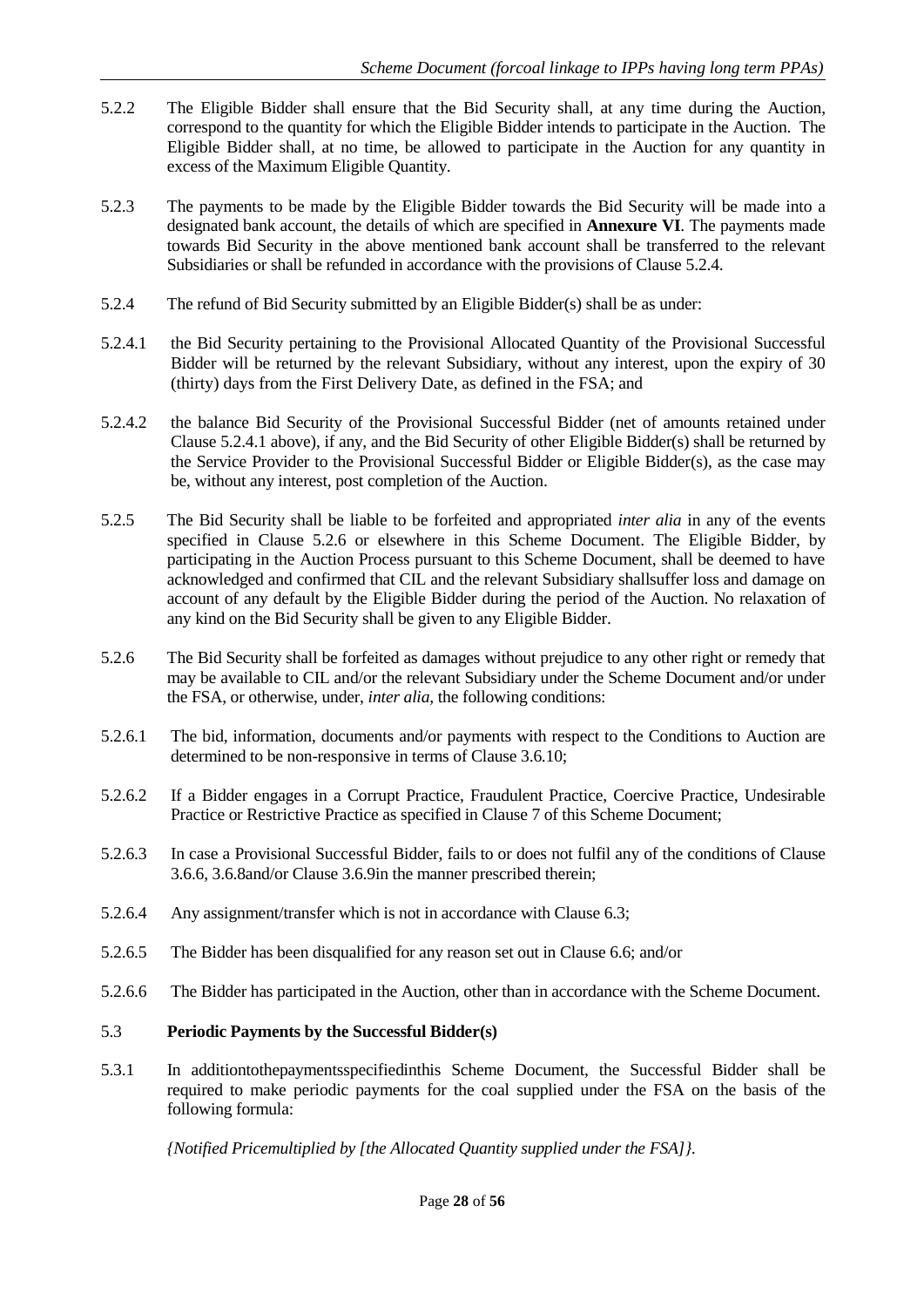- 5.3.2 The Notified Price shall be payable in the manner contemplated in Clause5.3.1 above,during the tenure of the FSA.
- 5.3.3 The Successful Bidder shall also be*inter alia* liable to pay the following pursuant to the FSA:
- 5.3.3.1 all royalties, taxes, duties, cesses and such statutory levies due to the State Government, Central Government and/or to any other statutory authority in connection with the supply, dispatch or delivery of the specified grade of coal; and
- 5.3.3.2 sizing charges, transportation charges up to the relevant delivery point, loading charges and such other charges as may be specified in the FSA.

## <span id="page-29-0"></span>5.4 **Periodic Payments to the Successful Bidder**

- 5.4.1 The Successful Bidder shall be entitled to receive payment from the DISCOM for generation of power pursuant to the Amended PPA in accordance with the following methodology:
- 5.4.1.1 Billing shall be done on the basis of Notified Price of the declared grade of the consignment.
- 5.4.1.2 The year-on-year discount (as provided by the Successful Bidder in accordance with Clause 3.6.6) shall be adjusted from the gross amount of the bill at the time of billing, i.e., the original bill shall be raised as per the terms and conditions of the Concluded PPA or the Amended PPA, as the case may be and the discount would be reduced from the gross amount of the bill.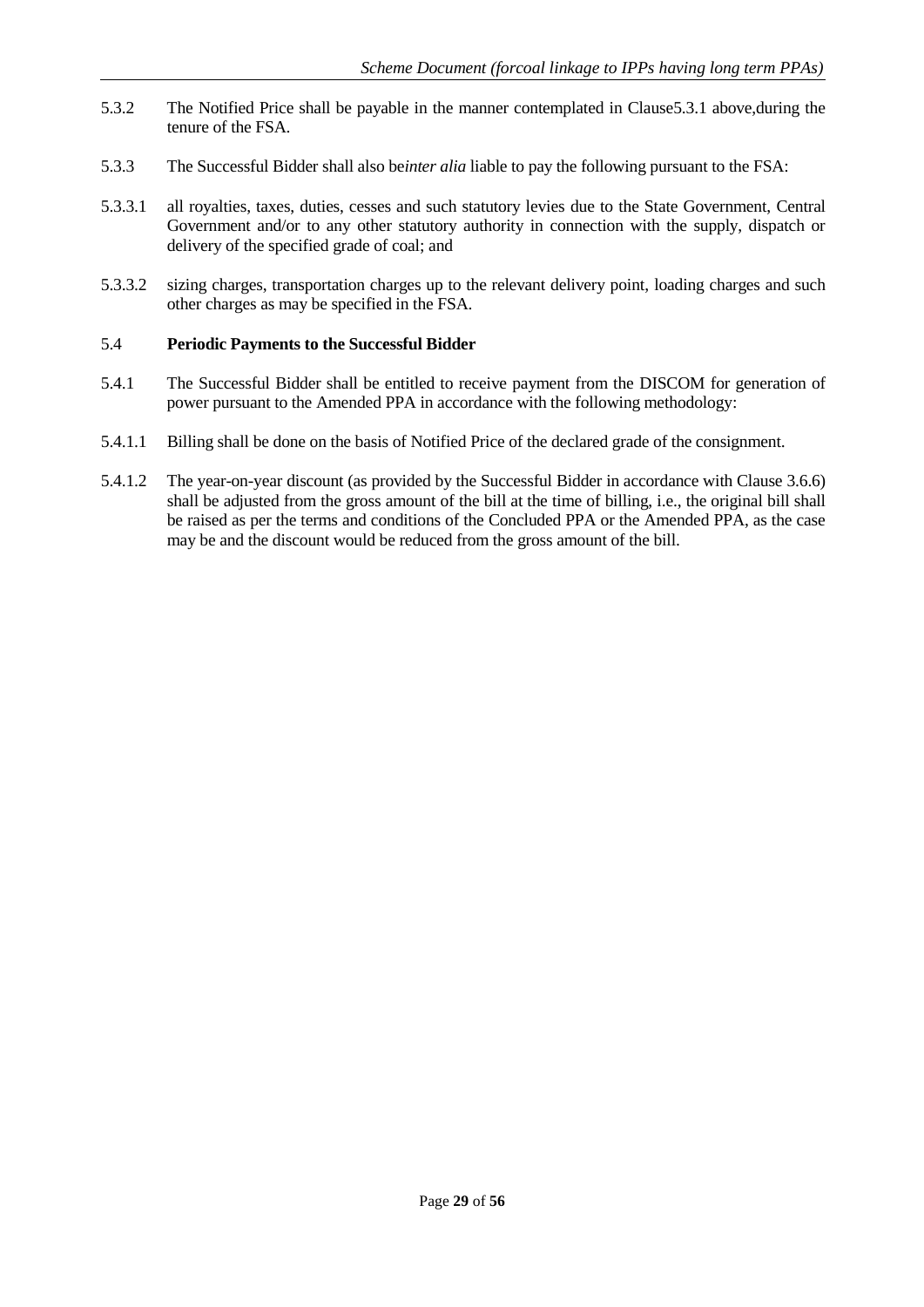## <span id="page-30-0"></span>**6 Instructions to the Bidders**

## <span id="page-30-1"></span>6.1 **General Terms of Bidding**

- 6.1.1 Notwithstanding anything to the contrary contained in this Scheme Document, in the eventof a conflict, the relevant provisions of the FSAwhen executed, shall prevail and shall have an overriding effect.
- 6.1.2 Notwithstanding anything contained herein, in the event any non-compliance with respect to this Scheme Document comes to the knowledge or information of CIL/its Subsidiary(ies) upon or after the execution of the FSA, the rights and remedies envisaged under this Scheme Document shall subsist and shall be available to CIL/its Subsidiary(ies), in case such rights and remedies are not available to CIL/its Subsidiary(ies) under the FSA.
- 6.1.3 All communications in respect of participating in the Auction and in relation to the Scheme Document are required to be in the English language.
- 6.1.4 The documents, including this Scheme Document and all attached documents, provided by CIL are and shall remain or become the properties of CIL and are transmitted to the Bidders solely for the purpose of preparation and participation in the Auction, in accordance herewith. The Bidders are required to treat all such information as strictly confidential and shall not use it for any purpose other than for preparation and participation in the Auction. The provisions of this Clause 6.1.4 shall also apply *mutatis mutandis* to each Bidder's participation in the Auction and to all other documents submitted by the Bidder in relation thereof, and CIL will not return to the Bidders any document or any information provided by the Bidder in respect of participation in the Auction.
- 6.1.5 Any issuance of the LOI and execution of the FSA,pursuant to this Scheme Document, shall be subject to the terms hereof and any documents issued pursuant to this Scheme Documentand/or any other document referred herein.
- 6.1.6 In the event of an enactment, promulgation, amendment or repeal of any statute, policy, decree, notice, rule or direction by any government instrumentality that would have an impact on the Auction Process, the LOI and/or the FSA, CIL/its Subsidiary shall be free to amend or repeal this Scheme Document, the LOI and/or the FSA without any liabilities or damages, whatsoever, payable to any Bidder.

## <span id="page-30-2"></span>6.2 **Conduct of Auction**

- 6.2.1 TheAuction, including, the IPO Stage and the SPO Stage, shall be conducted as follows.
	- (a) CIL shall notify the date andtime for each stage of the Auction to the Bidders.
		- (b) The Eligible Bidder shall only be required to participate in the Auction Process under the digital signature of the Authorised Representative(s) of such Eligible Bidder.
		- (c) The Bidder shall not, directly or indirectly or through an agent, engage or indulge in any Corrupt Practice, Fraudulent Practice, Coercive Practice, Undesirable Practice and/or Restrictive Practice during the Auction Process.

## <span id="page-30-3"></span>6.3 **Assignment/Transfer**

The Bidder shall not, without the express prior written consent of CIL, assign to any Person any right, benefit, obligation or interest arising underor in respect of this Scheme Document.

## <span id="page-30-4"></span>6.4 **Cost of Bidding**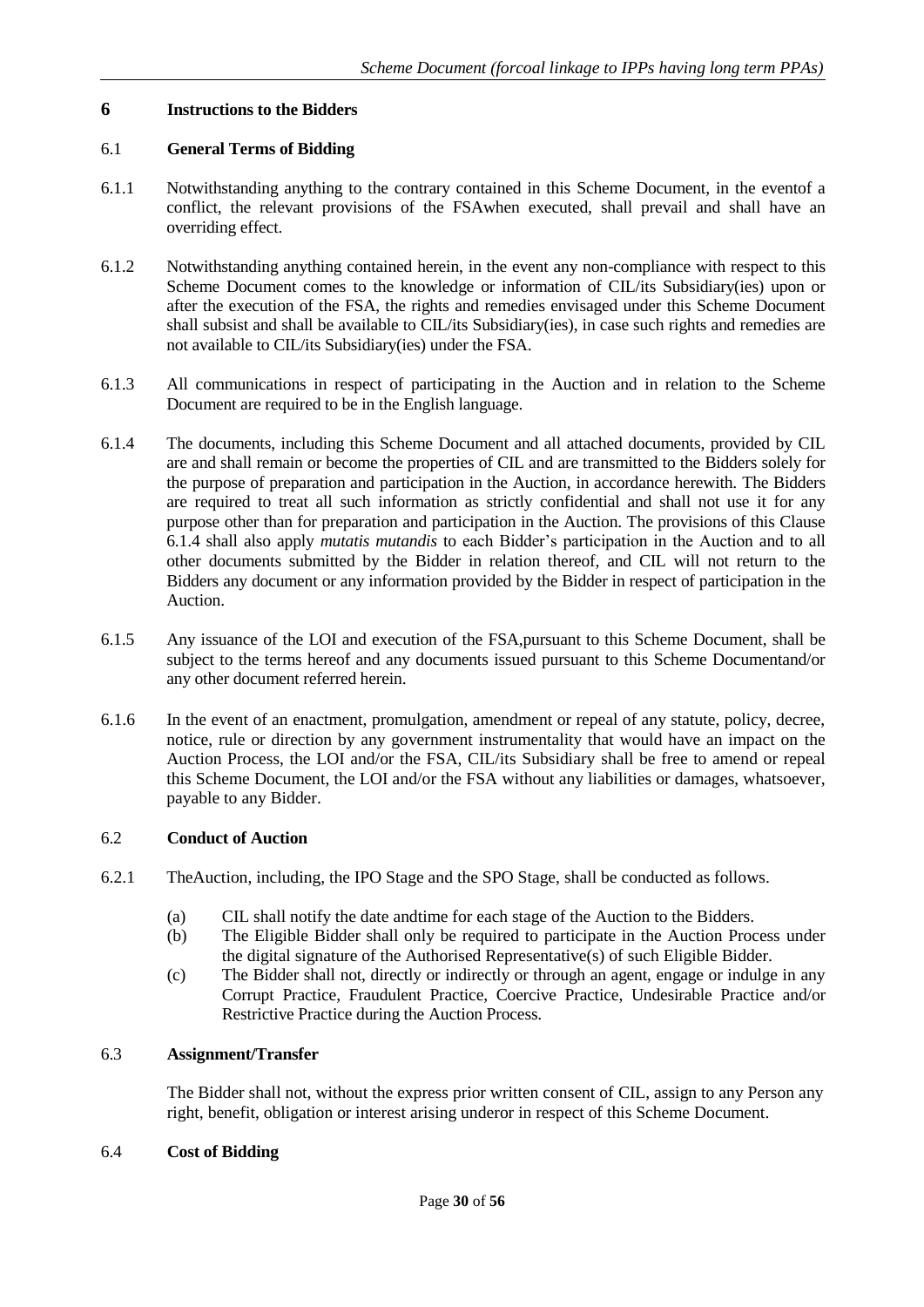The Bidders shall be responsible for all of the costs associated with their participation in the Auction Process. CIL will not be responsible or in any way be liable for such costs, regardless of the conduct or outcome of the Auction Process.

#### <span id="page-31-0"></span>6.5 **Verification of information by the Bidders**

- 6.5.1 It shall be deemed that by participating in the Auction Process, the Bidder has:
- 6.5.1.1 madeacompleteandcarefulexaminationoftheScheme Documentand unconditionally and irrevocably accepted the terms thereof;
- 6.5.1.2 reviewed all relevant information provided by CIL, as may be relevant to the Auction Process;
- 6.5.1.3 satisfied itself about all matters regarding the Auction Process, this Scheme Document and performance of all of its obligations hereunder;
- 6.5.1.4 acknowledged and agreed that inadequacy, lack of completeness or incorrectness of information provided in the Scheme Document or ignorance of any of the matters related to the Auction Process or the Source hereinabove shall not be a basis for any claim for compensation, damages, extension of time for performance of its obligations, loss of profits etc., from CIL, or a ground for termination of the FSA by the Successful Bidder; and
- 6.5.1.5 agreed to be bound by the terms of this Scheme Document and the undertakings provided by it under and in terms hereof.
- 6.5.2 CIL shall not be liable for any omission, mistake or error in respect of any of the information provided or on account of any matter or thing arising out of or concerning or relating to the Scheme Document or the Auction Process, including any error or mistake therein or in any information or data given by CIL.

#### <span id="page-31-1"></span>6.6 **Verification and Disqualification**

- 6.6.1 CIL and the relevant Subsidiary reserve the right to verify all statements, information and documents and/or request for additional information/documents submitted by the Bidder in response to the Request for Submission of EOI and/or the Scheme Document and the Bidder shall, when so required by CIL or the relevant Subsidiary, make available all such information, evidence and documents as may be requested. Any such verification or lack of such verification by CIL or the relevant Subsidiary shall not relieve the Bidder of its obligations or liabilities hereunder nor will it affect any rights of CIL or the relevant Subsidiary thereunder.
- 6.6.2 Without prejudice to any other right or remedy that may be available to CIL or the relevant Subsidiary under the Scheme Document and/or the FSA, CILand the relevant Subsidiary reserve the right to disqualify the Bidder, cancel the LOI and/or terminate the FSA, as the case may be,and to appropriate/forfeit the entire Bid Security and/or the Process Fee, as the case may be; if:
- 6.6.2.1 at any time, a misrepresentation, fraud, inconsistency, error and/or omissionon part of the Bidder is made or uncovered;
- 6.6.2.2 the Bidder does not provide, within the time specified by CIL or the relevant Subsidiary, the documents and/or information sought by CIL or the relevant Subsidiary;
- 6.6.2.3 the documents, information and/or payments submitted by the Bidder are not as per the prescribed formats, or do not contain all the information (complete in all respects) as requested in this Scheme Document and have not been submitted or paid in the manner stipulated in this Scheme Document;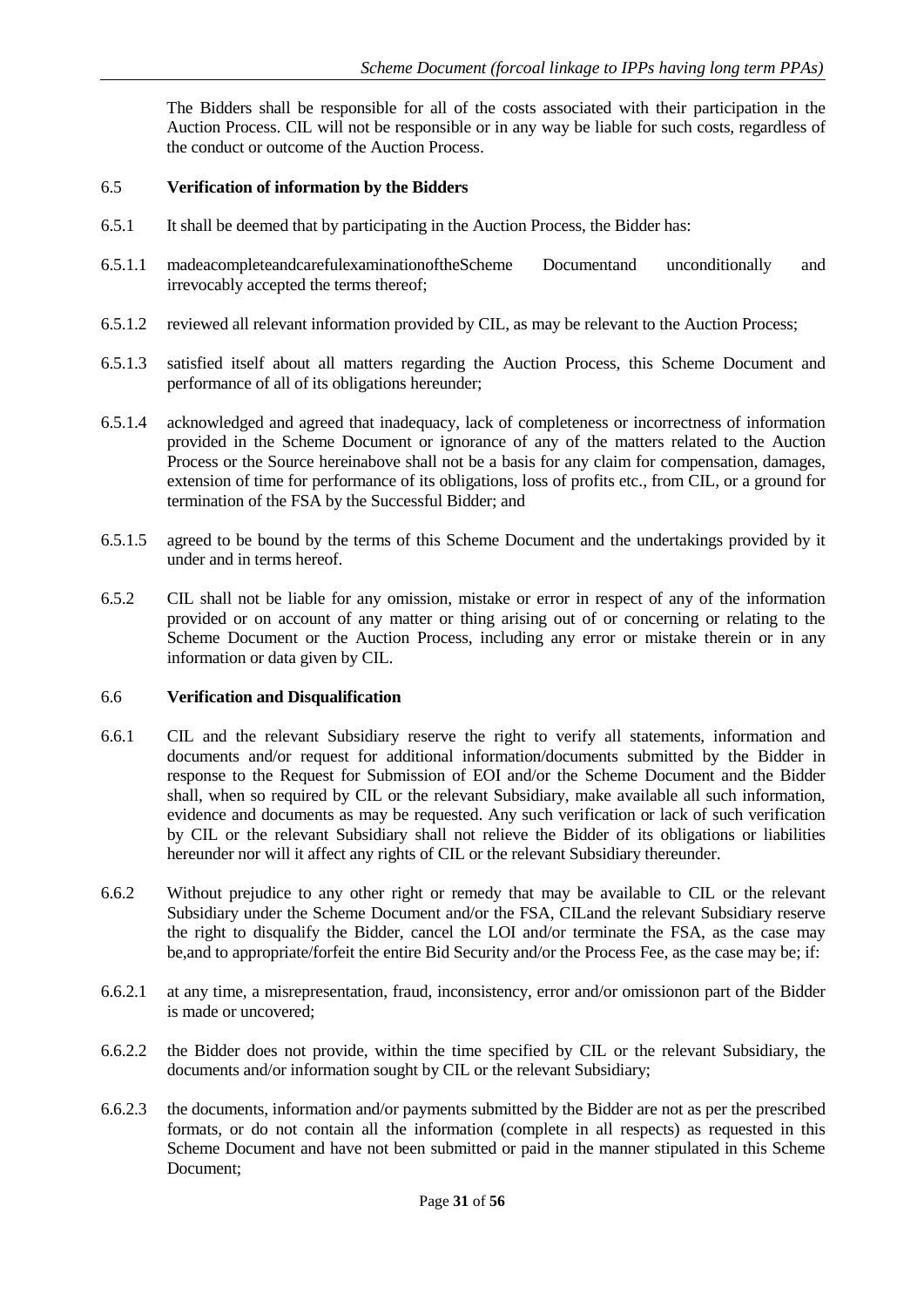- 6.6.2.4 any act or omission of the Bidder results in breach of, violation of or non-compliance with the Policy, the LOI, the FSA, this Scheme Documentand/or any other document referred therein or issued pursuant thereto or any Applicable Law relevant for the Auction Process;
- 6.6.2.5 the Bidder has, directly or indirectly or through an agent, engaged or indulged in any Corrupt Practice, Fraudulent Practice, Coercive Practice, Undesirable Practice and/or Restrictive Practice during the Auction Process as specified in Clause 7 of this Scheme Document;
- 6.6.2.6 existing linkage holders, having linkage(s) as on May 17, 2017, have surrendered/terminated or diluted their letter of assurance/fuel supply agreement to participate in this Auction;
- 6.6.2.7 the bid, information, documents and/or payments with respect to the Conditions to Auction are determined to be non-responsive in terms of Clause 3.6.10;
- 6.6.2.8 in case a Provisional Successful Bidder, fails to or does not fulfil any of the conditions of Clause 3.6.6, 3.6.8 and/or Clause 3.6.9in the manner prescribed therein;
- 6.6.2.9 anyassignment/transfer which is not in accordance with Clause 6.3; and/or
- 6.6.2.10 at any time, any misrepresentation, fraud, inconsistency, error and/or omission in respect of the documents and/or information set out or provided in connection with the EOI and/or thereafter.

#### <span id="page-32-0"></span>6.7 **Amendment of the Scheme Document**

- 6.7.1 At anytime prior tothe Due Date,CILmayfor anyreason,whether at its own initiative or in response to clarifications requested by a Bidder, modify thisScheme Document by the issuance of an addendum and/or corrigendum and/or updated Scheme Document.
- 6.7.2 Any addendum and/or corrigendum and/or updated Scheme Documentissued hereunder will be in writing and shall be accessible to all the Bidders and shall be deemed to be part of thisScheme Document.
- 6.7.3 In order to afford the Bidders a reasonable time for taking an addendum and/or corrigendum into account, or for any other reason, CIL may, in its sole discretion, extend the Due Datein accordance with Clause [6.8.](#page-32-1)

#### <span id="page-32-1"></span>6.8 **Due Date and Extension**

- 6.8.1 The information, documents and payments pertaining to Conditions to Auction shall be submitted and uploaded by the Bidder no later than the timeline to be specified separately at a later date("**Due Date**").
- 6.8.2 CIL may, in its sole discretion, extend the Due Date by issuing an addendum and/or corrigendum in accordance with Clause [6.7,](#page-32-0) uniformly accessible for all Bidders.
- 6.8.3 Any submission of information, documents and payments pertaining to Conditions to Auction after theDueDate shall not be eligible for consideration and shall be summarily rejected.

## <span id="page-32-2"></span>6.9 **Rejection**

6.9.1 Notwithstanding anything contained in thisScheme Document, CILreserves the right to reject any bid and/or to annul the Auction Processand reject all bids at any time without any liability or any obligation for such acceptance, rejection or annulmentand without assigning any reasons thereof.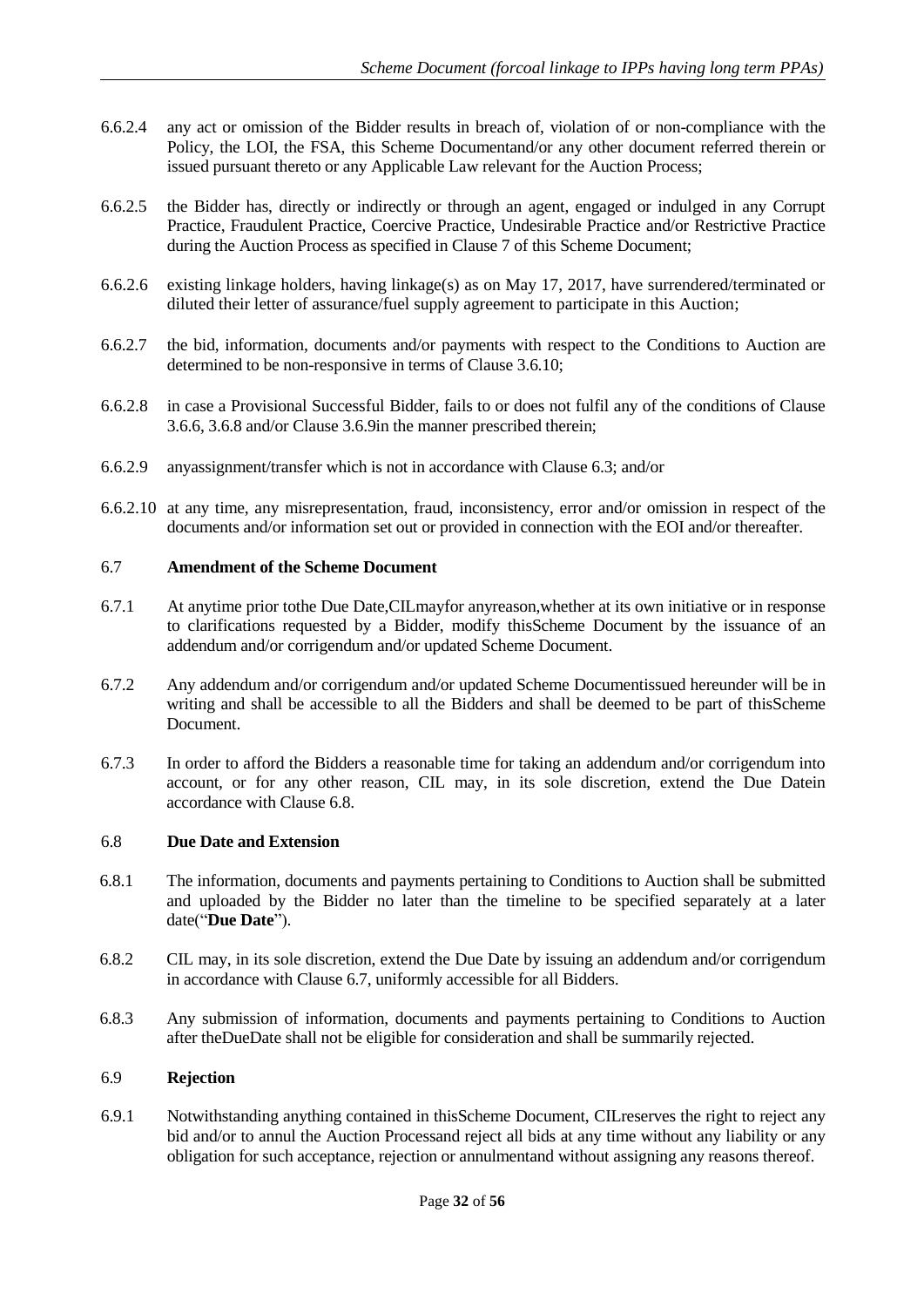- 6.9.2 CIL reserves the right not to proceed with the Auction Process at any time, without notice or liability, and to reject any bid without assigning any reasons.
- 6.9.3 Without prejudice to the generality of the foregoing, CIL reserves the right to reject any Bidder's participation in the Auction on any criteria specified in this Scheme Document, including without limitation, the following:
- 6.9.3.1 Bidder hasnot submitted all the documents, information, paymentsand/or detailslisted in this Scheme Document in the manner prescribed in the Scheme Document;
- 6.9.3.2 the information, documents and/or payments with respect to the Condition to Auction are determined to be non-responsive in terms of Clause 3.6.10;
- 6.9.3.3 Bidder has not submitted the Bid Security and/or the Process Fee;
- 6.9.3.4 Bidder has participated in the Auction, other than in accordance with the Scheme Document;
- 6.9.3.5 Existing linkage holders, having linkage(s) as on May 17, 2017, have surrendered/terminated or diluted their letter of assurance/fuel supply agreement to participate in this Auction; and/or
- 6.9.3.6 Bidder has, directly or indirectly through an agent, resorted to any unfair means and/or engaged in a Corrupt Practice, Fraudulent Practice, Coercive Practice, Undesirable Practice or Restrictive Practice as specified in Clause 7 of this Scheme Document.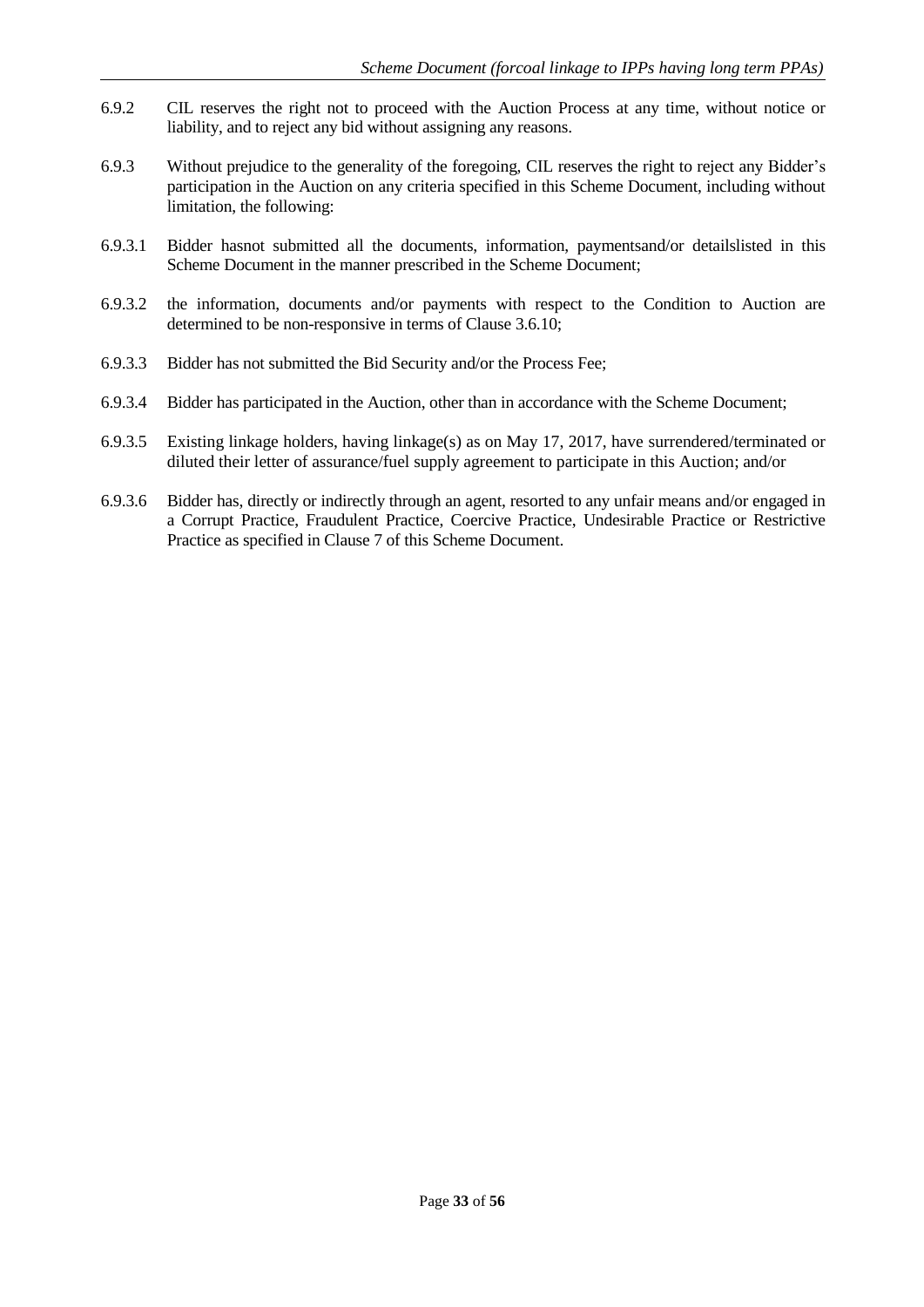## <span id="page-34-0"></span>**7 Fraud and Corrupt Practices**

- 7.1 The Bidders and their respective officers, employees, agentsand advisers shallobserve the highest standard of ethics during the Auction Process and subsequent totheissue of the LOIand during the subsistence of the FSA. Notwithstanding anything to the contrary contained herein, or in the LOI or the FSA, CIL may reject any Bidder's participation in the Auction, cancel the LOIand/or terminate the FSA, as the case may be, without being liable in any manner whatsoever to the Bidder, the Eligible Bidder, the Provisional Successful Bidderor the Successful Bidder, as the case may be, if CIL determines that the Bidder, the Eligible Bidder, the Provisional Successful Bidder or Successful Bidder, as the case may be, has, directly or indirectly or through an agent, engaged in Corrupt Practice, Fraudulent Practice, Coercive Practice, Undesirable Practice and/or Restrictive Practice in the Auction Process. In such an event, CILshall be entitled to forfeit and appropriatethe Bid Security and/or the Process Fee, as the case may be, as damages, without prejudice to any other right or remedy that may be available to CIL under the Scheme Document and/or the FSA, or otherwise.
- 7.2 Without prejudice to the rights of CIL under Clause 8and under the LOI or the FSA, or otherwise if a Bidder, the Eligible Bidder, the Provisional Successful Bidder or the Successful Bidder, as the case may be, is found to have directly or indirectly or through an agent, engaged or indulged in any Corrupt Practice, Fraudulent Practice, Coercive Practice, Undesirable Practice or Restrictive Practice during the Auction Process, or after the issuance of the LOI or the execution of the FSA, such Bidder, the Eligible Bidder, the Provisional Successful Bidder or the Successful Bidder, as the case may be,shall be disqualified.
- 7.3 For the purposes of this Clause 7, the following terms shall have the meaning hereinafter respectively assigned to them:
- 7.3.1 "**Corrupt Practice**" means (i) the offering, giving, receiving, or soliciting, directly or indirectly, of anything of value to influence the actions of any Person connected with the Auction Process (for avoidance of doubt, offering of employment to or employing or engaging in any manner whatsoever, directly or indirectly, any officialofCIL/its subsidiaries who is or has been associated in any manner, directly or indirectly, with the Auction Process or the LOI or has dealt with matters concerning the FSA or arising therefrom,beforeorafterthe execution thereof, at any time prior to the expiry of 1 (one) year from the date such official resigns or retires from or otherwiseceasestobeintheserviceofCIL/its subsidiaries, shall be deemed to constitute influencingthe actions ofaPerson connected with the Auction Process); (ii) save and except as permitted under thisScheme Document, engaging in any manner whatsoever, whether during the Auction Process or after the issue of the LOI or after the execution of the FSA, as the casemaybe,anyPersoninrespect of anymatterrelatingtotheAuction Process or the LOI or the FSA, who at any time has been or is a legal, financial or technical adviser ofCILin relation toany matter concerning theAuction Process; or (iii) resorting to any unfair means whether during the Auction Process or after the issue of the LOI or after the execution of the FSA, as the case may be, to derive any undue benefit or advantage for any Person that would not have otherwise been available in accordance with the terms of the Scheme Document;
- 7.3.2 "**Fraudulent Practice**" means a misrepresentation or omission of facts or suppression of facts or disclosure of incomplete facts, in order to influence the Auction Process;
- 7.3.3 "**Coercive Practice**" means impairing or harming, or threatening to impair or harm, directly or indirectly,anypersonorpropertytoinfluenceanyPerson's participation or action in the Auction Process;
- 7.3.4 "**UndesirablePractice**"means (i) establishing contact with any Person connectedwith or employed or engaged by CIL with the objective of canvassing, lobbying or in any manner influencing or attempting to influence the Auction Process;(ii) having a conflict of interest; or (iii)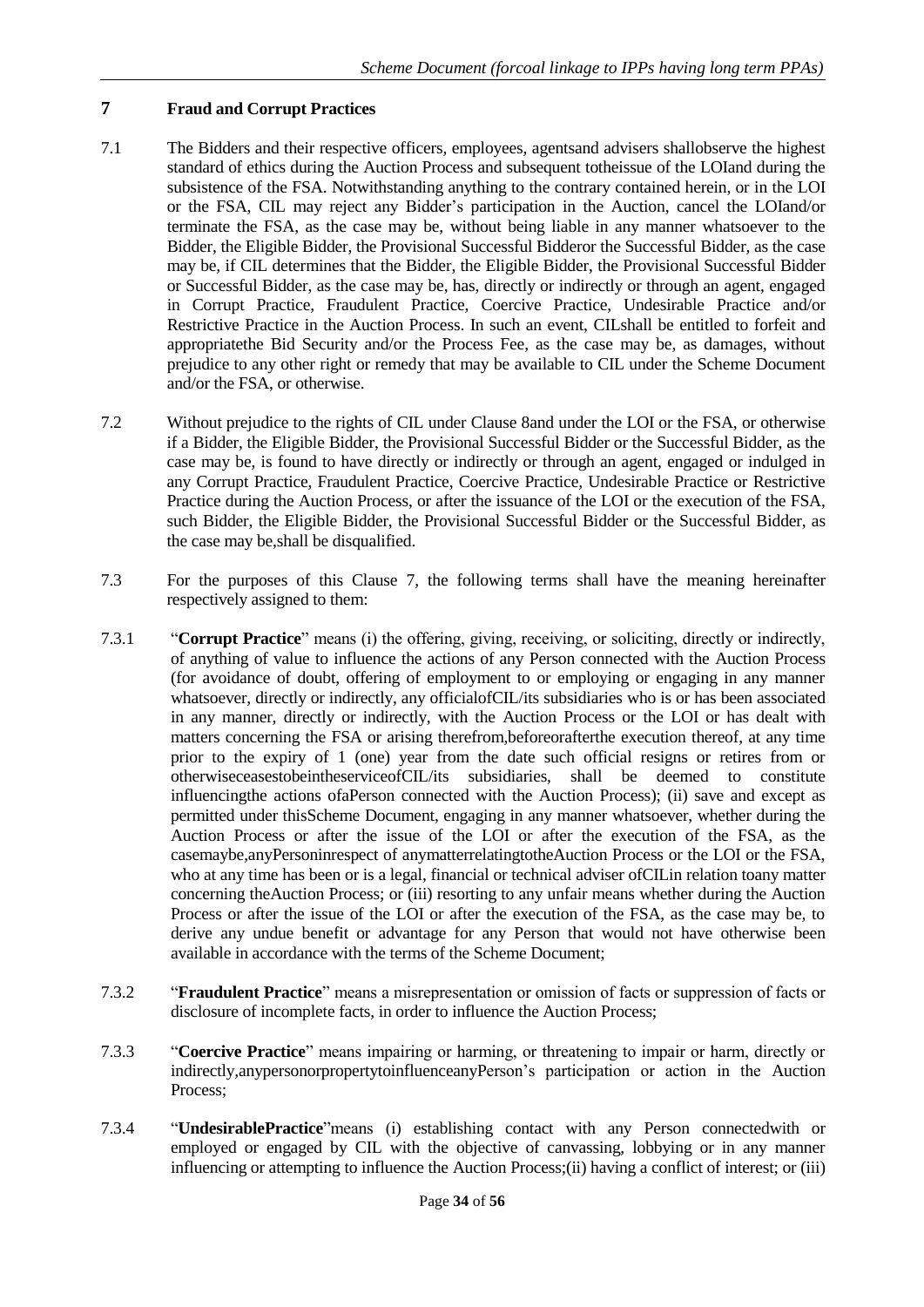violating of any Applicable Law; and

7.3.5 "**Restrictive Practice**" means forming a cartel or arriving at any understanding or arrangement among Bidders with theobjectiveofrestrictingormanipulating afull and fair competition in the Auction Process, including, but not limited anti-competitive practices such as collusion, bid rigging and/or cartelization.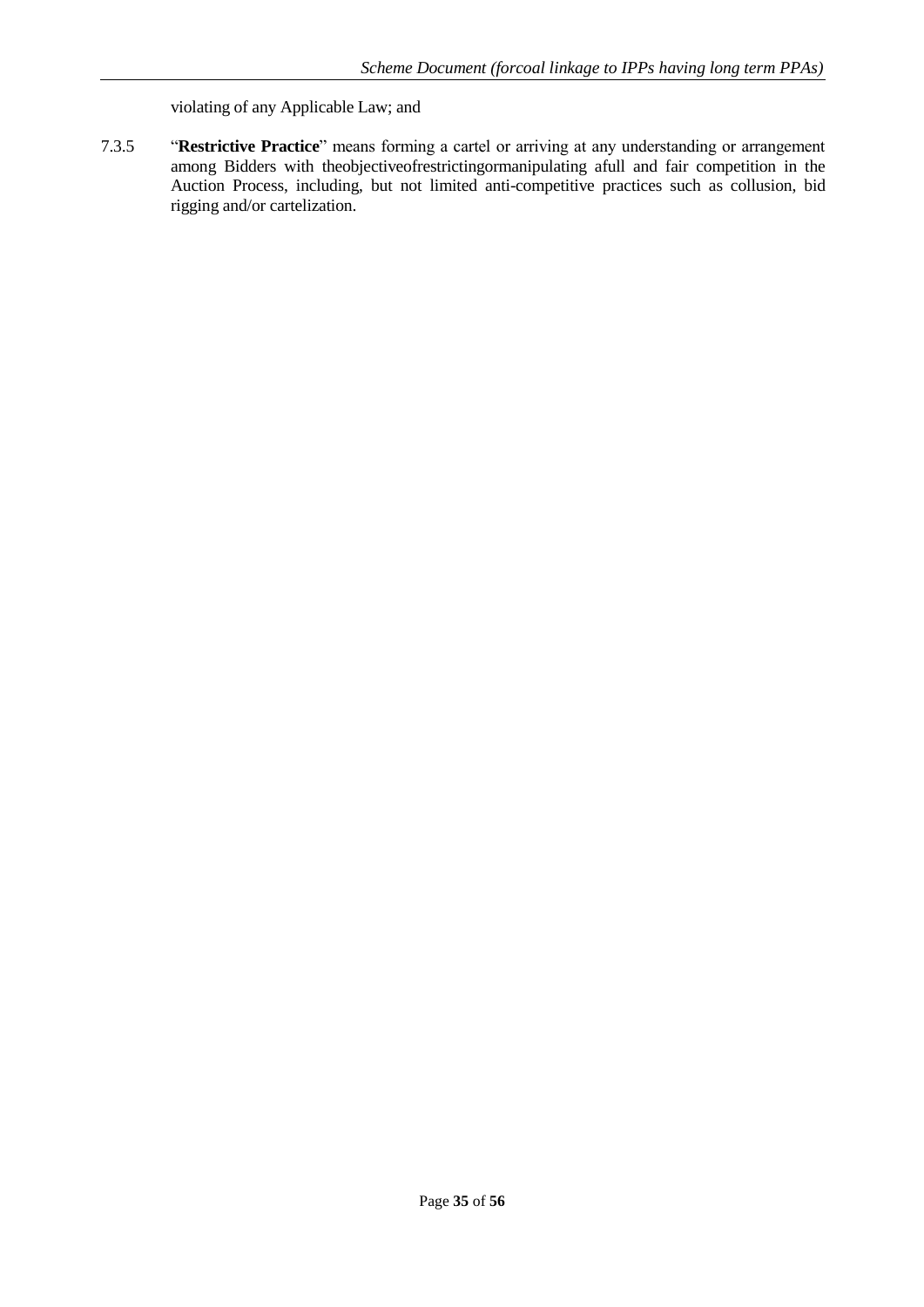## <span id="page-36-0"></span>**8 Other Provisions**

- 8.1 TheAuction Processshallbegovernedby,andconstruedinaccordancewith,thelawsof India and any dispute arising out of or in connection with this Scheme Document shall be subject to the exclusive jurisdiction of the courts in Kolkata, India.
- 8.2 CIL,initssolediscretionandwithoutincurringanyobligationor liability, reserves the right,at any time, to:
- 8.2.1 suspendand/orcanceltheAuction Processwith respect to Coal Linkages and/oramendand/orsupplement the Auction Process or modify the dates or other terms and conditions relating thereto;
- 8.2.2 consult with any Bidder in order to receive clarification or further information;
- 8.2.3 retain any information and/or evidence submitted to CIL by, on behalf of, and/or in relation to any Bidder; and/or
- 8.2.4 independently verify, disqualify, reject and/or accept any and all submissions or other information and/or evidence submitted by or on behalf of any Bidder.
- 8.3 It shall be deemed that by participating in the Auction, the Bidder agrees and releases CIL, its employees, subsidiaries, agents and advisers, irrevocably, unconditionally, fully and finally from any and all liability for claims, losses, damages, costs, expenses or liabilities in any way related to or arising from the exercise of any rights and/or performance of any obligations hereunder, pursuant heretoand/orin connection withthe Auction Process andwaives, to the fullest extent permitted by Applicable Laws,anyandallrightsand/orclaims it may have in this respect, whether actual or contingent,whether present or in future.

## 8.4 **Proprietary data**

All documents and other information supplied by a Bidder to CIL shall remain or become the property of CIL. It will not return any document and/or any information provided by the Bidder.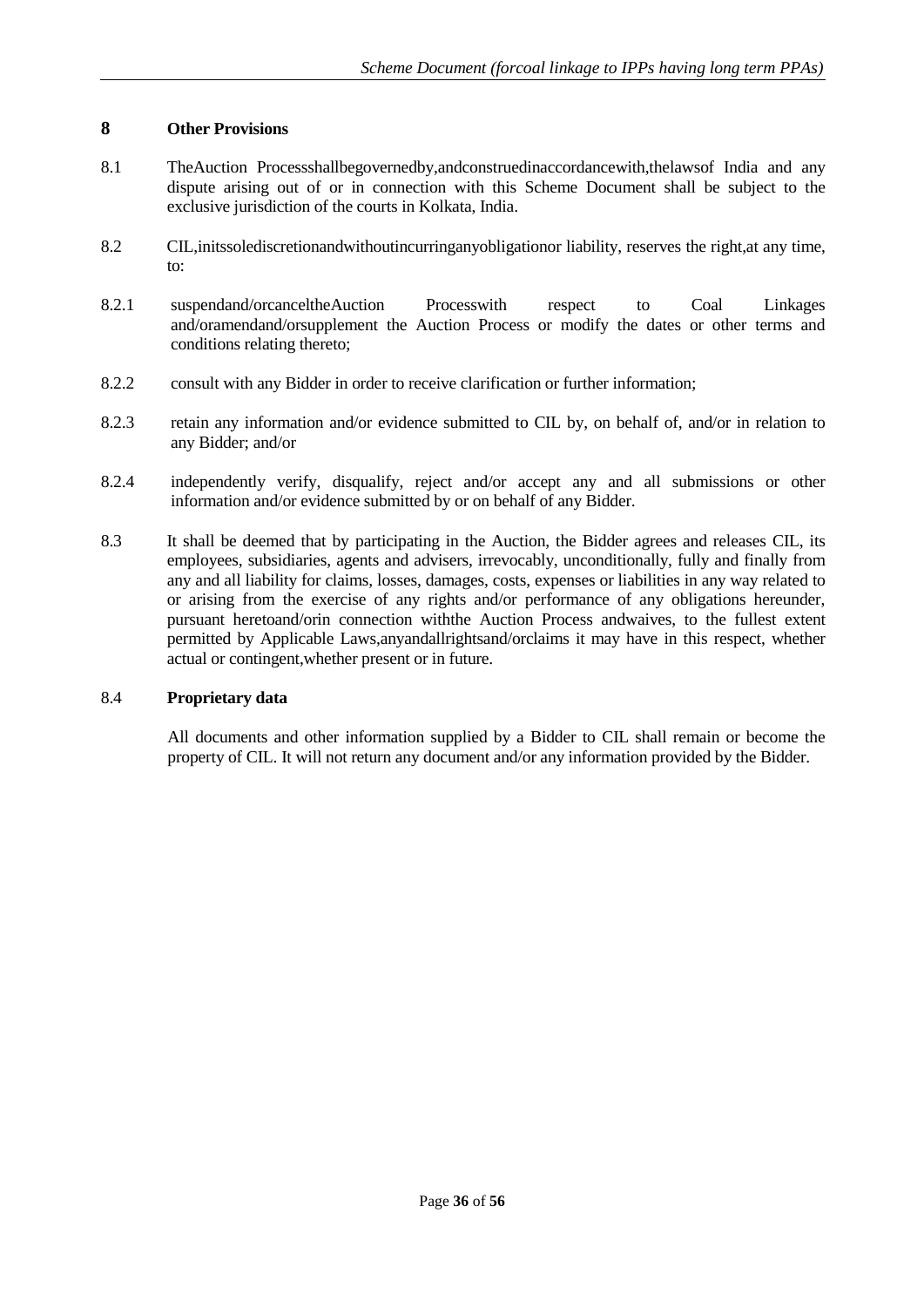## **Annexure I Model Form of the FSA**

<span id="page-37-0"></span>(*To be uploaded separately*)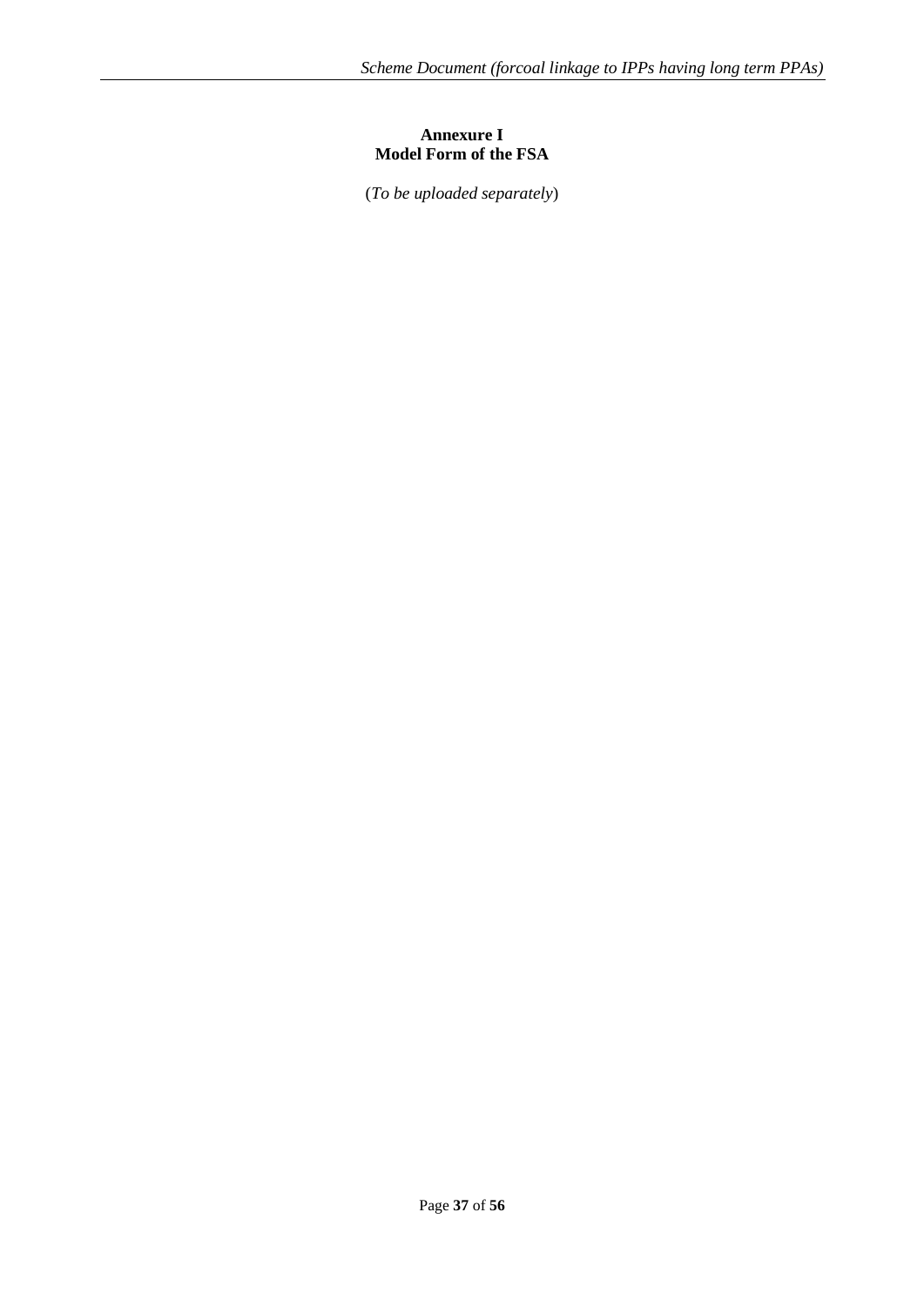## **Annexure II Format of EOI**

<span id="page-38-0"></span>(*in the format set out on the Electronic Platform*)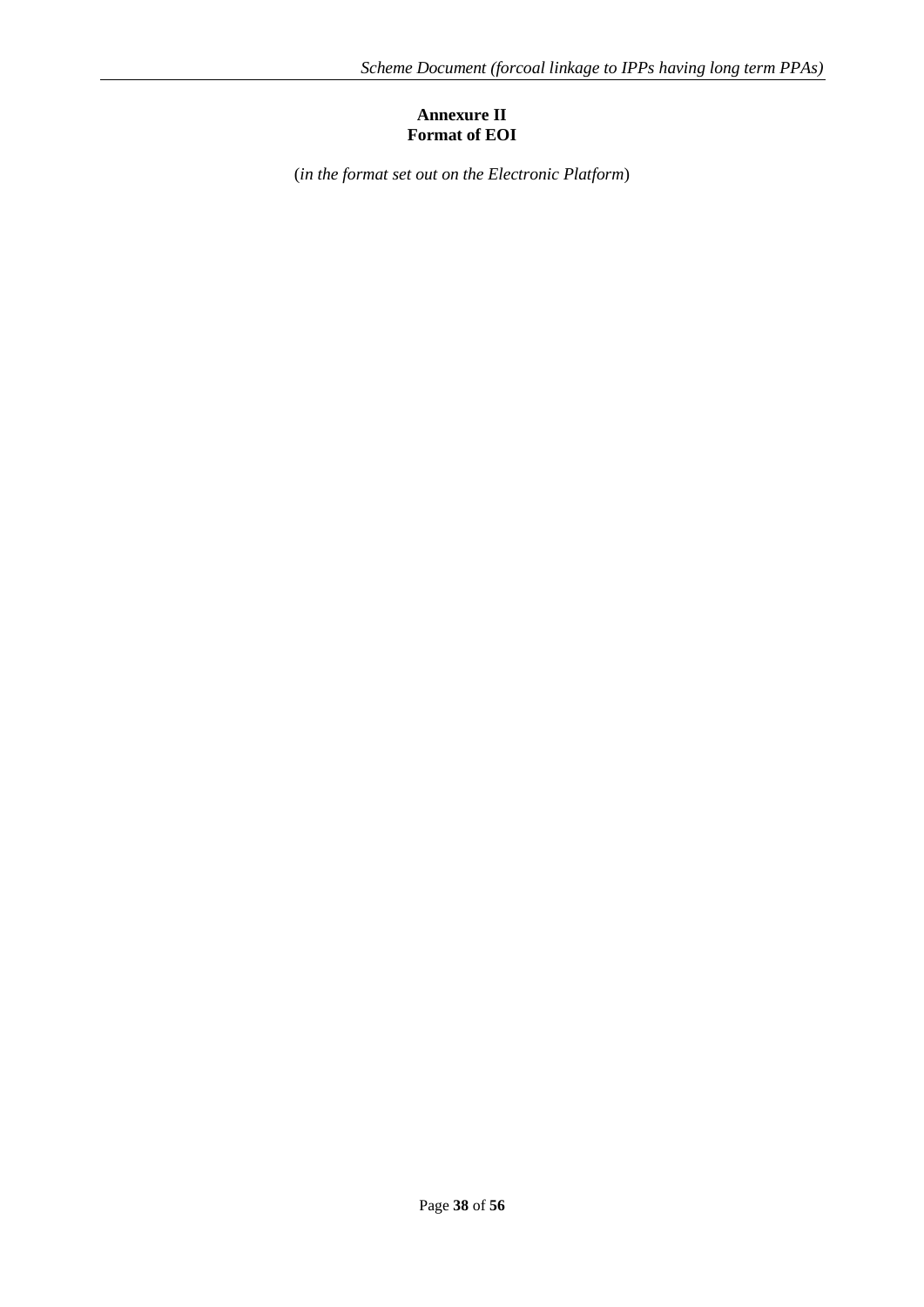## **Annexure III Format of Undertaking**

(*On the letterhead of the Bidder*)

<span id="page-39-0"></span>Date:

#### **Sub: Undertaking [***Insert name and Service Provider Registration No. of Bidder***]**

Ref: Scheme Document dated [*insert*] ("**Scheme Document**")

Dear Sir,

With reference to the Scheme Document for auction of coal linkages for IPPs having already concluded long term PPAs dated [*insert*]("**SchemeDocument**") we hereby certify, undertake and confirm as follows:

- 1. we satisfy and shall continue to satisfy all the Eligibility Criteria prescribed in Clause 4 of the Scheme Document;
- 2. all information provided by us to CIL is and shall be true and correct and nothing has been omitted which renders such information misleading. If we submit or produce any document and it is discovered subsequently that such document was false, misleading, or incorrect, then we shall be liable under Applicable Laws for the time being in force and subject to the consequences envisaged in the Scheme Document, including *inter alia* disqualification from participation in the Auction;
- 3. the bid(s) shall be unconditional and unqualified;
- 4. we undertake that in case due to any change in facts or circumstances or the applicable laws during the auction, we are attracted by the provisions of disqualification, we shall intimate CIL of the same immediately;
- 5. we have reviewed the terms of the Scheme Document and hereby unconditionally and irrevocably accept, agree and acknowledge the terms thereof including of any addendum and/or corrigendum to the Scheme Document issued by CIL;
- 6. we acknowledge that CIL will be relying on the information and documentation provided by us during the Auction Process for determination of the Successful Bidder;
- 7. all documents submitted by us (other than originals submitted by us) are true copies of their respective originals;
- 8. we acknowledge that the information provided by us during the EOI shall be duly verified by CEA and on the basis of the same, the CEA Approved Quantity shall be computed;
- 9. we acknowledge that the CEA Approved Quantity computed by CEA shall be binding and acceptable to us;
- 10. we shall make available to CIL, any additional information and documents that it may find necessary or require to supplement or to authenticate our bid(s) or eligibility to submit the bid(s) or our participation in the Auction;
- 11. CIL shall have the right to reject our bid(s) and our participation in the Auction without assigning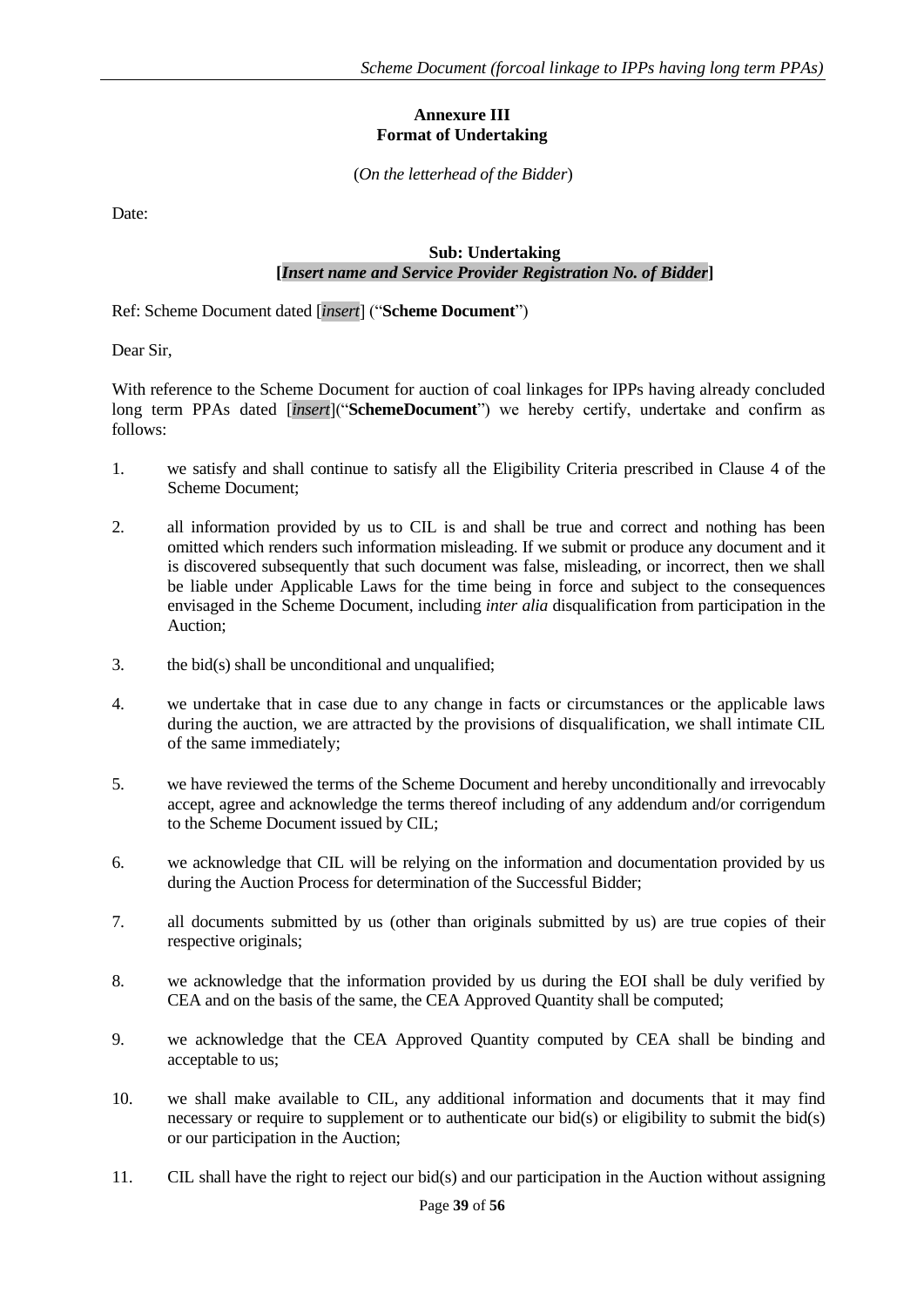any reason or otherwise and hereby waive, to the fullest extent permitted by Applicable Law, our right to challenge the same on any account whatsoever;

- 12. we have not and shall not be engaged in or indulge in, either directly or indirectly or through an agent, any Corrupt Practice, Fraudulent Practice, Coercive Practice, Undesirable Practice or Restrictive Practice, as defined in the Scheme Document;
- 13. we have taken steps to ensure that in conformity with the provisions of Clause [7](#page-34-0) of the Scheme Document, no person acting for us or on our behalf has engaged or will engage in any Corrupt Practice, Fraudulent Practice, Coercive Practice, Undesirable Practice or Restrictive Practice;
- 14. we understand that you may cancel the Auction Process at any time and that you are neither bound to accept any bid(s) that you may receive nor to invite the Bidders to bid for Coal Linkages from the Sources, without incurring any liability to the Bidders, in accordance with the Scheme Document;
- 15. we hereby irrevocably waive any right or remedy which we may have at any stage at law or howsoever otherwise arising to challenge or question any decision taken by CIL in connection with the selection of the Successful Bidder or in connection with the Auction Process itself and the terms and implementation thereof;
- 16. in the event of our being declared as the Successful Bidder, we agree to enter into the FSA in accordance with the Scheme Document, comply with the terms of such FSA and all Applicable Laws and to pay such amounts and provide such security as required therein;
- 17. we agree that we shall put in place the necessary washing, blending, beneficiation and/or other arrangements to reduce the ash content of coal below 34% (thirty four per cent) in order to ensure compliance with the Ministry of Environment and Forest Gazette Notification No. G.S.R. 02(E) dated January 2, 2014;
- 18. we shall not, in any case, have any claim or right of whatsoever nature if any quantity of Coal Linkage is not allocated to us or our bid(s)/participation in the Auction is not accepted;
- 19. we will ensure that all documents required to be submitted electronically on the Electronic Platform and the documents required to be submitted physically with CIL under Clause 4.1.3of the Scheme Document are duly submitted;
- 20. we have not surrendered/terminated or diluted any existing coal linkage available as on May 17, 2017 for any reason whatsoever, to participate in this Auction.
- 21. we have verified the feasibility of transportation of coal from the Sources to the location of our Specified End Use Plant(s) with the Ministry of Railways.
- 22. we certify that in accordance with Clause 3.3 of the Scheme Document, the details of existing coal linkage(s) and captive coal mine(s) allocated for the Specified End Use Plant are true and correct and are as follows:

| <b>S. No.</b> | agreement/letter<br><b>of</b><br>supply<br>assurance | Reference No. and Date of fuel   Annual contracted quantity (MTPA) |
|---------------|------------------------------------------------------|--------------------------------------------------------------------|
| . .           |                                                      |                                                                    |
| ۷.            |                                                      |                                                                    |
|               |                                                      |                                                                    |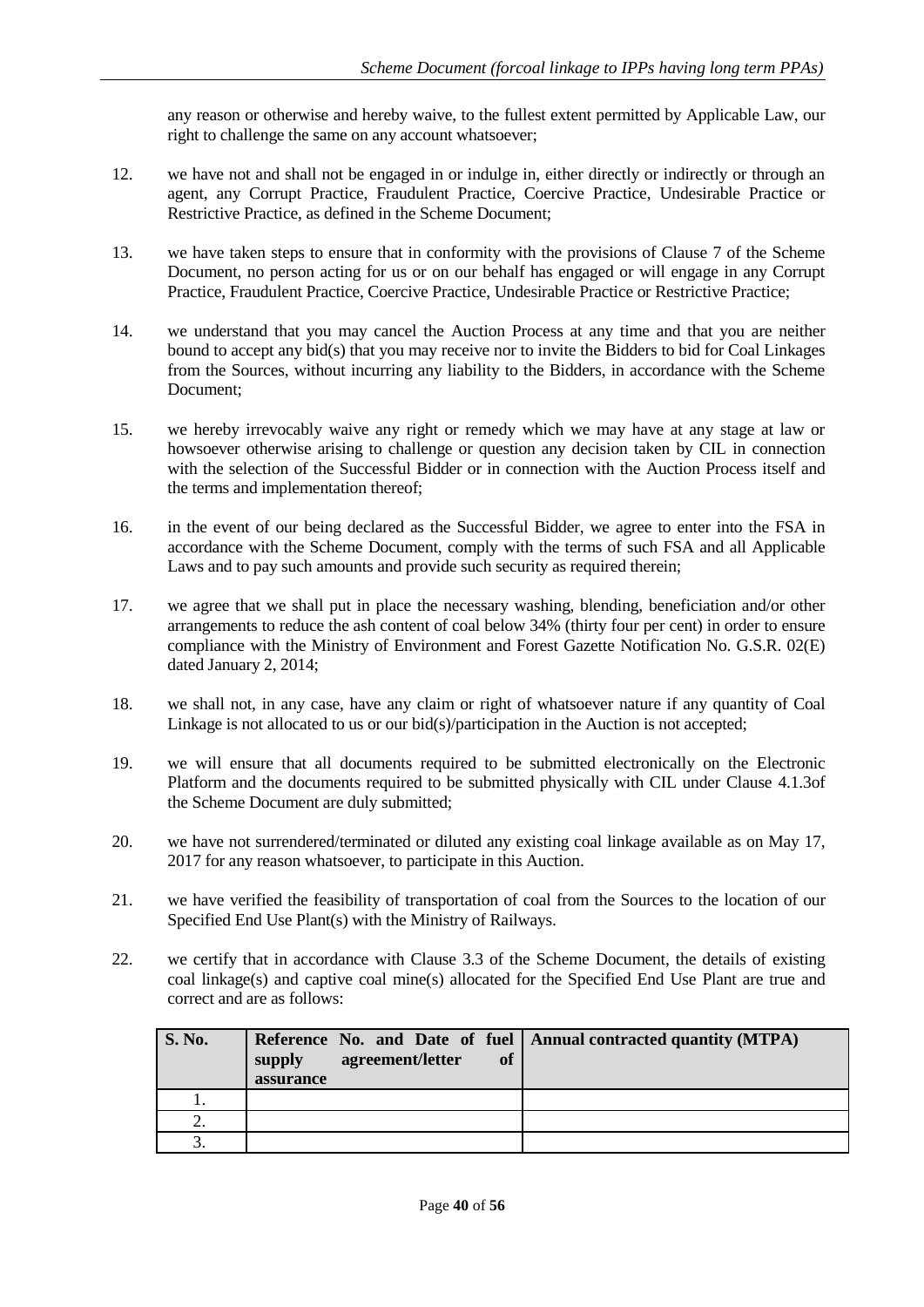| <b>S. No.</b> | <b>Name of Captive Coal Mine</b> | Peak Rated Capacity   Grade of Coal<br>(MTPA) |  |
|---------------|----------------------------------|-----------------------------------------------|--|
|               |                                  |                                               |  |
| ٠.            |                                  |                                               |  |
|               |                                  |                                               |  |

23. We understand that the Scheme Document is governed by and construed in all respects according the Applicable Laws being in force in India.

All capitalized terms used but not defined herein shall have the meanings ascribed to them in the Scheme Document.

Yours faithfully,

\_\_\_\_\_\_\_\_\_\_\_\_\_\_\_\_\_\_\_\_\_\_\_\_ Signature of the Authorised Signatory Name and designation of the Authorised Signatory: Name of the Bidder: Stamp of the Bidder: Date: Place: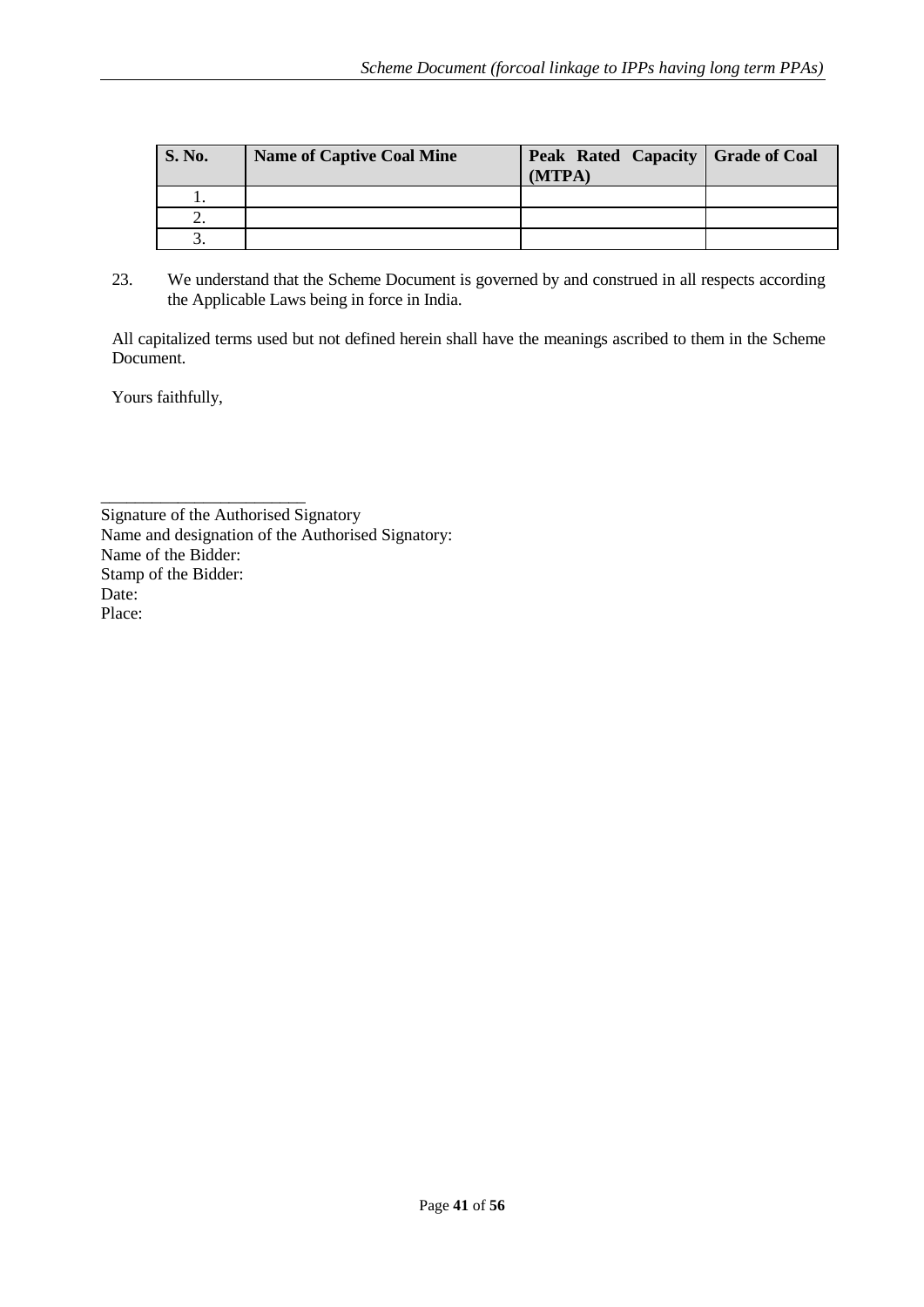## **Annexure IV Format of Power of Attorney**

[*To be stamped in accordance with the relevant Stamp Act and notarized*]

<span id="page-42-0"></span>Know all men by these presents, We, [●], (*name and address of the registered office*) do hereby irrevocably constitute, nominate, appoint and authorise Mr./ Ms [●], son/daughter/wife of [●] and presently residing at  $[\bullet]$ , who is presently employed with us and holding the position of  $[\bullet]$ , as our true and lawful attorney (hereinafter referred to as the "**Attorney**") to do in our name and on our behalf, all such acts, deeds and things as are necessary or required in connection with or incidental to participation in auction process,in response to documents, including but not limited to, the Notice Inviting Registration dated July 20, 2017("**Notice**"), the Request for Submission of EOI for auction of coal linkages for IPPs having already concluded long term PPAs dated [●] ("**Request for Submission of EOI**"), the Scheme Document dated  $\lceil \bullet \rceil$  and any other document(s) issued by Coal India Limited ("**CIL**") in this regard (collectively referred to as the "**Documents**") including but not limited to signing (including through affixation of digital signatures) and submission of all applications, affidavits, bids and other documents and writings, participate in bidders' and other conferences and providing information/responses to CIL, representing us in all matters before CIL, and generally dealing with CIL in all matters in connection with or relating to or arising out of our bid for the coal linkages and/or upon award thereof to us and/or till the entering into of the fuel supply agreement with the relevant subsidiary.

AND we hereby agree to ratify and confirm and do hereby ratify and confirm all acts, deeds and things done or caused to be done by our said Attorney pursuant to and in exercise of the powers conferred by this power of attorney and that all acts, deeds and things done by our said Attorney in exercise of the powers hereby conferred shall and shall always be deemed to have been done by us.

All capitalized terms used but not defined herein shall have the meanings ascribed to them in the Documents.

IN WITNESS WHEREOF WE, [●], THE ABOVE NAMED PRINCIPAL HAVE EXECUTED THIS POWER OF ATTORNEY ON THIS [●] DAY OF [●], 20[●]

For  $\lceil \bullet \rceil$ 

(Signature, name, designation and address)

Witnesses:

1. 2.

Accepted Notarised

(Signature, name, designation and address of the Attorney)

Notes:

- The power of attorney to be submitted by the Bidder shall substantially be in the format set out *above.*
- The mode of execution of the power of attorney should be in accordance with the procedure, if *any, laid down by the Applicable Law and the charter documents of the executant(s) and when it is so required, the same should be under common seal affixed in accordance with the required procedure.*
- *Wherever required, the Bidder should submit for verification the extract of the charter documents and documents such as a board or shareholders resolution authorizing the execution of this power of attorney.*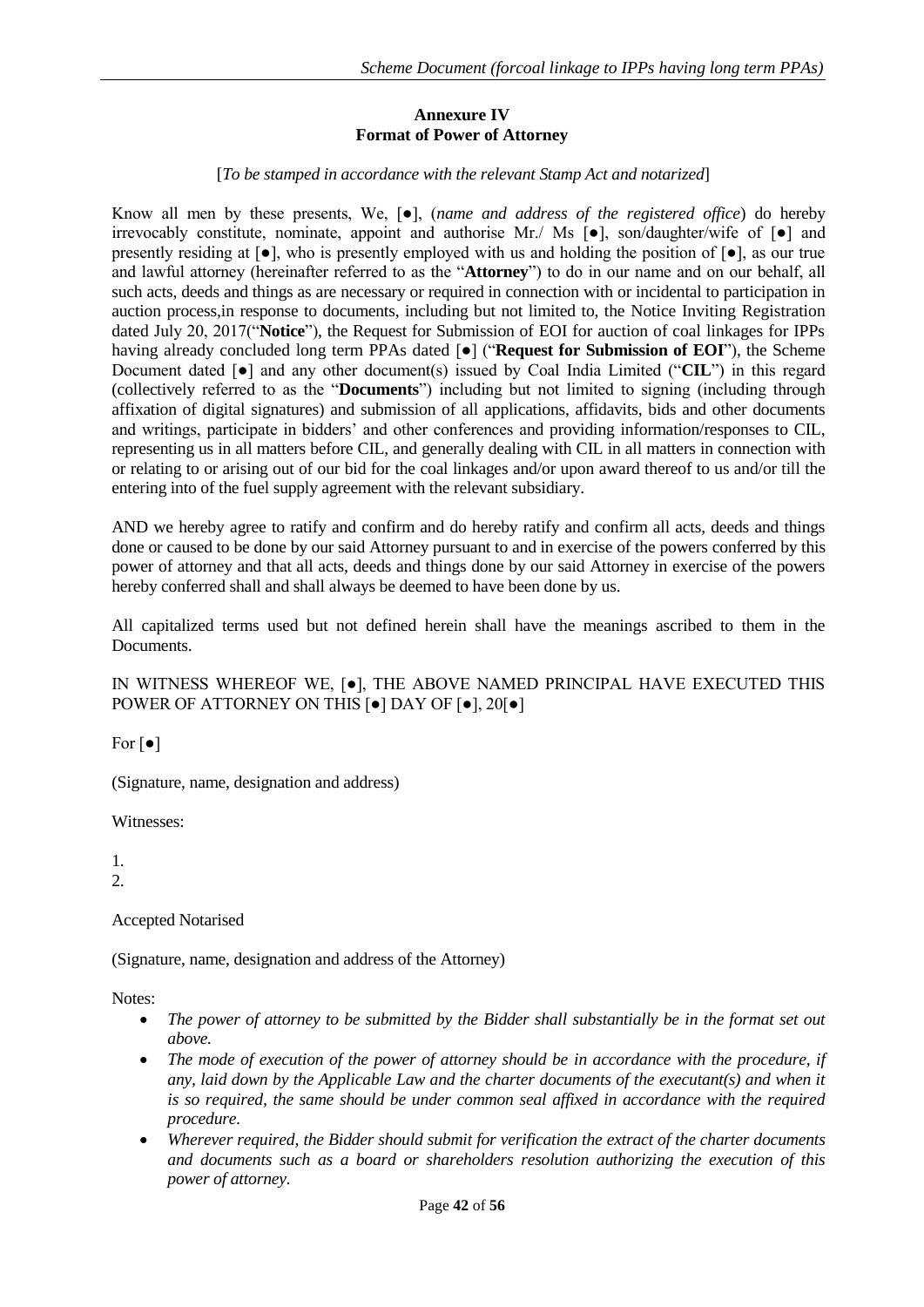- *For a power of attorney executed and issued overseas, the document will also have to be legalised by the Indian Embassy and appropriately notarised in the relevant jurisdiction. However, the power of attorney provided by Bidders from countries that have signed the Hague Legislation Convention, 1961 are not required to be legalised by the Indian Embassy if it carries a conforming apostille certificate.*
- *The power of attorney must be issued in the name of the person whose digital signature would be used to sign the documents on the Electronic Platform.*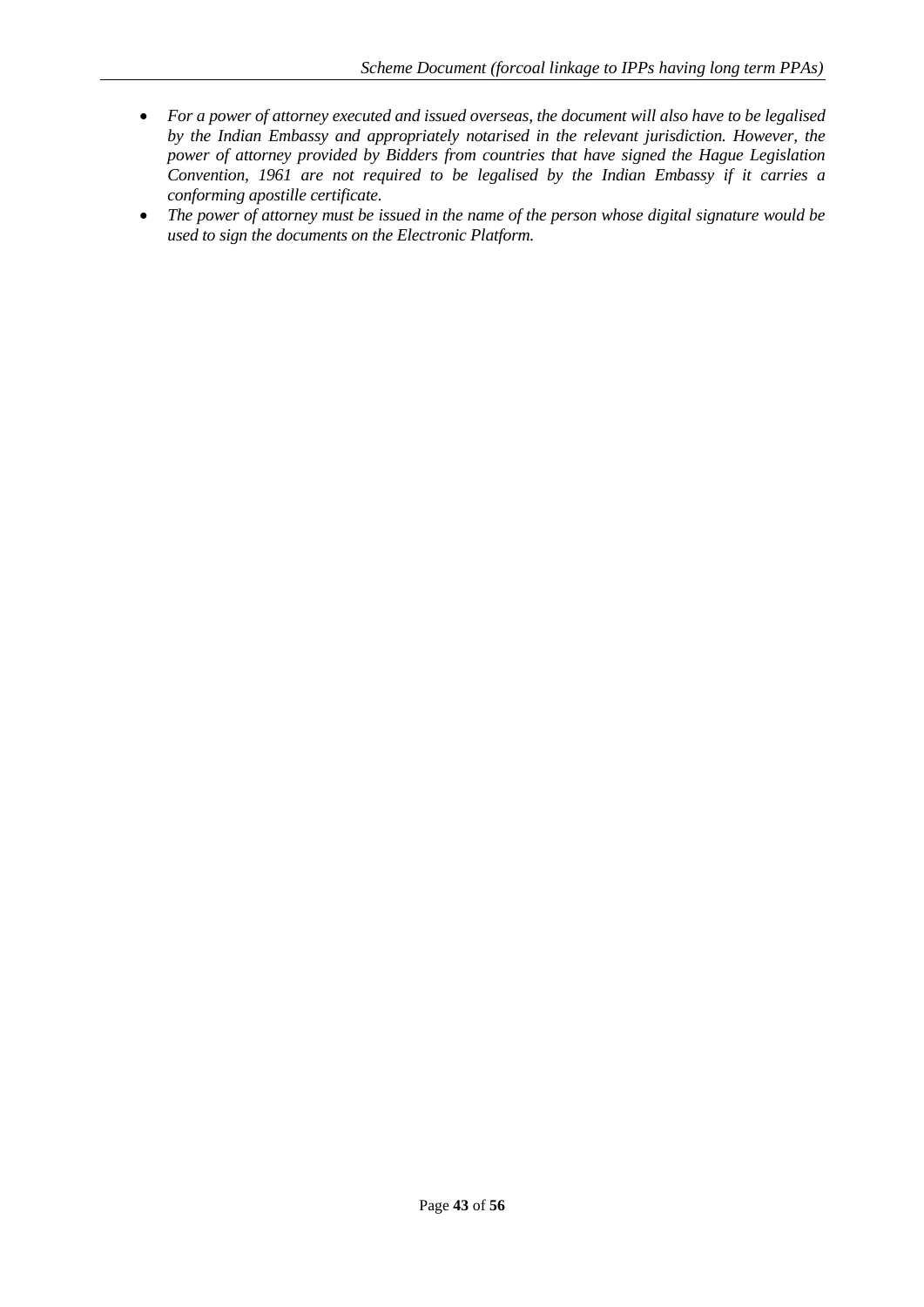## **Annexure V Format of Affidavit**

<span id="page-44-0"></span>(*To be stamped in accordance with the relevant Stamp act and duly sworn before Notary public*)

## **Affidavit**

I, [*insert*], aged [*insert*] years, resident of [*insert*] working as [*insert*] an Authorised Signatory on behalf of [*insert*] (name of bidder) ("**Bidder**") hereby state as under:

- 1. I say that I am the [*insert designation of the deponent*] of the Bidder. I am conversant with the facts and circumstances surrounding the subject of this Affidavit and have been authorized to depose to the same pursuant to the power of attorney dated [*insert*].
- 2. I am filing this Affidavit to place on record verification of facts and documents in connection with the Auction Process.
- 3. I certify and confirm that all the Eligibility Criteria (specified in Clause 4 of the Scheme Document) required for participation in the Auction Process are satisfied and met and the Undertaking provided by us is true and accurate in all respects.
- 4. [*Insert separate paragraphs for each document brought on record on the website of theService Provider or physically submitted with CIL, in a chronological sequence*].
- 5. That nothing has been concealed in the information submitted as mentioned above.

Capitalized terms used but not defined herein shall have the meanings assigned to them in the Scheme Document for auction of coal linkages for IPPs having already concluded long term PPAs dated [*insert*].

Solemnly affirmed and verified on this [*insert*] day of, [*insert*], [*insert*] at [*insert place*].

Signature of the Authorised Signatory Name and designation of the Authorised Signatory: Name of the Bidder: Stamp of the Bidder: Date: Place:

\_\_\_\_\_\_\_\_\_\_\_\_\_\_\_\_\_\_\_\_\_\_\_\_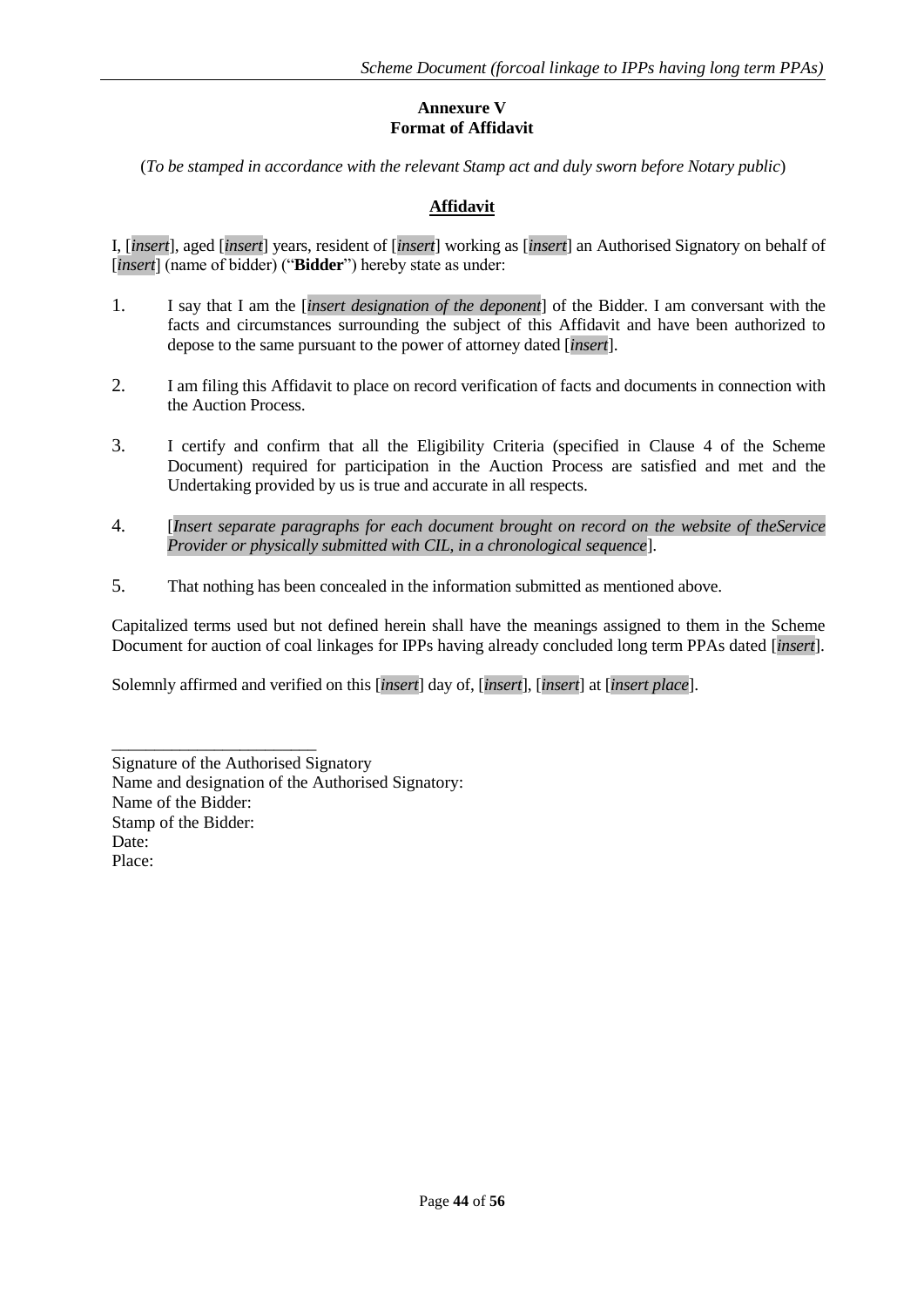## **VERIFICATION**

I, [*insert*], the [*insert designation of the deponent*] of the Bidder above named, having my office at [*insert*], do hereby solemnly declare that what is stated above in paragraphs [*insert*] to [*insert*] are on the basis of the books and records of the Bidders, and verify that the contents of the above affidavit are true and correct, no part of it is false and nothing material has been concealed therefrom.

Verified on [*insert*] day of [*insert*], [*insert*] at [*insert place*].

Deponent (Signature) Name, Designation and Seal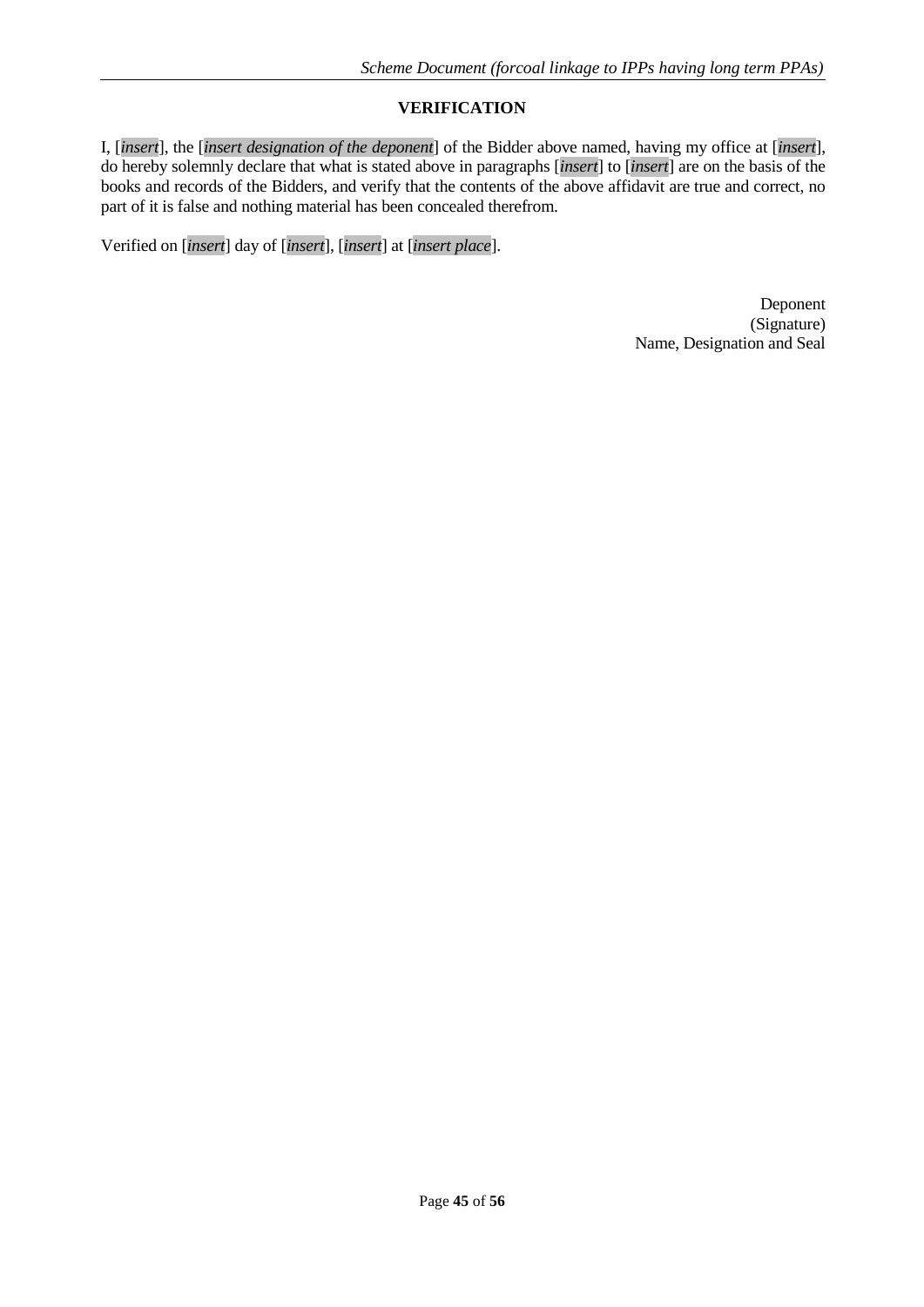## **Annexure VI Technical Details with respect to the Auction**

## <span id="page-46-0"></span>**1. Registration Methodology**

In order to participate in the e-bidding process under SHAKTI Scheme, a Bidder would be required to register its Specified End Use Plant with the e-auction website of MSTC. For this, the Bidder should visit the website of MSTC namely [www.mstcecommerce.com/auctionhome/shakti/index.jsp](http://www.mstcecommerce.com/auctionhome/shakti/index.jsp) and click on the button "**Registration**".

On the next page, the Bidder shall click on the link "Register as Bidder" and an online registration form will appear on the screen and the Bidder would be required to fill up the same. During this process, Bidder would be required to create its "user id" and "password" and keep note of the same. Bidder should ensure that the secrecy of its user id and password is maintained at all time and Bidder shall alone be responsible for any misuse of the user id and password. Bidder may also refer to the "Bidder's Guide" available online in the above mentioned website for assistance. The Bidder shall ensure that the entries made while filling up the Form are correct including the name of the Specified End Use Plant and should select the correct sub-sector name from the dropdown menu.

The Bidder registration on the Electronic Platform shall be linked to Specified End Use Plant and each Specified End Use Plant may be registered only once on the Electronic Platform. It must be noted that separate registrations are required to be made for individual Specified End Use Plant and not for individual units within the same Specified End Use Plant.

#### Bidder should read carefully the **GENERAL TERMS & CONDITIONS OF e-AUCTION** and **BIDDER SPECIFIC TERMS & CONDITIONS** (BSTC) before submitting the registration form.

On successful submission of the online registration Form, Bidder shall receive a confirmation email at the registered email address advising the Bidder to submit the following documents:

- 1. Self-attested Income Tax PAN Card. In case of a registered company or firm, the firm's PAN card and in case of a proprietorship firm, proprietor's personal PAN card is required.
- 2. Certificate mentioning GST Number.
- 3. Copy of the confirmation email Letter received from MSTC after successful completion of on-line registration and containing buyer registration details of the Bidder.
- 4. A non-refundable registration fee of Rs 10,000/- plus applicable GST to be paid by NEFT to the following bank account.

Beneficiary Name: MSTC Limited Bank Details: United Bank of India, Tivoli Park Branch, Kolkata Account Details: A/c.No. 0068210300192 IFSC Code No.: UTBI0TVP142 (5th character after "I" is zero)

The Bidder shall have to submit all the above documents alongwith the details of the payment made towards registration fee like UTR No, remitting bank name, date of payment and amount to MSTC for verification and activation of their login ids. The Bidder should send scanned copies of the above documents to the designated email id only which is given below.

coallinkage@mstcindia.co.in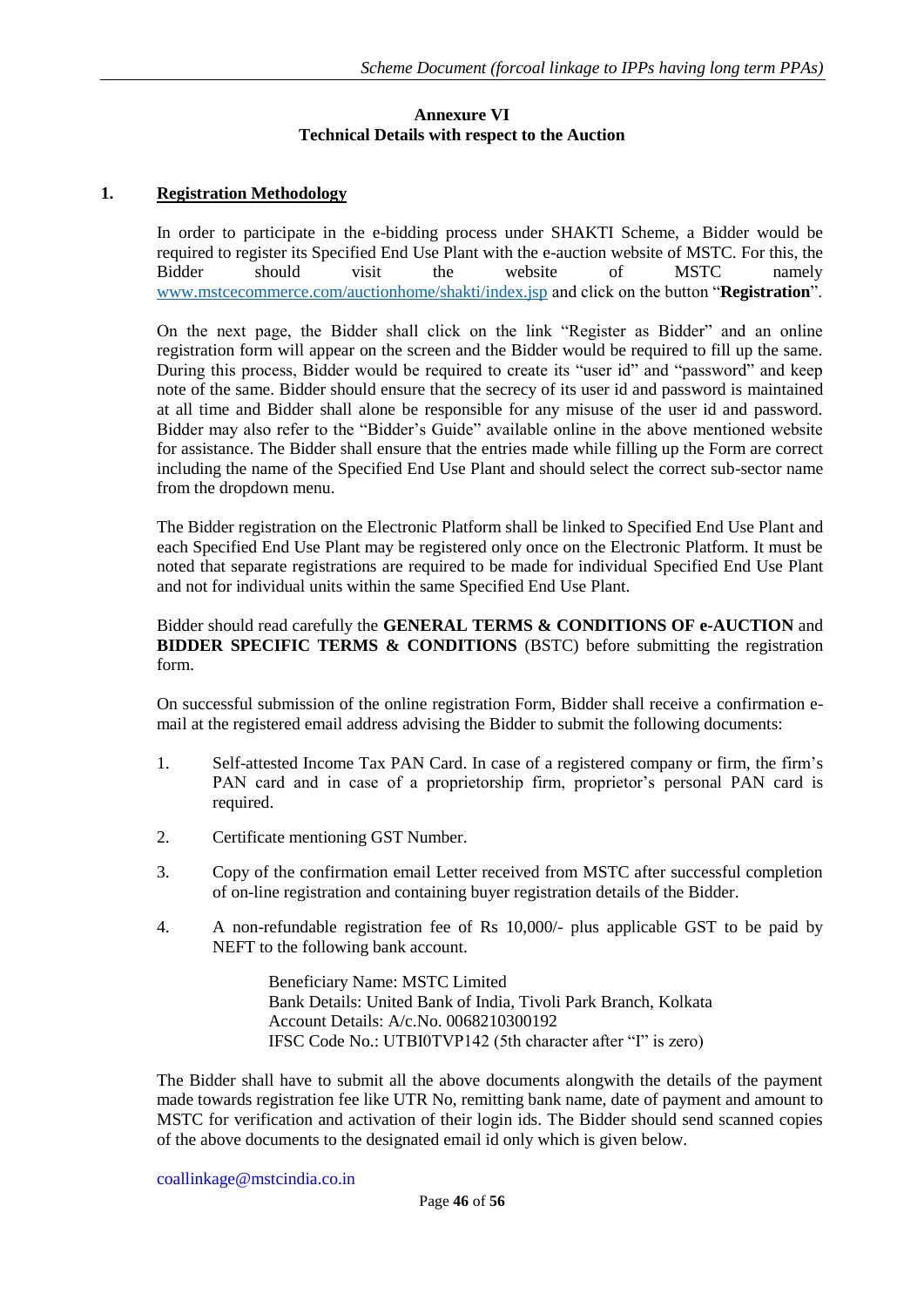Once the complete set of documents and requisite registration fee are received from the Bidder, MSTC shall activate Bidder's login after verification / scrutiny of the documents. MSTC reserves the right to call for additional documents from the Bidder if needed and the bidder shall be obliged to submit the same.

On completion of the above stated registration process, a Bidder shall be able to login to MSTC's website.

It may be noted that Bidders need not visit any of the offices of MSTC for submission of the aforementioned documents.

## **2. Submission of EOI (Expression of Interest)**

To submit EOI, a registered bidder has to login to web site <http://www.mstcecommerce.com/auctionhome/shakti/index.jsp> with its userid and password and click on the link Upload/Edit EOI. The bidder shall then mention the number of files it wishes to upload and submit. The bidder shall then give brief description of the files and browse the files and click on Upload File button. It may be noted that only pdf files can be uploaded. A bidder may upload files under this link in multiple sessions within the time specified for EOI submission. A bidder may also delete any uploaded file. Bidders may also refer to the Bidder's Guide available on the said website.The name of the Bidder who has submitted its EOI shall not be visible to other Bidders on the Electronic Platform.

## **3. Submission of IPO**

To submit IPO, a Bidder has to login to web site <http://www.mstcecommerce.com/auctionhome/shakti/index.jsp> with its userid and password and click on the link Submit IPO. The bidder shall then have to click on the IPO event number and the page for submitting the IPO bids shall be available. IPO bids shall have to be submitted duly signed with the registered digital signature certificate/DSC of the bidder. IPO bids can be submitted online only and anytime from the start date and time of IPO submission to end date and time of IPO submission. A Bidder can re-submit its IPO bid by first deleting its old bids. All such revised bids can be submitted before the end date and time of IPO submission.

## **4. Payment towards Bid Security and Process Fee**

The Bidders shall have to deposit Bid Security before final bid submission to MSTC. The Bid Security shall be Rs 100/- per tonne of the quantity that the Bidder is willing to bid for. In addition, the Bidder shall also have to deposit a Process Fee of Rs11.80per tonne of quantity that it intends to bid for. Thus, the Bidders shall have to pay Rs 111.80 per tonne of the quantity that it intends to bid for.

To deposit the Bid Security and the Process Fee, the Bidder shall login and click on the link "e-Payment" and fill up the RTGS Application Form. The Bidder should fill up the amount that it wishes to deposit and transfer the amount through RTGS only. Bid Security and Process Fee shall not be acceptable in any other mode. After remitting the amount, the Bidder shall have to send an intimation to MSTC giving details of the payment made including Bidder registration no, UTR No, amount, date of remittance, remitting bank etc. so that the payment can be traced at the end of MSTC with the identity of the Bidder. Such intimation should be sent to the following email address only.

#### [coallinkage@mstcindia.co.in](mailto:coallinkage@mstcindia.co.in)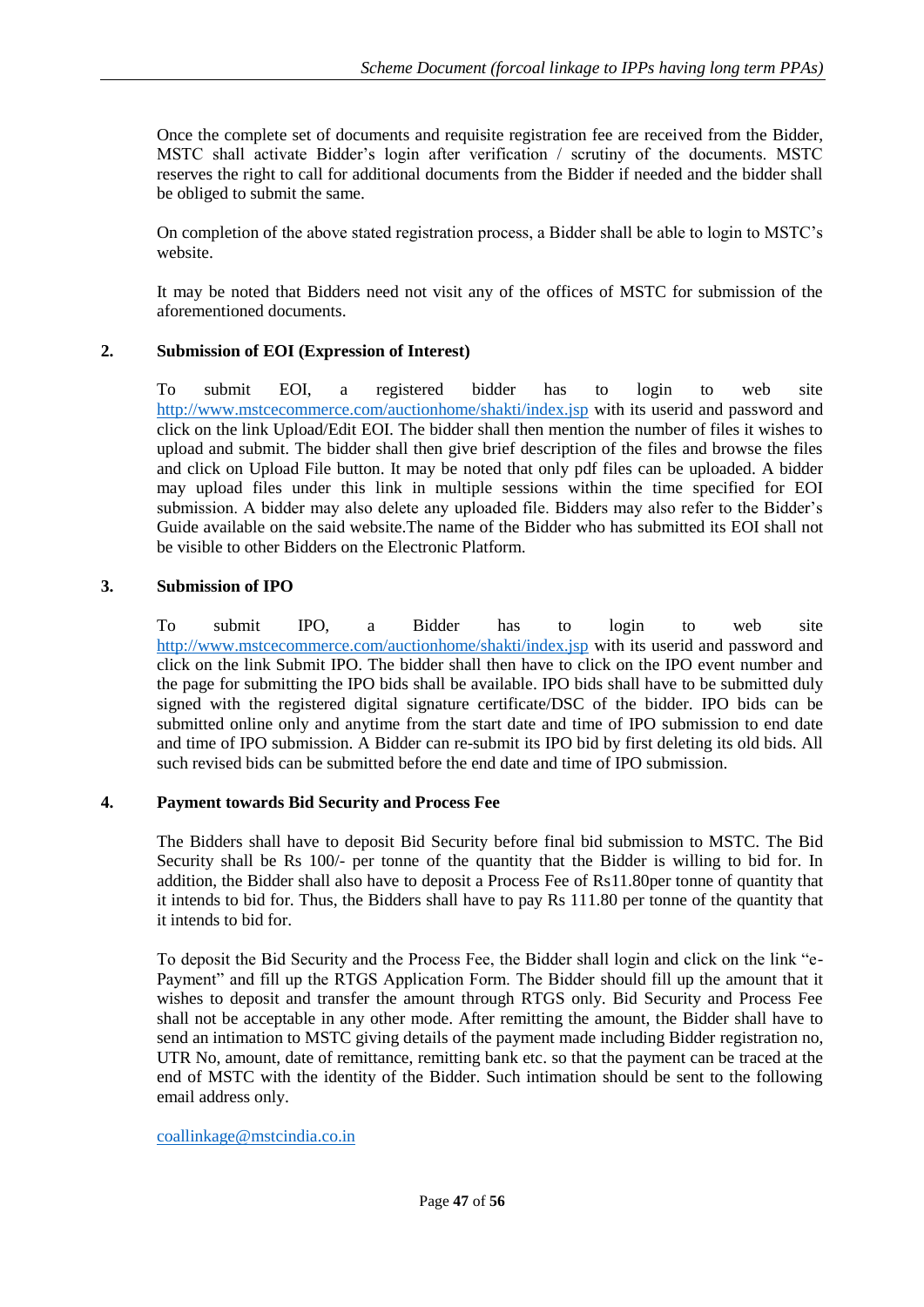It may be noted that intimation about the payment made must be sent to the above email address within one day after remittance of the payment failing which such payment made may not be considered.

Bidders are advised to deposit the payment towards Bid Security and the Process Fee well in advance to avoid any last minute difficulty in remitting the payment. It should be noted that the payments received by MSTC in their designated bank account only within the due date will be considered. Payment received after the due date shall not be considered. Bidders are also advised to ensure that the payment towards Bid Security and Process Fee is submitted by the Bidder from their bank accounts so that the identity of the remitter of the payment is correctly established at the end of MSTC. CIL and/or MSTC shall not be responsible if the identity of the remitter of the payment can't be established correctly and for any subsequent loss to any Bidder. No interest shall be payable on the Bid Security and the Process Fee.

## **Calculation of Bid Security and Process Fee:**

If a Bidder wishes to bid for Q (tonne) quantity of coal for a Specified End Use Plant, then it must have a balance Bid Security plus Process Fee of Rs 111.80 x Q before the start of the auction. For example, if a Bidder wishes to bid for 1,00,000 tonnes of coal, it must have a balance Process Fee and Bid Security of Rs. 1,18,00,000/- before the start of auction.

The Bid Security and the Process Feecredited to MSTC's designated bank account upto the bank closing hours on the last date fixed for submission of the Bid Security and Process Fee shall only be considered for the Auction and no amount credited on subsequent day after the last date shall be considered even if the transaction was made the previous day. For example, if the last date of submission of the Bid Security and the Process Note is stipulated as August 23, 2017, only such amount will be considered for the Auction which will get credited by the close of banking hours on August 23, 2017. Amount received on August 24, 2017 and beyond shall not be considered even if the Bidder had tried to remit the money on August 23, 2017.

## **5. Submission of Scanned Copies of Documents**

Bidders shall upload the scanned copies of the following documents on the Electronic Platform:

- a. an EOI and the supporting documents as per *Annexure II*;
- b. an Undertaking in the format set out in *Annexure III*;
- c. a Power of Attorney in the format set out in *Annexure IV;*
- d. Certified true copy of the relevant authorizations authorizing the execution of power of attorney e.g. letter of authority, resolution of the board of directors, resolution of the shareholders etc.; and
- e. an Affidavit in the format set out in *Annexure V.*

In order to upload the documents, the bidder shall have to click on the link "Upload Documents" provided under their logins and upload the appropriate files against the options given therein.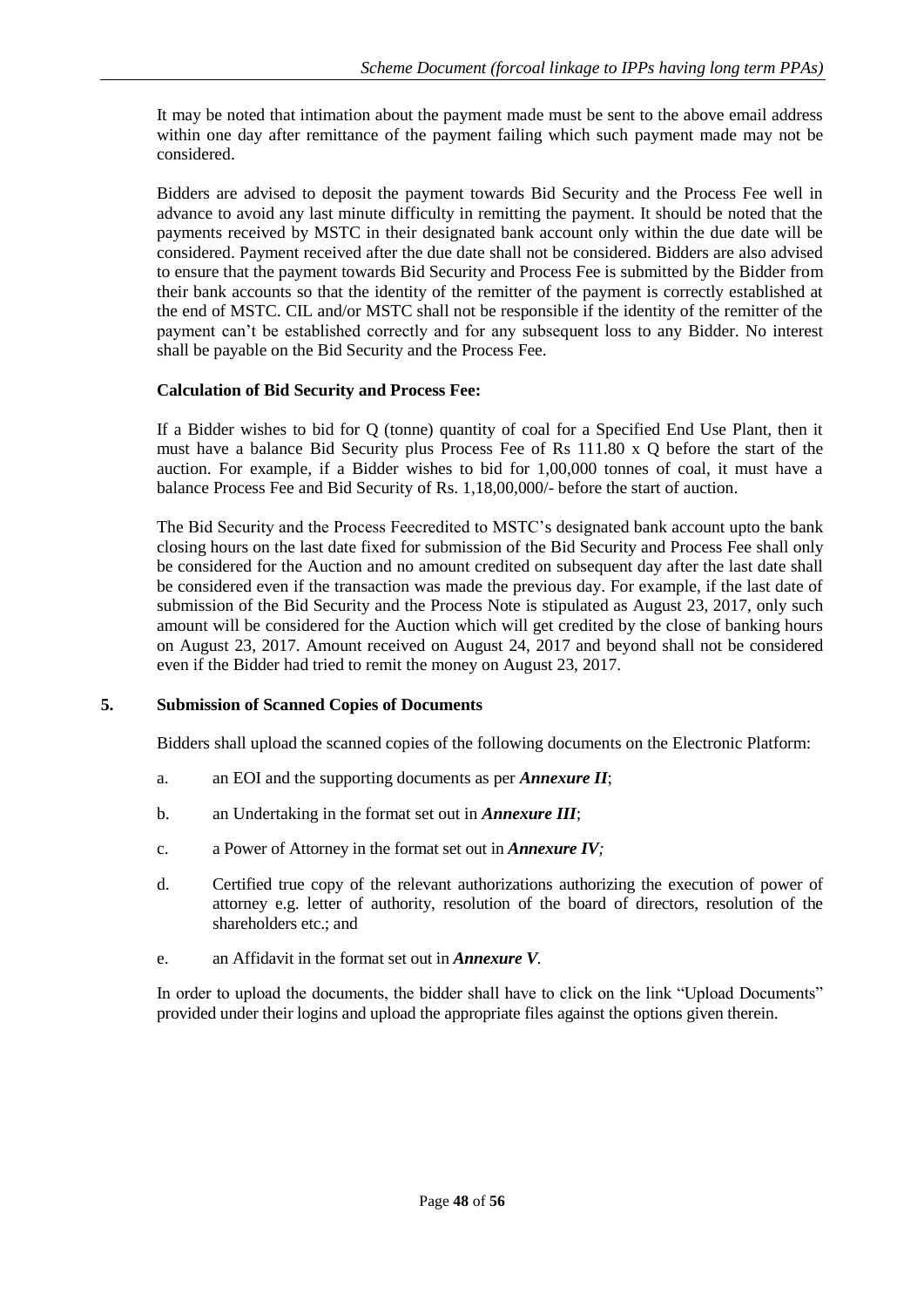## **Submission of Original Documents**

The documents set out in Clause 4.1.3of the Scheme Document are required to be submitted in original in sealed envelopes, setting out on the covering envelope "*Original Documents for SHAKTI Scheme Auction*". The Bidders must also mention the name of the Bidder submitting the documents on the left bottom corner of the envelope. The sealed envelope(s) shall be submitted at the following address:

Regional Manager (ER) MSTC Limited 225 F, AJC Bose Road, 3rd Floor Kolkata – 700020

#### **6. Digital Signature Certificate**

A Bidder shall be required to possess a valid Digital Signature Certificate (DSC) of signing type to be able to submit its bid and to participate in the electronic auction on MSTC website. For this purpose, Bidders shall be required to authorize its Authorized Signatory to procure a class III DSC of signing type from any certifying authority or their authorized agencies in India.

The bidder may note that only one user id will be mapped with a given DSC for the Authorized Signatory. DSC once mapped with a particular user id of a bidder will normally not be changed and therefore Bidders are advised to carefully select while registering their DSC on the web portal. The Digital Signature Certificate will be used to digitally sign the bids that the Bidder will submit online.

It will be the sole responsibility of the Bidder and its respective Authorized Signatory to maintain the secrecy of the password for the Digital Signature Certificate. The Bidder and its Authorized Signatory shall be solely responsible for any misuse of the DSC and no complain / representation in this regard shall be entertained at any stage by MSTC/CIL.

The system requirements are as follows:

- Operating System- Windows 7 and above
- Web Browser- Preferred IE 7 and above.
- Active-X Controls Should be enabled as follows:

Tools =>Internet Options =>Security =>Custom Level =>Enable all Active-X Controls =>Disable "Use Pop-up Blocker"

Java (JRE8 and above)

To disable "Protected Mode" for DSC to appear in the signer box following settings may be applied.

- Tools  $\Rightarrow$  Internet Options  $\Rightarrow$  Security  $\Rightarrow$  Disable protected Mode If enabled- i.e, Remove the tick from the tick box mentioning "Enable Protected Mode".
- Other Settings:

Tools => Internet Options => General => Click On Settings under "browsing history/ Delete Browsing History"  $\Rightarrow$  Temporary Internet Files  $\Rightarrow$  Activate "Every time I Visit the Webpage".

Add the website to the list of Compatibility View by Tools => Compatibility View Settings.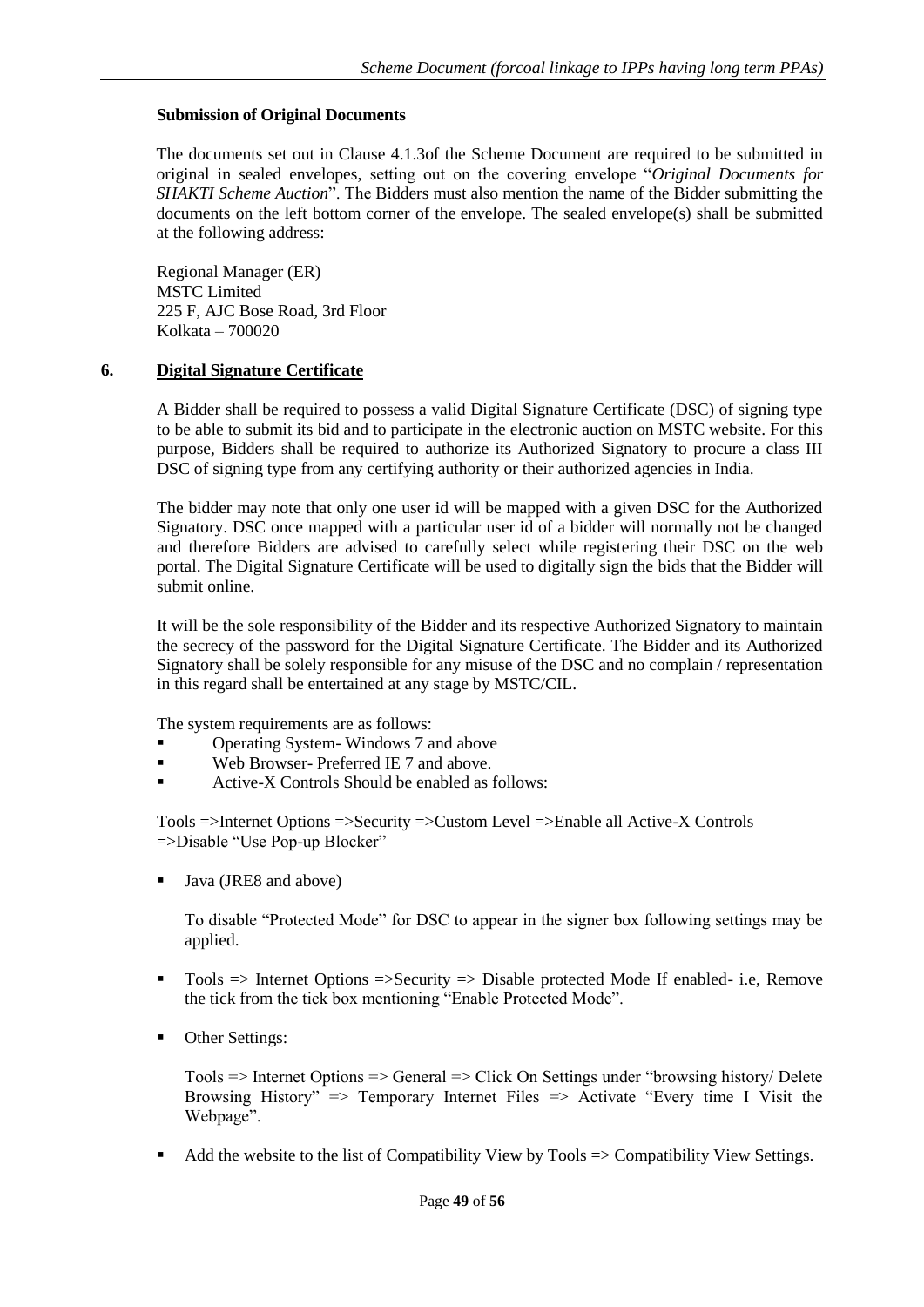## **7. Contact Details**

Please note that [eauction.cil@coalindia.in](mailto:eauction.cil@coalindia.in) with copy to [eauction.cil@gmail.com](mailto:eauction.cil@gmail.com) will serve as official e-mail addresses for communication relating to the Auction Process.

The Bidders may contact the following officials of MSTC Limited for seeking assistance on the login or registration process or any clarification regarding the Auction Process:

| Sl No | Name                | Email                  | <b>Mobile</b> | <b>Land Line No</b> |
|-------|---------------------|------------------------|---------------|---------------------|
|       | Shri Vikash Jaiswal | vikash@mstcindia.co.in | 9903042449    | 033-22891403        |
|       | Ms Shruti Sharma    | shruti@mstcindia.co.in | 7044064654    | 033-22896157        |
|       | Shri Mayank H Jain  | mhiain@mstcindia.co.in | 9721277969    | 033-22812877        |

All capitalized terms used but not defined herein shall have the meaning ascribed to such term in the Scheme Document.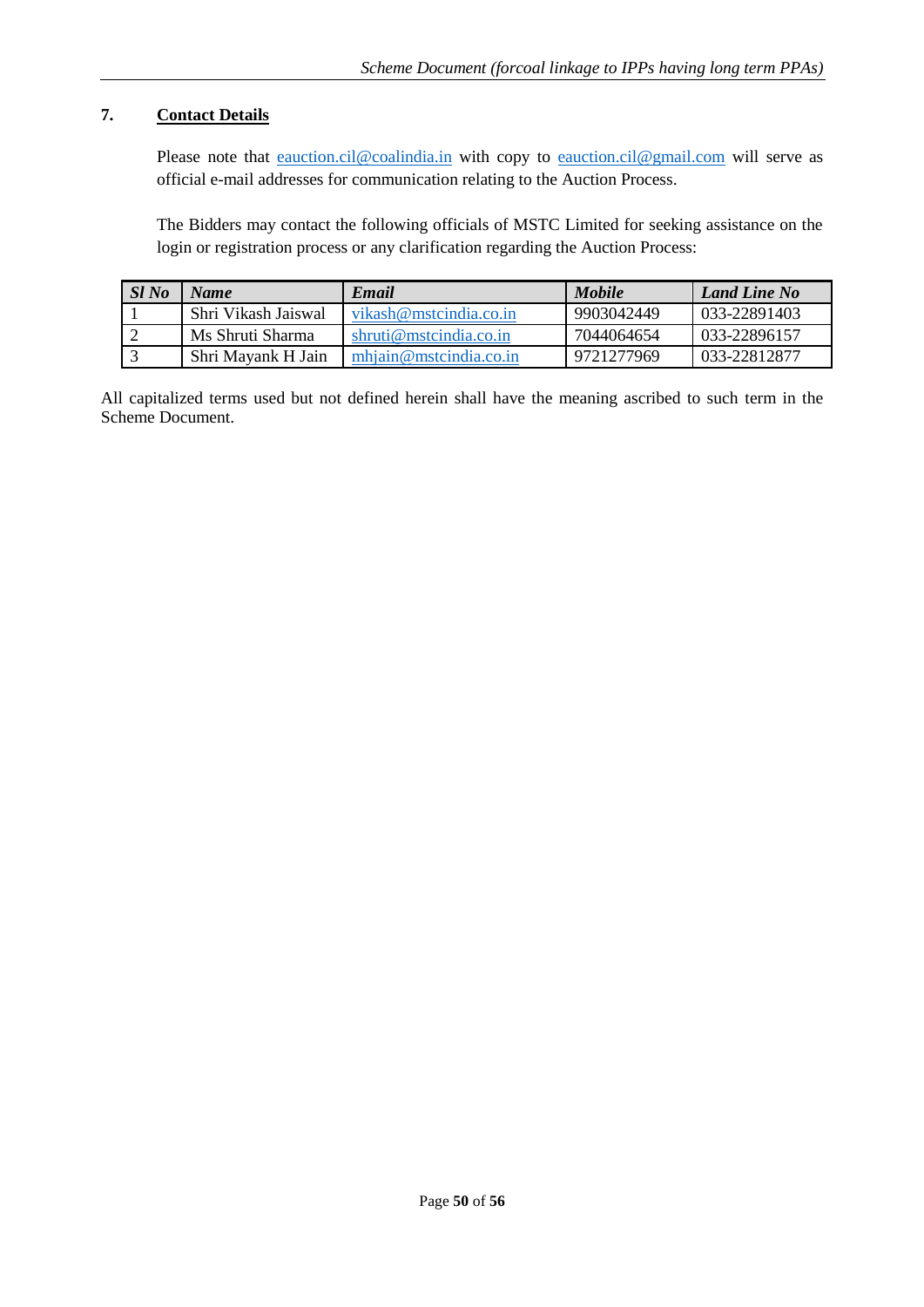#### **Annexure VII Details of Source**

(*To be uploaded separately on a later date*)

<span id="page-51-0"></span>

| IJ.<br>No. | <b>Subsidiary</b><br><b>Name</b> | <b>Source</b> | <b>Mode</b> | <b>Range of</b><br><b>Grades*</b> | <b>SourceGrade</b> | <b>Size</b> | <b>Notified Price</b><br>(Rs./Tonne) |
|------------|----------------------------------|---------------|-------------|-----------------------------------|--------------------|-------------|--------------------------------------|
|            |                                  |               |             |                                   |                    |             |                                      |

*\*The Auction shall be conductedand the energy requirement shall be computed on the basis of Source Grade. The actual supply pursuant to the FSA may vary between the range of grades, as applicable in respect of the Source from which the coal is actually supplied under the FSA and the terms ofsuch supply shall be as set out in the FSA.*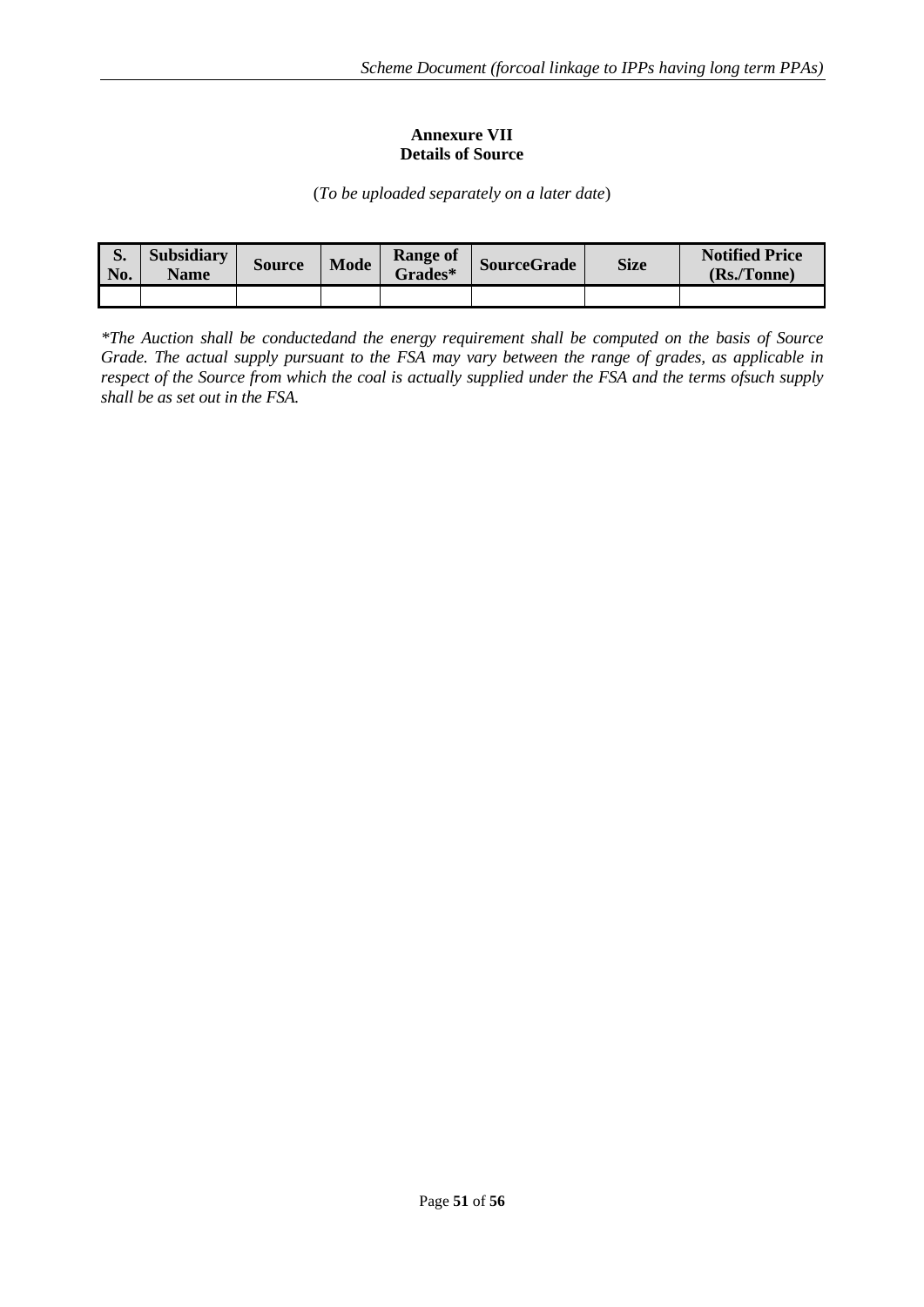#### **Annexure VIII Consumption Norms**

<span id="page-52-0"></span>

| The normalive coal requirement for unferent sizes of power plants. |            |                |              |                                         |           |                                    |                |         |  |
|--------------------------------------------------------------------|------------|----------------|--------------|-----------------------------------------|-----------|------------------------------------|----------------|---------|--|
| Gra                                                                | <b>GCV</b> | <b>GCV</b> Not | <b>GCV</b>   | <b>Sub Critical Technology</b><br>Super |           |                                    |                |         |  |
| de                                                                 | Excee      | Exceedin       | considering  | Less                                    | 100       | 200 MW                             | 250            | critica |  |
|                                                                    | ding       | g              | lower value  | than                                    | MW to     | to less                            | <b>MW</b>      | 1 units |  |
|                                                                    |            |                | of the range | 100                                     | less      | than 250                           | and            | \$      |  |
|                                                                    |            |                | (kcal/kg)    | <b>MW</b>                               | than      | $MW*$                              | abov           |         |  |
|                                                                    |            |                |              |                                         | 200       |                                    | e <sub>3</sub> |         |  |
|                                                                    |            |                |              |                                         | <b>MW</b> |                                    |                |         |  |
|                                                                    |            |                |              |                                         |           | Unit Heat Rate (kcal/kWh)          |                |         |  |
|                                                                    |            |                |              | 2770                                    | 2615      | 2500                               | 2375           | 2250    |  |
|                                                                    |            |                |              |                                         |           | Annual coal consumption at 85% PLF |                |         |  |
|                                                                    |            |                |              |                                         |           | (Tonnes per MW per Annum)          |                |         |  |
| G1                                                                 | 7000       |                | 7000         | 2946                                    | 2782      | 2659                               | 2526           | 2393    |  |
| G2                                                                 | 6700       | 7000           | 6700         | 3078                                    | 2906      | 2778                               | 2639           | 2501    |  |
| G <sub>3</sub>                                                     | 6400       | 6700           | 6400         | 3223                                    | 3042      | 2909                               | 2763           | 2618    |  |
| G <sub>4</sub>                                                     | 6100       | 6400           | 6100         | 3381                                    | 3192      | 3052                               | 2899           | 2746    |  |
| G <sub>5</sub>                                                     | 5800       | 6100           | 5800         | 3556                                    | 3357      | 3209                               | 3049           | 2889    |  |
| G <sub>6</sub>                                                     | 5500       | 5800           | 5500         | 3750                                    | 3540      | 3385                               | 3215           | 3046    |  |
| G7                                                                 | 5200       | 5500           | 5200         | 3966                                    | 3744      | 3580                               | 3401           | 3222    |  |
| G8                                                                 | 4900       | 5200           | 4900         | 4209                                    | 3974      | 3799                               | 3609           | 3419    |  |
| G9                                                                 | 4600       | 4900           | 4600         | 4484                                    | 4233      | 4047                               | 3844           | 3642    |  |
| G10                                                                | 4300       | 4600           | 4300         | 4797                                    | 4528      | 4329                               | 4113           | 3896    |  |
| G11                                                                | 4000       | 4300           | 4000         | 5156                                    | 4868      | 4654                               | 4421           | 4188    |  |
| G12                                                                | 3700       | 4000           | 3700         | 5574                                    | 5263      | 5031                               | 4780           | 4528    |  |
| G13                                                                | 3400       | 3700           | 3400         | 6066                                    | 5727      | 5475                               | 5201           | 4928    |  |
| G14                                                                | 3100       | 3400           | 3100         | 6653                                    | 6281      | 6005                               | 5705           | 5404    |  |
| G15                                                                | 2800       | 3100           | 2800         | 7366                                    | 6954      | 6648                               | 6316           | 5983    |  |
| G16                                                                | 2500       | 2800           | 2500         | 8250                                    | 7789      | 7446                               | 7074           | 6701    |  |
| G17                                                                | 2200       | 2500           | 2200         | 9375                                    | 8851      | 8461                               | 8038           | 7615    |  |

## **The normative coal requirement for different sizes of power plants.**

*Note : In case of power projects where approved heat rate by Regulator is higher than above considered value, the Heat Rate approved by Regulator would be considered for the purpose of working out normative coal consumption requirement.* 

*\* In case of main stem pressure is 150 ata or above the Unit Heat Rate shall be reduced by 100 kcal/kWh*

*\$ In case of units having Motor Driven Boiler Feed Pump (MDBFP) of 500 MW and above size units including Super Critical units the unit heat rate shall be reduced by 50 kcal/kwh.*

*Following formula may be used for conversion of coal consumption to MTPA per 1000 MW:*

*MTPA per 1000 MW = Tonnes per MW per Annum / 1000*

<span id="page-52-1"></span>*Annual coal consumption at 85% PLF (Tonnes per MW per Annum) = Unit Heat Rate*  $\times$  *PLF* (%)  $\times$  8760 *GCV of coal*

**Annexure IX Format of LOI**

Page **52** of **56**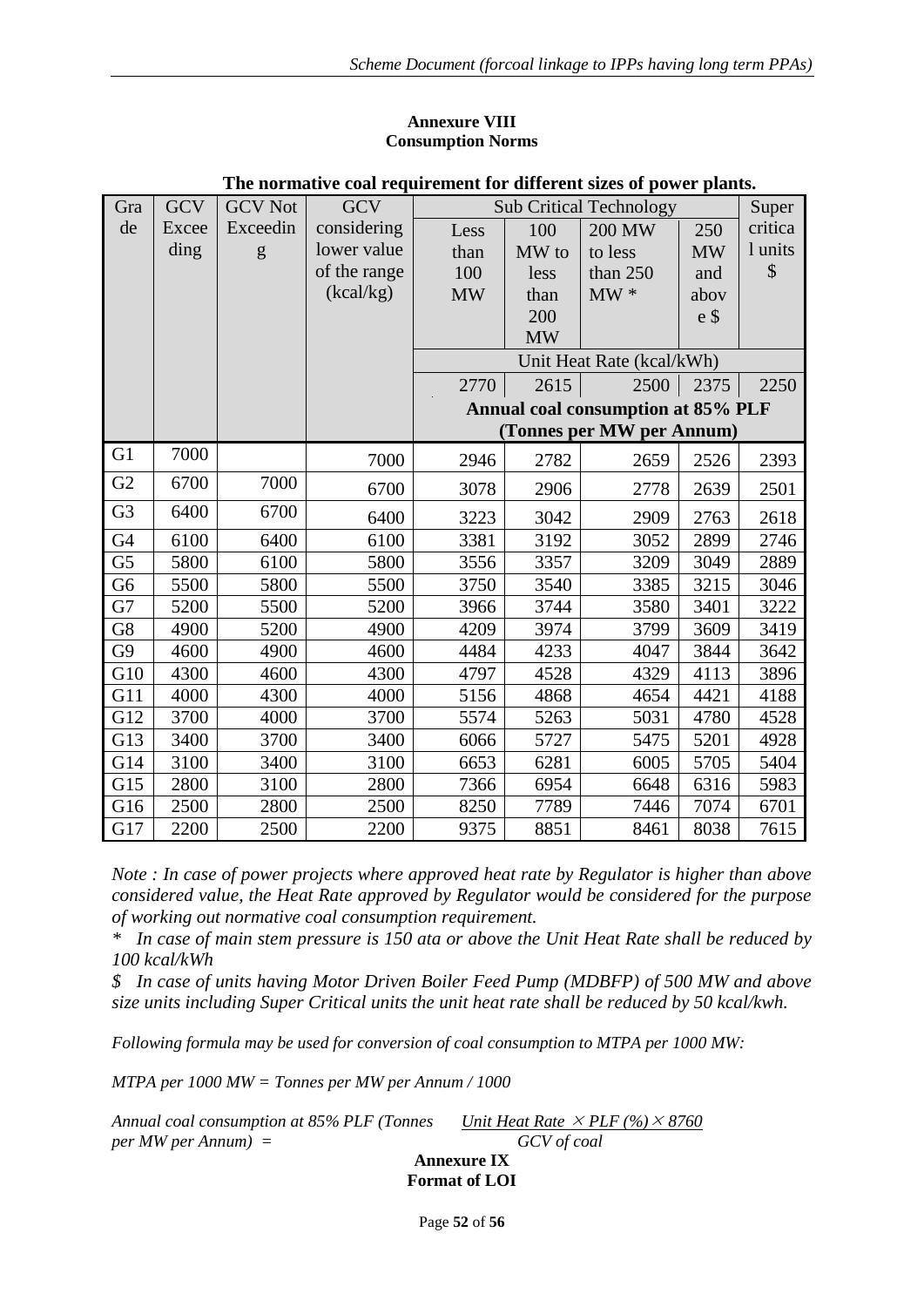(*To be issued in duplicate on the letter head of the relevant Subsidiary*)

\_\_\_\_\_\_\_\_\_\_\_, Kolkata Dated: [*insert*]

To [Name of Authorized Signatory] [Designation of Authorized Signatory] [Name of Successful Bidder] [Address of the Specified End Use Plant]

## **Subject: Declaration of Provisional Successful Bidder pursuant to Auction Process**

Dear Sir/Madam,

Pursuant to the Scheme Document for auction of coal linkages for IPPs having already concluded long term PPAs dated [*insert*] ("**SchemeDocument**"), I am directed to declare M/s [*insert name of the Provisional Successful Bidder*] as the Provisional Successful Bidder for award of the quantity of coal specified in *Schedule 1*. This declaration is in pursuance of the provisions contained in the Scheme Document and the fulfilment of Conditions to Auction and the participation in the Auction by the Bidder in respect of the Specified End Use Plant [*insert name*].

Details of the Specified End Use Plant, the Provisional Allocated Quantity and other relevant details are set out in *Schedule 1*.

Upon fulfilment of the provisions of Clause 3.6.6, as per Clause 3.6.8of the Scheme Document, the Provisional Successful Bidder is required to submit the documents specified therein within the prescribed timelines . Uponsubmission of the required documents to our satisfaction, the Provisional Successful Bidder shall be declared as the Successful Bidder.

The Successful Bidder shall be required to depute an Authorised Signatory to execute the Fuel Supply Agreement ("**FSA**") on its behalf. The Authorised Signatory deputed by the Successful Bidder should be present at the aforementioned time and place*inter alia* along with: (a) original documents confirming identity of such person along with a self-attested photocopy of the same; and (b) true copy of power of attorney in favour of the Authorised Signatory to execute the FSA including the extract of the charter documents or documents such as a board or shareholders resolution authorizing the execution of such power of attorneyand/or the FSA.

The Authorised Signatory should also procure 2 (two) sets of non-judicial stamp papers of Rs. [*insert*] each for execution of the FSA and submit the same at the time of execution of the FSA.

The Subsidiary may, at any time prior to execution of the FSA, determine whether the documents, information and/or payments in relation to the Conditions to Auction have been submitted or received from the Bidder in accordance with the requirements of the Scheme Document. The Subsidiary reserves the right to *inter alia* cancel this Letter of Intent ("**LOI**"), disqualify the Bidder and forfeit the Process Fee and the Bid Security per Clause 5of the Scheme Document.

This LOI is only indicative of the quantity allocated to you and any entitlement to such quantities of coal are subject to execution of the FSA in accordance with the provisions of the Scheme Document and satisfaction of the conditions prescribed in the FSA.

The terms of the Scheme Document are incorporated in this LOI by reference and form part of this LOI. The relevant Subsidiary shall be entitled to exercise all its rights and remedies as stipulated in the Scheme Document.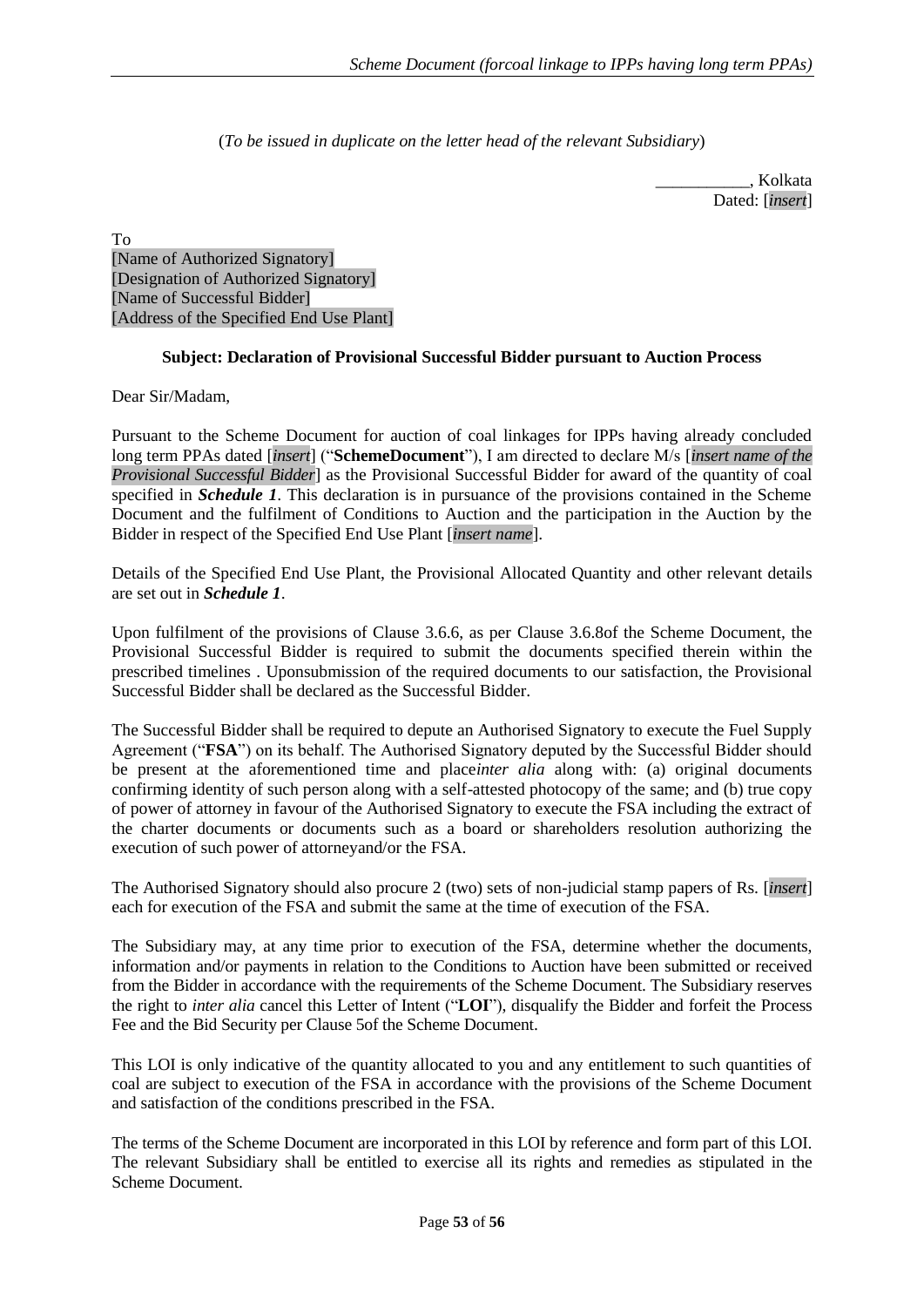(Signatory)

\_\_\_\_\_\_\_\_\_\_\_\_\_\_\_\_\_\_\_\_\_\_\_\_

Acknowledged and Accepted by:

\_\_\_\_\_\_\_\_\_\_\_\_\_\_\_\_\_\_\_\_\_\_\_\_ (Signatory)

*Note:* 

*The format of LOI set out hereinabove is merely indicative in nature. CIL/the relevant Subsidiary reserves the right to modify or amend the same at its sole and absolute discretion.*

*In the event that this letter of intent is not signed and the contents hereof are not acknowledged and accepted by the Successful Bidder within [insert]days hereof, the Successful Bidder shall no longer be entitled to receive the Allocated Quantity and we shall have the right to forfeit the Bid Security and the Process Fee.*

#### **Schedule 1: Details of Specified End Use Plant and Allocated Quantity**

## **Name of Successful Bidder: [Name of Successful Bidder]**

**Details of Specified End Use Plant**

| <b>Name of Specified End Use Plant</b> | <b>Address</b> | Capacity |  |  |
|----------------------------------------|----------------|----------|--|--|
|                                        |                |          |  |  |
|                                        |                |          |  |  |
|                                        |                |          |  |  |

#### **Allocated Quantity Auction and other details pertaining thereto**

| S.<br>$N_{0}$ | <b>Subsidiary</b><br><b>Name</b> | <b>Source</b> | Mode | Range<br>of<br>Grades* | <b>SourceGrade</b> | Size | <b>Notified</b><br>Price<br>(Rs./Tonne) | <i><b>Ouantity</b></i><br>Provisionally<br><b>Allocated</b><br>(Tonne) | <b>Levellised</b><br><b>Discount</b><br>$(\textit{paise/kWh})$ |
|---------------|----------------------------------|---------------|------|------------------------|--------------------|------|-----------------------------------------|------------------------------------------------------------------------|----------------------------------------------------------------|
|               |                                  |               |      |                        |                    |      |                                         |                                                                        |                                                                |
|               |                                  |               |      |                        |                    |      |                                         |                                                                        |                                                                |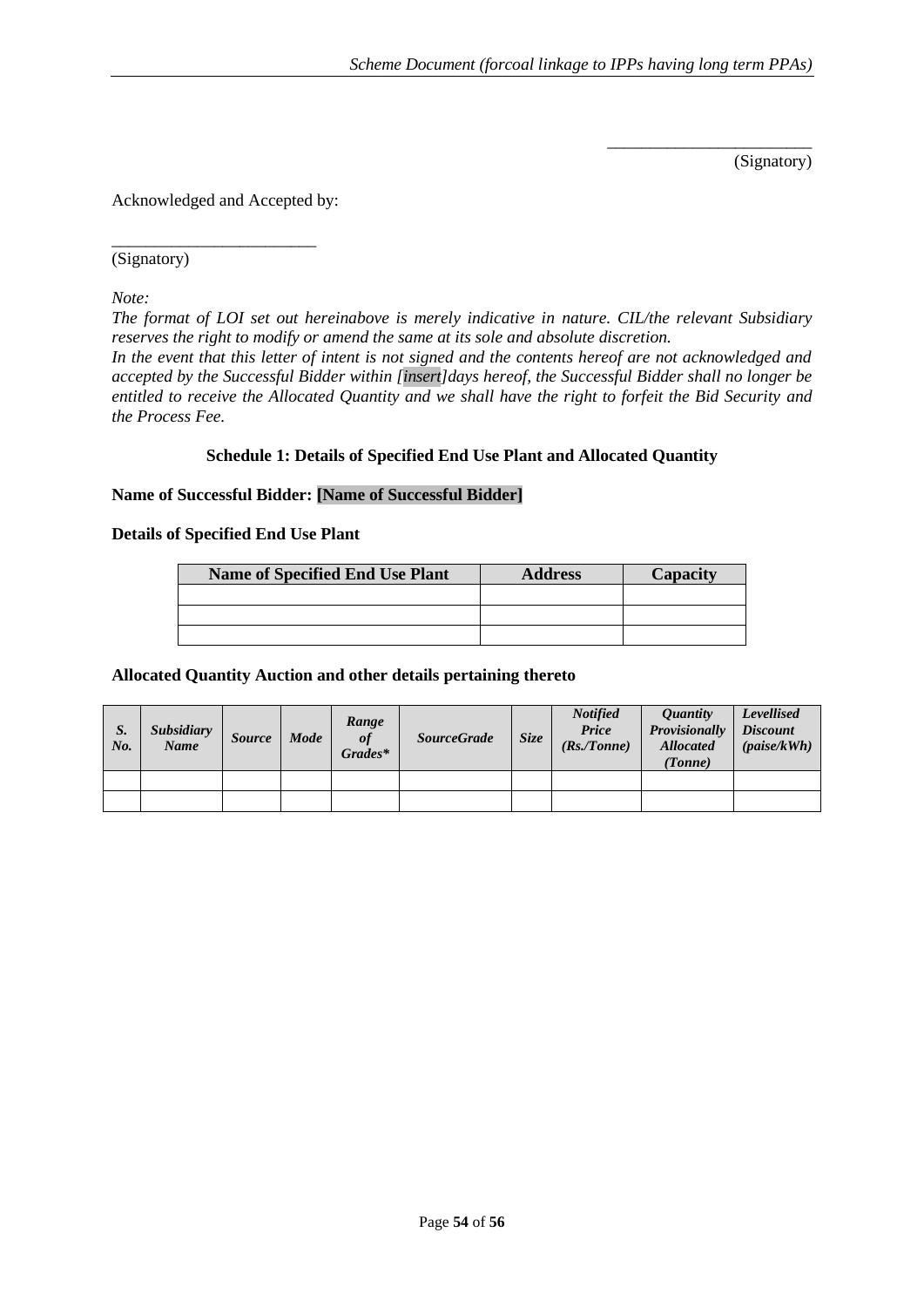## **Annexure X**

## <span id="page-55-1"></span><span id="page-55-0"></span>**Documents to be submitted to the relevant Subsidiary prior to execution of the FSA**

- 1. Relevant Corporate Authorizations of the Successful Bidder for execution and performance of his obligations under the FSA such as:
	- (a) Notarised Power of Attorney (PoA);
	- (b) Certified true copy of Board Resolution or Certified true copy of Shareholders Resolution etc.

In case the Bidder wants a different person (different from the one who participated in the online auction on behalf of the Bidder) to enter into the FSA, a PoA authorizing such person to enter into the FSA on behalf of the Bidder has to be submitted in the format as provided in the *Annexure IV* of the Scheme Document.

- 2. Self-attested copy of valid Factory License with respect to the Specified End Use Plant or copy of application filed for renewal of the same, in case the Factory License has recently expired.\*
- 3. Self-attested copy of Consent to Operate with respect to the Specified End Use Plant issued under the relevant pollution control laws or copy of application filed for renewal of the same, in case the Consent to Operate has recently expired. Alternatively, a valid noobjection certificate from the relevant State Pollution Control Board may be submitted. Wherever, the relevant State Pollution Control Board does not specify the validity of the certificate issued by them to the Specified End Use Plant, such a certificate will be considered acceptable and an intimation will be sent by relevant Subsidiary to the authority responsible for the issuance of the certificate.\*
- 4. Self-attested copy of GSTIN and PAN number of the Successful Bidder.
- 5. Certificate of Incorporation/ Commencement of Business Certificate.
- 6. In-principle water allocation from state water supply authority.\*
- 7. Certificate of Date of Commercial Operation (COD) issued by CEA.\*
- 8. Certificate of commissioning in respect of the Specified End Use Plant.\*
- 9. PPA duly amended/ supplemented and which has been approved by Appropriate Commission as per para  $\overline{B(ii)}$  of the Policy Guidelines dated 22.05.2017 issued by Ministry of Coal for allocation of coal linkages to power sector.
- 10. An undertaking in the form of an affidavit that all applicable laws of the land are duly complied with failing which coal supply would be suspended.
- 11. Documentation with respect to existing coal linkages, assurance of linkages and/or allocation of mine.
- 12. Any other relevant information/documentation as may be requested for by CIL/its Subsidiary.

*Notes:*

*For the Specified End Use Plant which has commissioned, all the documents set out in this Annexure*